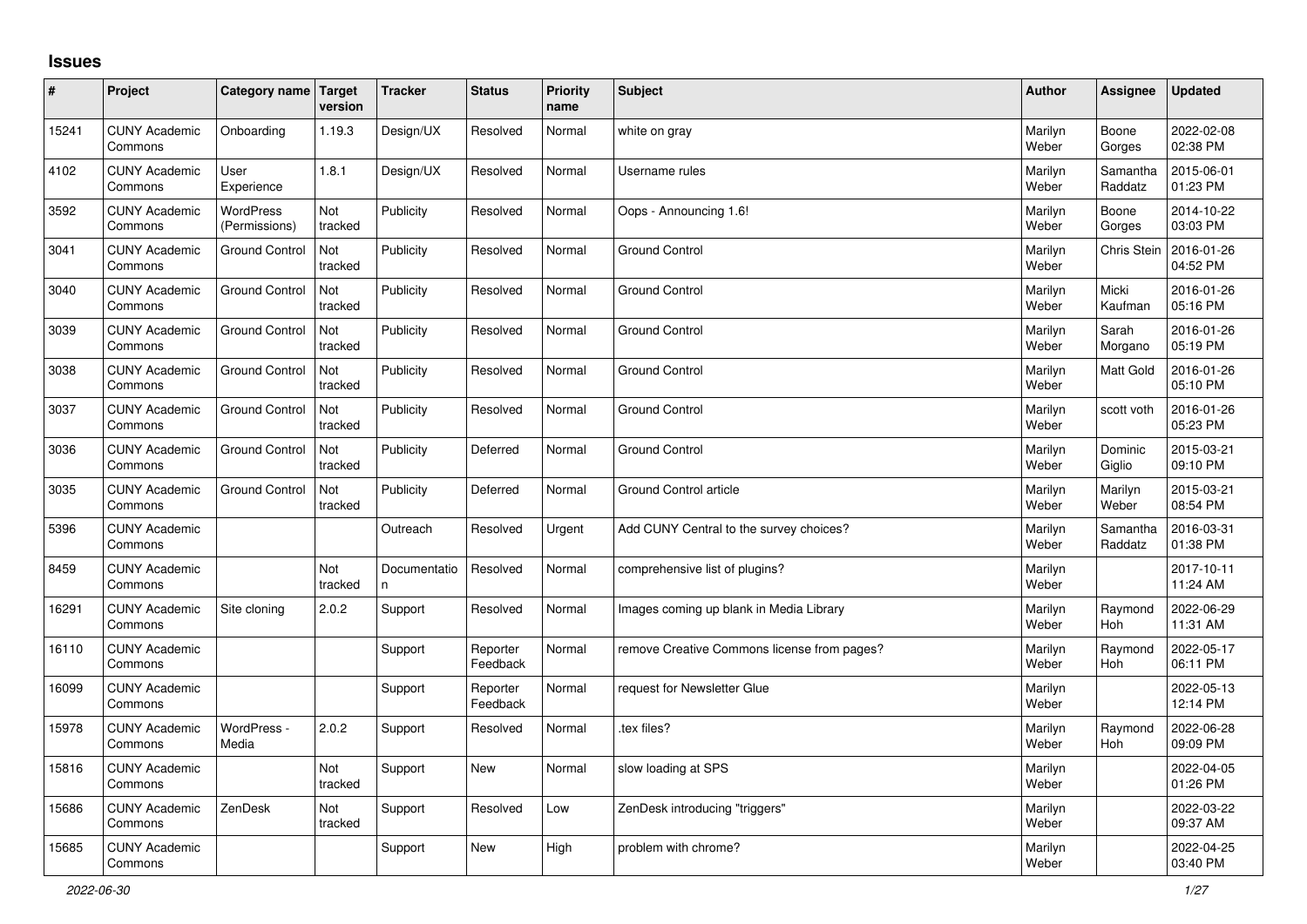| $\sharp$ | Project                         | Category name   Target       | version        | <b>Tracker</b> | <b>Status</b>        | <b>Priority</b><br>name | <b>Subject</b>                                                                          | <b>Author</b>    | <b>Assignee</b> | <b>Updated</b>         |
|----------|---------------------------------|------------------------------|----------------|----------------|----------------------|-------------------------|-----------------------------------------------------------------------------------------|------------------|-----------------|------------------------|
| 15655    | <b>CUNY Academic</b><br>Commons |                              | 2.0.3          | Support        | Reporter<br>Feedback | Normal                  | Event Aggregator plugin?                                                                | Marilyn<br>Weber |                 | 2022-06-29<br>11:32 AM |
| 15654    | <b>CUNY Academic</b><br>Commons | <b>WordPress</b><br>Plugins  | 1.19.6         | Support        | Resolved             | Normal                  | Numerous Copies of Events showing up                                                    | Marilyn<br>Weber | Boone<br>Gorges | 2022-03-22<br>11:30 AM |
| 15610    | <b>CUNY Academic</b><br>Commons | <b>WordPress</b><br>Plugins  | Not<br>tracked | Support        | Rejected             | Normal                  | Loops & Logic plugin                                                                    | Marilyn<br>Weber | Raymond<br>Hoh  | 2022-03-19<br>11:16 AM |
| 15565    | <b>CUNY Academic</b><br>Commons |                              |                | Support        | <b>New</b>           | Normal                  | Events - send updates to an email listserv                                              | Marilyn<br>Weber |                 | 2022-03-10<br>01:06 PM |
| 15370    | <b>CUNY Academic</b><br>Commons |                              |                | Support        | Reporter<br>Feedback | Normal                  | All-in-One Event Calendar?                                                              | Marilyn<br>Weber |                 | 2022-02-17<br>11:03 AM |
| 15269    | <b>CUNY Academic</b><br>Commons | Redmine                      | Not<br>tracked | Support        | Resolved             | Normal                  | Segal Theater sites                                                                     | Marilyn<br>Weber |                 | 2022-02-07<br>04:11 PM |
| 15266    | <b>CUNY Academic</b><br>Commons |                              |                | Support        | Resolved             | Normal                  | Just an appreciation                                                                    | Marilyn<br>Weber |                 | 2022-02-07<br>10:42 AM |
| 15260    | <b>CUNY Academic</b><br>Commons |                              |                | Support        | Reporter<br>Feedback | Normal                  | Diacritical markings   European Stages                                                  | Marilyn<br>Weber |                 | 2022-02-04<br>08:16 AM |
| 15211    | <b>CUNY Academic</b><br>Commons | <b>Blogs</b><br>(BuddyPress) | 1.19.2         | Support        | Resolved             | Normal                  | No good error reporting for already-used domain name when creating a<br>site in Firefox | Marilyn<br>Weber | Boone<br>Gorges | 2022-01-25<br>11:33 AM |
| 15169    | <b>CUNY Academic</b><br>Commons |                              | 2.0.3          | Support        | Reporter<br>Feedback | Normal                  | new Prelude website zipfiles for custom theme and other files.                          | Marilyn<br>Weber |                 | 2022-06-29<br>11:32 AM |
| 15120    | <b>CUNY Academic</b><br>Commons |                              |                | Support        | Resolved             | Normal                  | embed Zoom recordings in a post?                                                        | Marilyn<br>Weber |                 | 2021-12-29<br>08:15 AM |
| 15045    | <b>CUNY Academic</b><br>Commons |                              |                | Support        | New                  | Normal                  | no result for KCeL in the search box on the commons                                     | Marilyn<br>Weber |                 | 2021-12-10<br>11:29 AM |
| 15025    | <b>CUNY Academic</b><br>Commons |                              |                | Support        | Duplicate            | Normal                  | emails for all the papers on the commons that have been changed                         | Marilyn<br>Weber |                 | 2021-12-02<br>11:57 AM |
| 15022    | <b>CUNY Academic</b><br>Commons |                              |                | Support        | Rejected             | High                    | ArabStages                                                                              | Marilyn<br>Weber |                 | 2021-12-06<br>10:16 AM |
| 14973    | <b>CUNY Academic</b><br>Commons |                              |                | Support        | Resolved             | Normal                  | <b>Mail Poet</b>                                                                        | Marilyn<br>Weber |                 | 2021-12-06<br>10:20 AM |
| 14972    | <b>CUNY Academic</b><br>Commons |                              |                | Support        | Rejected             | Normal                  | Mailchimp plugin                                                                        | Marilyn<br>Weber |                 | 2021-11-17<br>02:13 PM |
| 14911    | <b>CUNY Academic</b><br>Commons | WordPress<br>Themes          | Not<br>tracked | Support        | New                  | Normal                  | Twentytwentyone theme                                                                   | Marilyn<br>Weber |                 | 2021-10-28<br>10:37 AM |
| 14900    | <b>CUNY Academic</b><br>Commons |                              | Not<br>tracked | Support        | Reporter<br>Feedback | Normal                  | previous theme?                                                                         | Marilyn<br>Weber |                 | 2021-10-25<br>10:31 AM |
| 14891    | <b>CUNY Academic</b><br>Commons |                              | Not<br>tracked | Support        | Resolved             | Normal                  | changing site template after creation?                                                  | Marilyn<br>Weber |                 | 2022-04-27<br>04:58 PM |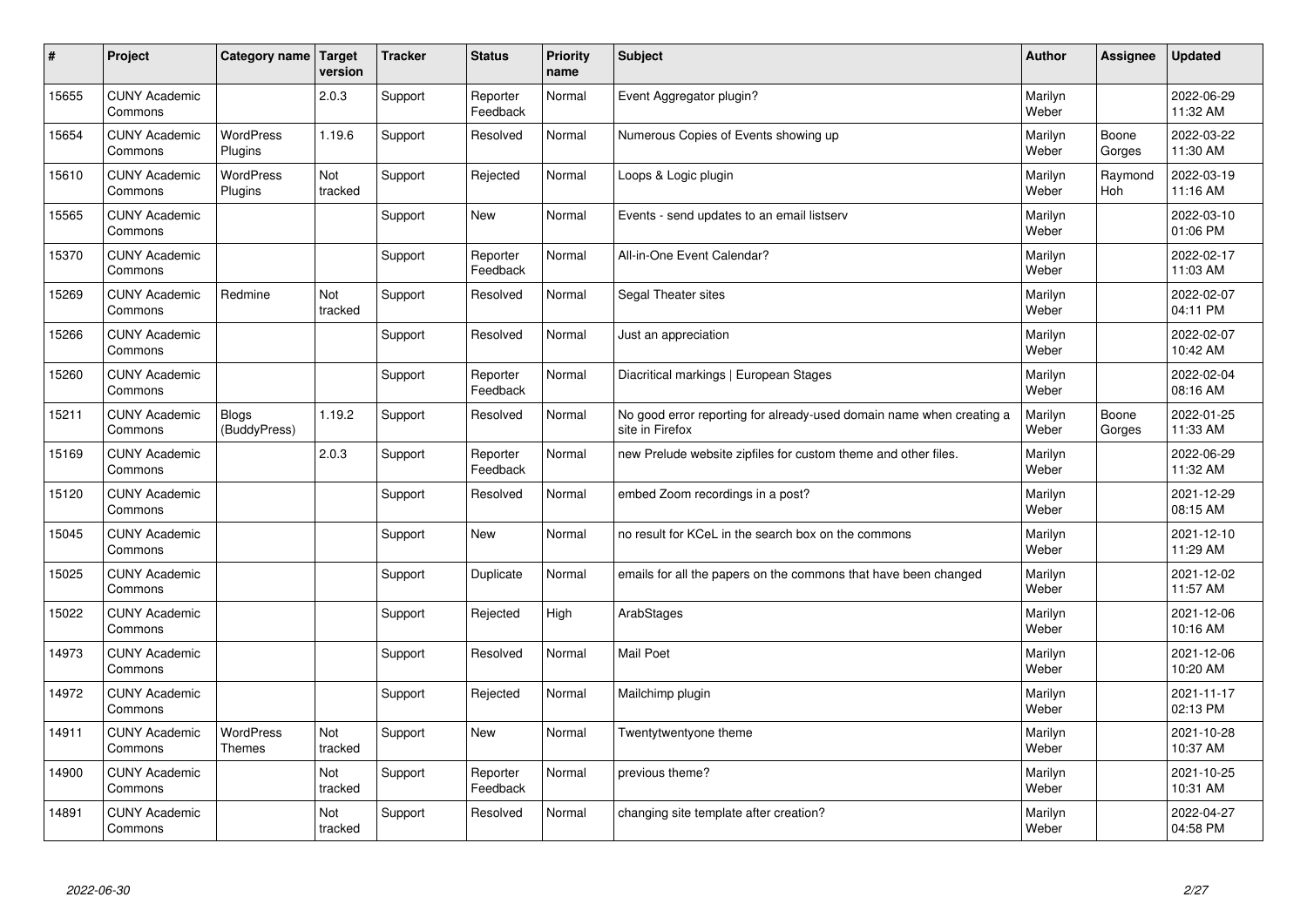| $\pmb{\#}$ | Project                         | Category name                     | Target<br>version | <b>Tracker</b> | <b>Status</b>        | <b>Priority</b><br>name | <b>Subject</b>                                          | <b>Author</b>    | Assignee              | <b>Updated</b>         |
|------------|---------------------------------|-----------------------------------|-------------------|----------------|----------------------|-------------------------|---------------------------------------------------------|------------------|-----------------------|------------------------|
| 14889      | <b>CUNY Academic</b><br>Commons | Events                            | 1.19.0            | Support        | Resolved             | Normal                  | events in group - can they be edited by all admins?     | Marilyn<br>Weber | Raymond<br><b>Hoh</b> | 2021-12-13<br>03:31 PM |
| 14850      | <b>CUNY Academic</b><br>Commons |                                   |                   | Support        | Abandoned            | Normal                  | brooklyn waterfront site "connection not secure"        | Marilyn<br>Weber |                       | 2022-04-27<br>04:56 PM |
| 14813      | <b>CUNY Academic</b><br>Commons |                                   | Not<br>tracked    | Support        | Resolved             | Normal                  | raise the file size limit                               | Marilyn<br>Weber |                       | 2021-09-30<br>12:02 PM |
| 14812      | <b>CUNY Academic</b><br>Commons |                                   | Not<br>tracked    | Support        | Resolved             | Normal                  | Custom Sidebars and Wordpress 5.6                       | Marilyn<br>Weber |                       | 2021-09-30<br>10:43 AM |
| 14799      | <b>CUNY Academic</b><br>Commons |                                   | 1.18.19           | Support        | Resolved             | High                    | install the official Classic Widgets?                   | Marilyn<br>Weber |                       | 2021-09-22<br>02:17 PM |
| 14784      | <b>CUNY Academic</b><br>Commons |                                   |                   | Support        | Reporter<br>Feedback | Normal                  | User report of logo problem when using Customizer theme | Marilyn<br>Weber |                       | 2021-09-17<br>10:25 AM |
| 14734      | <b>CUNY Academic</b><br>Commons | <b>WordPress</b><br><b>Themes</b> | 1.18.18           | Support        | Resolved             | Normal                  | missing section of Sujatha Fernandes' site              | Marilyn<br>Weber | Raymond<br>Hoh        | 2021-09-06<br>04:15 PM |
| 14718      | <b>CUNY Academic</b><br>Commons |                                   | Not<br>tracked    | Support        | Resolved             | Normal                  | User wants to recover deleted account                   | Marilyn<br>Weber |                       | 2021-08-30<br>02:46 PM |
| 14711      | <b>CUNY Academic</b><br>Commons |                                   |                   | Support        | Rejected             | Normal                  | Custom Facebook Feed plugin problem                     | Marilyn<br>Weber |                       | 2022-04-27<br>04:29 PM |
| 14625      | <b>CUNY Academic</b><br>Commons |                                   | Not<br>tracked    | Support        | Rejected             | Normal                  | image won't appear in slideshow.                        | Marilyn<br>Weber |                       | 2021-07-27<br>10:33 AM |
| 14606      | <b>CUNY Academic</b><br>Commons | <b>WordPress</b><br>(misc)        | Not<br>tracked    | Support        | Rejected             | Normal                  | calendar wrong month                                    | Marilyn<br>Weber |                       | 2021-07-23<br>12:11 PM |
| 14594      | <b>CUNY Academic</b><br>Commons |                                   | Not<br>tracked    | Support        | Resolved             | Normal                  | Administration email verification?                      | Marilyn<br>Weber |                       | 2021-07-12<br>11:40 AM |
| 14534      | <b>CUNY Academic</b><br>Commons | <b>WordPress</b><br>Plugins       | 1.18.12           | Support        | Resolved             | Normal                  | Share This Image plugin?                                | Marilyn<br>Weber |                       | 2021-06-08<br>11:50 AM |
| 14404      | <b>CUNY Academic</b><br>Commons |                                   | Not<br>tracked    | Support        | Resolved             | Normal                  | blocked IP of user?                                     | Marilyn<br>Weber |                       | 2021-05-10<br>01:00 PM |
| 14398      | <b>CUNY Academic</b><br>Commons |                                   | Not<br>tracked    | Support        | Reporter<br>Feedback | Normal                  | Events plug-in notification problem                     | Marilyn<br>Weber |                       | 2021-05-11<br>11:21 AM |
| 14389      | <b>CUNY Academic</b><br>Commons |                                   |                   | Support        | Abandoned            | Normal                  | WebflowIO?                                              | Marilyn<br>Weber |                       | 2021-09-14<br>10:45 AM |
| 14378      | <b>CUNY Academic</b><br>Commons |                                   | Not<br>tracked    | Support        | Resolved             | Normal                  | PPTX files unfetchable                                  | Marilyn<br>Weber |                       | 2021-05-11<br>11:25 AM |
| 14369      | <b>CUNY Academic</b><br>Commons | WordPress -<br>Media              | Not<br>tracked    | Support        | Resolved             | Normal                  | renewed problem with ppsx files                         | Marilyn<br>Weber |                       | 2021-04-27<br>12:44 PM |
| 14360      | <b>CUNY Academic</b><br>Commons |                                   |                   | Support        | Rejected             | Normal                  | danielgerouldarchives.org?                              | Marilyn<br>Weber |                       | 2021-04-27<br>10:42 AM |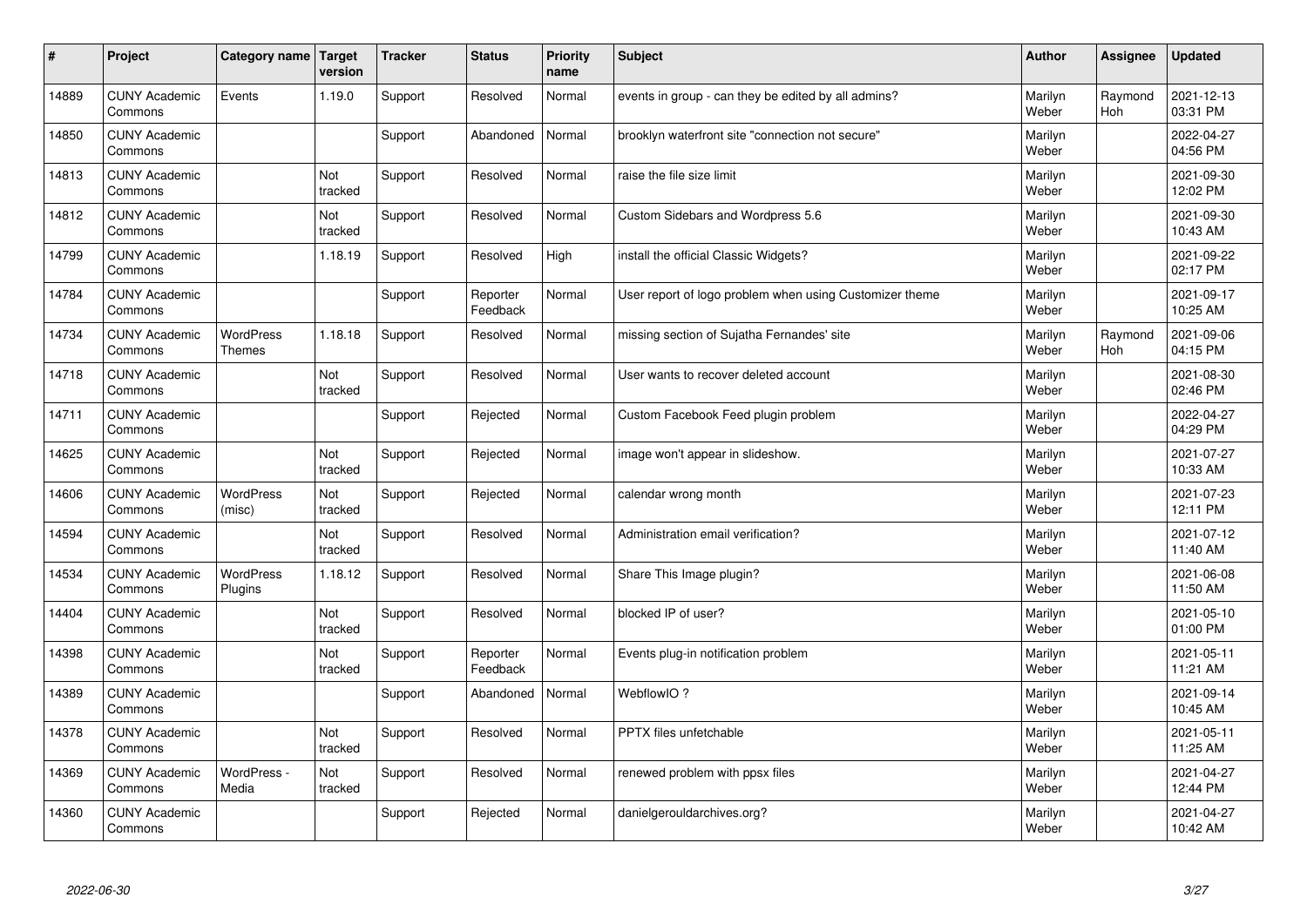| $\sharp$ | Project                         | Category name   Target      | version        | <b>Tracker</b> | <b>Status</b>        | <b>Priority</b><br>name | <b>Subject</b>                                                                        | <b>Author</b>    | Assignee              | <b>Updated</b>         |
|----------|---------------------------------|-----------------------------|----------------|----------------|----------------------|-------------------------|---------------------------------------------------------------------------------------|------------------|-----------------------|------------------------|
| 14344    | <b>CUNY Academic</b><br>Commons | Domain<br>Mapping           | Not<br>tracked | Support        | Resolved             | Normal                  | arabstages.org site down                                                              | Marilyn<br>Weber | Raymond<br><b>Hoh</b> | 2021-04-19<br>01:42 PM |
| 14270    | <b>CUNY Academic</b><br>Commons | WordPress<br>Themes         | 1.18.8         | Support        | Resolved             | Normal                  | grid theme?                                                                           | Marilyn<br>Weber |                       | 2021-04-13<br>11:20 AM |
| 14265    | <b>CUNY Academic</b><br>Commons | <b>WordPress</b><br>Plugins | 1.18.10        | Support        | Resolved             | Normal                  | separate the tag cloud in the blog sidebar                                            | Marilyn<br>Weber | Boone<br>Gorges       | 2021-05-12<br>05:19 PM |
| 14246    | <b>CUNY Academic</b><br>Commons |                             | 1.18.8         | Support        | Resolved             | Normal                  | 'Weekly jQuery Migrate Status Update"                                                 | Marilyn<br>Weber |                       | 2021-04-13<br>11:08 AM |
| 14242    | <b>CUNY Academic</b><br>Commons |                             |                | Support        | Resolved             | Normal                  | LAILAC site missing content                                                           | Marilyn<br>Weber |                       | 2021-03-27<br>08:40 AM |
| 14148    | <b>CUNY Academic</b><br>Commons |                             |                | Support        | Abandoned            | Normal                  | post notification problem                                                             | Marilyn<br>Weber |                       | 2021-09-14<br>10:43 AM |
| 14129    | <b>CUNY Academic</b><br>Commons | Onboarding                  | 1.18.6         | Support        | Resolved             | Normal                  | can only see some invites sent                                                        | Marilyn<br>Weber | Raymond<br>Hoh        | 2021-04-09<br>09:00 AM |
| 14077    | <b>CUNY Academic</b><br>Commons | WordPress<br><b>Plugins</b> | 1.18.7         | Support        | Resolved             | Normal                  | Elementor Pro plugin for the slider                                                   | Marilyn<br>Weber | Raymond<br><b>Hoh</b> | 2021-03-23<br>11:43 AM |
| 14074    | <b>CUNY Academic</b><br>Commons | <b>WordPress</b><br>(misc)  | Not<br>tracked | Support        | Reporter<br>Feedback | Normal                  | page password protection problem                                                      | Marilyn<br>Weber |                       | 2021-03-02<br>11:03 AM |
| 14016    | <b>CUNY Academic</b><br>Commons |                             |                | Support        | Rejected             | Normal                  | PDFs not downloading                                                                  | Marilyn<br>Weber |                       | 2021-02-22<br>11:00 AM |
| 14012    | <b>CUNY Academic</b><br>Commons | <b>WordPress</b><br>Plugins | 1.18.5         | Support        | Resolved             | Normal                  | Open External Links in a New Window plugin?                                           | Marilyn<br>Weber | Boone<br>Gorges       | 2021-03-02<br>02:07 PM |
| 13975    | <b>CUNY Academic</b><br>Commons | Social Paper                | Not<br>tracked | Support        | Reporter<br>Feedback | Normal                  | can't approve comments on Social Paper paper                                          | Marilyn<br>Weber |                       | 2021-02-12<br>09:33 AM |
| 13958    | <b>CUNY Academic</b><br>Commons |                             | 1.18.4         | Support        | Resolved             | Normal                  | calendar widget problem                                                               | Marilyn<br>Weber |                       | 2021-02-09<br>11:05 AM |
| 13944    | <b>CUNY Academic</b><br>Commons | <b>WordPress</b><br>Plugins | 1.18.4         | Support        | Resolved             | Normal                  | 3D FlipBook request                                                                   | Marilyn<br>Weber |                       | 2021-02-09<br>11:05 AM |
| 13935    | <b>CUNY Academic</b><br>Commons | WordPress<br>Plugins        | 1.18.4         | Support        | Resolved             | Low                     | Add Users sidebar widget not working                                                  | Marilyn<br>Weber |                       | 2021-02-09<br>11:05 AM |
| 13929    | <b>CUNY Academic</b><br>Commons |                             | 1.18.4         | Support        | Resolved             | Normal                  | update error message                                                                  | Marilyn<br>Weber | Boone<br>Gorges       | 2021-02-09<br>11:05 AM |
| 13918    | <b>CUNY Academic</b><br>Commons |                             | Not<br>tracked | Support        | Rejected             | Normal                  | MailPoet Newsletters Premium plugin                                                   | Marilyn<br>Weber |                       | 2021-02-09<br>11:01 AM |
| 13916    | <b>CUNY Academic</b><br>Commons |                             |                | Support        | Rejected             | Normal                  | <b>Custom Sidebars</b>                                                                | Marilyn<br>Weber |                       | 2021-02-23<br>10:45 AM |
| 13878    | <b>CUNY Academic</b><br>Commons | Group cloning               | 1.18.4         | Support        | Resolved             | High                    | When creating Group + Site and choosing 'Clone existing', cannot<br>advance to step 2 | Marilyn<br>Weber | Jeremy<br>Felt        | 2021-02-02<br>11:02 AM |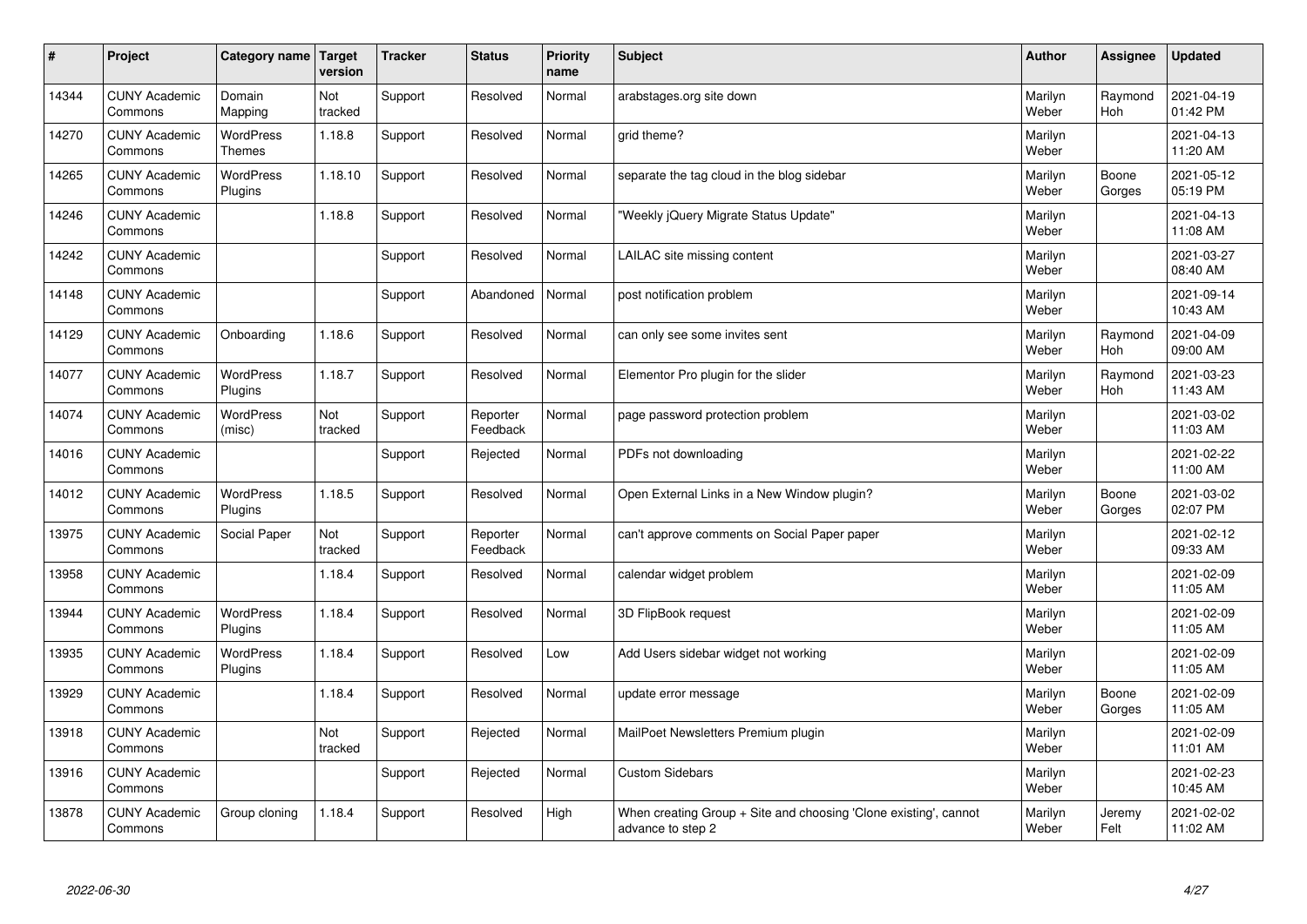| $\sharp$ | Project                         | Category name   Target      | version        | <b>Tracker</b> | <b>Status</b> | <b>Priority</b><br>name | <b>Subject</b>                            | <b>Author</b>    | <b>Assignee</b>       | <b>Updated</b>         |
|----------|---------------------------------|-----------------------------|----------------|----------------|---------------|-------------------------|-------------------------------------------|------------------|-----------------------|------------------------|
| 13846    | <b>CUNY Academic</b><br>Commons | <b>WordPress</b><br>Plugins | 1.18.3         | Support        | Resolved      | Normal                  | Yoast SEO plugin problem                  | Marilyn<br>Weber |                       | 2021-01-19<br>05:34 PM |
| 13841    | <b>CUNY Academic</b><br>Commons | <b>WordPress</b><br>Plugins | 1.18.3         | Support        | Resolved      | Normal                  | Folders plugin request                    | Marilyn<br>Weber | Boone<br>Gorges       | 2021-01-26<br>04:43 PM |
| 13826    | <b>CUNY Academic</b><br>Commons |                             |                | Support        | Resolved      | Normal                  | January 14th                              | Marilyn<br>Weber |                       | 2021-01-26<br>04:26 PM |
| 13783    | <b>CUNY Academic</b><br>Commons |                             | 1.18.2         | Support        | Resolved      | Normal                  | new CUNY OneSearch url                    | Marilyn<br>Weber |                       | 2021-01-14<br>04:53 PM |
| 13741    | <b>CUNY Academic</b><br>Commons | <b>WordPress</b><br>Plugins | 1.18.3         | Support        | Resolved      | Normal                  | Ensemble Video Plugin                     | Marilyn<br>Weber |                       | 2021-01-26<br>04:43 PM |
| 13738    | <b>CUNY Academic</b><br>Commons |                             | 1.18.1         | Support        | Resolved      | Normal                  | theme requests from a non-CUY person      | Marilyn<br>Weber |                       | 2020-12-23<br>11:34 AM |
| 13710    | <b>CUNY Academic</b><br>Commons |                             | Not<br>tracked | Support        | Resolved      | Normal                  | small change to Hosting Partner Handbook  | Marilyn<br>Weber |                       | 2020-12-16<br>04:29 PM |
| 13699    | <b>CUNY Academic</b><br>Commons |                             | Not<br>tracked | Support        | Resolved      | Normal                  | Martin Segal Center site down             | Marilyn<br>Weber | Raymond<br>Hoh        | 2020-12-22<br>03:03 PM |
| 13641    | <b>CUNY Academic</b><br>Commons |                             | 1.18.2         | Support        | Resolved      | Normal                  | follow up to migration request            | Marilyn<br>Weber | Boone<br>Gorges       | 2021-01-12<br>10:59 AM |
| 13637    | <b>CUNY Academic</b><br>Commons |                             |                | Support        | Abandoned     | Normal                  | All-in-One Migration plugin request       | Marilyn<br>Weber |                       | 2020-12-08<br>10:46 AM |
| 13596    | <b>CUNY Academic</b><br>Commons |                             |                | Support        | Abandoned     | Normal                  | invited as Author but show as Contributor | Marilyn<br>Weber |                       | 2021-09-14<br>10:41 AM |
| 13584    | <b>CUNY Academic</b><br>Commons |                             |                | Support        | Abandoned     | Normal                  | Graphy theme question                     | Marilyn<br>Weber |                       | 2021-09-14<br>10:41 AM |
| 13541    | <b>CUNY Academic</b><br>Commons |                             | Not<br>tracked | Support        | Resolved      | Normal                  | add a page template to OER site.          | Marilyn<br>Weber |                       | 2020-11-11<br>11:12 AM |
| 13521    | <b>CUNY Academic</b><br>Commons | Onboarding                  | 1.17.7         | Support        | Resolved      | Normal                  | sent invitations page                     | Marilyn<br>Weber | Raymond<br><b>Hoh</b> | 2020-11-10<br>10:31 AM |
| 13512    | <b>CUNY Academic</b><br>Commons | WordPress<br><b>Themes</b>  | 1.17.7         | Support        | Resolved      | Normal                  | theme update                              | Marilyn<br>Weber |                       | 2020-11-16<br>04:46 PM |
| 13441    | <b>CUNY Academic</b><br>Commons |                             | 1.17.5         | Support        | Resolved      | Normal                  | ongoing user problems with daily digests  | Marilyn<br>Weber |                       | 2020-10-13<br>10:02 AM |
| 13295    | <b>CUNY Academic</b><br>Commons |                             | Not<br>tracked | Support        | Resolved      | Normal                  | can't find new user                       | Marilyn<br>Weber |                       | 2020-09-08<br>10:18 AM |
| 13288    | <b>CUNY Academic</b><br>Commons |                             |                | Support        | Abandoned     | Normal                  | log in problems on iPhone 6               | Marilyn<br>Weber |                       | 2020-10-27<br>10:26 AM |
| 13286    | <b>CUNY Academic</b><br>Commons |                             | Not<br>tracked | Support        | <b>New</b>    | Normal                  | problem connecting with WordPress app     | Marilyn<br>Weber | Raymond<br>Hoh        | 2020-09-08<br>11:16 AM |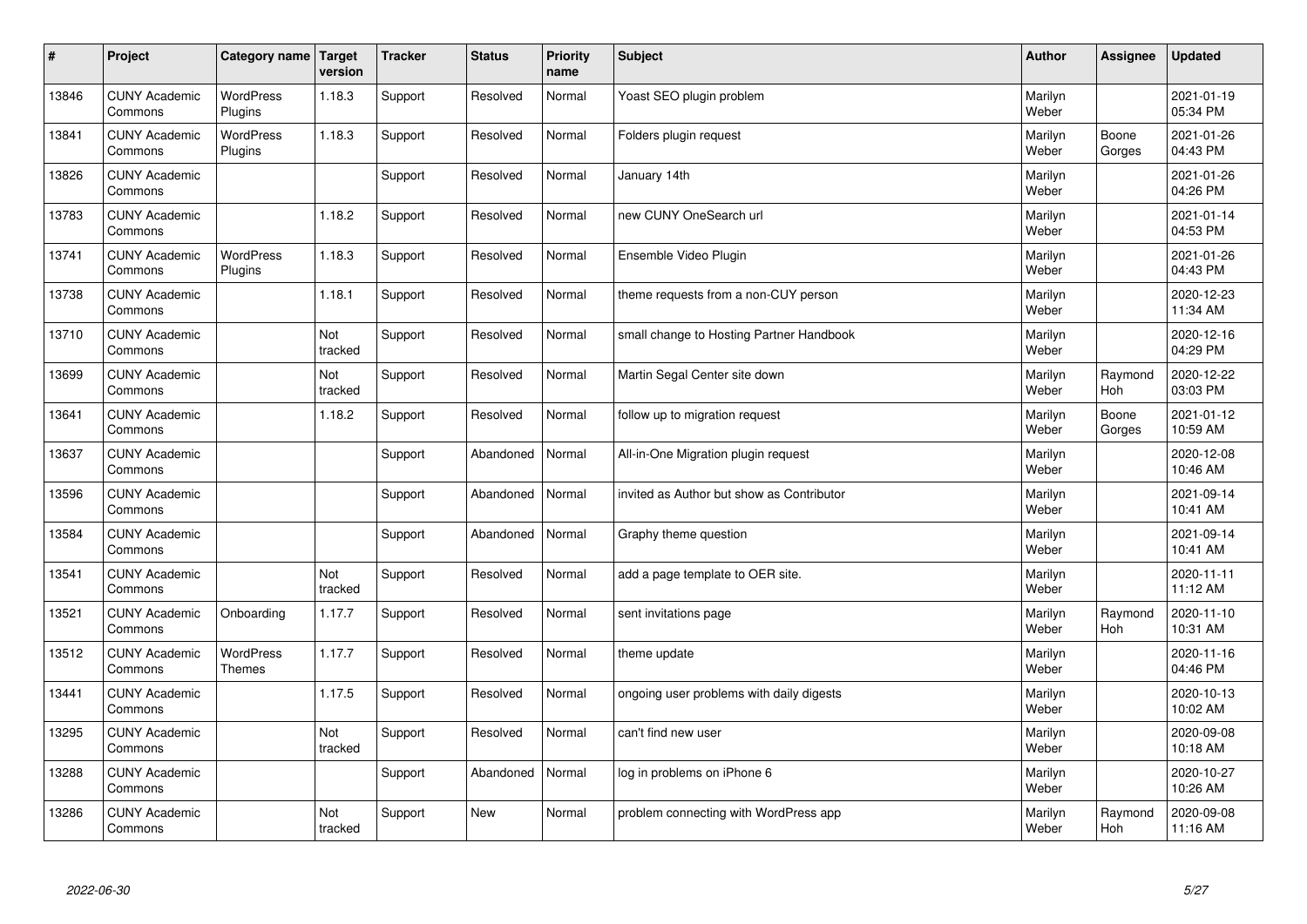| $\vert$ # | Project                         | Category name   Target            | version        | <b>Tracker</b> | <b>Status</b>        | <b>Priority</b><br>name | <b>Subject</b>                                                | <b>Author</b>    | <b>Assignee</b> | <b>Updated</b>         |
|-----------|---------------------------------|-----------------------------------|----------------|----------------|----------------------|-------------------------|---------------------------------------------------------------|------------------|-----------------|------------------------|
| 13255     | <b>CUNY Academic</b><br>Commons |                                   | Not<br>tracked | Support        | Reporter<br>Feedback | Normal                  | Accessibility problems                                        | Marilyn<br>Weber |                 | 2020-09-01<br>05:48 PM |
| 13238     | <b>CUNY Academic</b><br>Commons | WordPress -<br>Media              | 1.17.3         | Support        | Resolved             | Normal                  | allow ppsx file?                                              | Marilyn<br>Weber | Raymond<br>Hoh  | 2020-09-10<br>11:46 AM |
| 13217     | <b>CUNY Academic</b><br>Commons |                                   |                | Support        | Rejected             | Normal                  | upload recordings of our past webinars?                       | Marilyn<br>Weber |                 | 2020-08-25<br>07:56 AM |
| 13201     | <b>CUNY Academic</b><br>Commons |                                   |                | Support        | Rejected             | Low                     | PDF embedder                                                  | Marilyn<br>Weber |                 | 2020-09-29<br>11:37 AM |
| 13185     | <b>CUNY Academic</b><br>Commons | <b>WordPress</b><br><b>Themes</b> | 1.17.2         | Support        | Resolved             | Normal                  | Less theme?                                                   | Marilyn<br>Weber |                 | 2020-08-25<br>11:26 AM |
| 13184     | <b>CUNY Academic</b><br>Commons | WordPress<br>Plugins              | 1.17.2         | Support        | Resolved             | Normal                  | google translate plugin                                       | Marilyn<br>Weber |                 | 2020-08-25<br>11:36 AM |
| 13173     | <b>CUNY Academic</b><br>Commons | Group Library                     | 1.17.1         | Support        | Resolved             | High                    | all uploads to the library are silent                         | Marilyn<br>Weber |                 | 2020-08-10<br>04:12 PM |
| 13169     | <b>CUNY Academic</b><br>Commons |                                   | 1.17.4         | Support        | Rejected             | Normal                  | footer logo image has no alt-text                             | Marilyn<br>Weber |                 | 2020-09-22<br>10:18 AM |
| 13160     | <b>CUNY Academic</b><br>Commons |                                   |                | Support        | Rejected             | Normal                  | site not working on iphone                                    | Marilyn<br>Weber |                 | 2020-08-25<br>10:58 AM |
| 13159     | <b>CUNY Academic</b><br>Commons | Group Library                     | Not<br>tracked | Support        | Resolved             | Normal                  | changing folder names?                                        | Marilyn<br>Weber | Boone<br>Gorges | 2020-08-27<br>08:59 AM |
| 13138     | <b>CUNY Academic</b><br>Commons | Group Library                     | Not<br>tracked | Support        | Resolved             | Normal                  | moving Library contents for Steve Brier                       | Marilyn<br>Weber |                 | 2020-08-03<br>04:00 PM |
| 13134     | <b>CUNY Academic</b><br>Commons | Site cloning                      | 1.17.1         | Support        | Resolved             | Normal                  | New site (a clone) point to old dashboard                     | Marilyn<br>Weber |                 | 2020-08-12<br>03:22 PM |
| 13121     | <b>CUNY Academic</b><br>Commons |                                   |                | Support        | Rejected             | Normal                  | embed a DropBox Paper file                                    | Marilyn<br>Weber |                 | 2020-08-25<br>10:56 AM |
| 13116     | <b>CUNY Academic</b><br>Commons | ZenDesk                           | 1.17.1         | Support        | Resolved             | Normal                  | support/send us a message link obscured                       | Marilyn<br>Weber | Raymond<br>Hoh  | 2020-07-29<br>09:33 PM |
| 13091     | <b>CUNY Academic</b><br>Commons |                                   | 1.17.0         | Support        | Resolved             | Normal                  | problem with latex (math equations)                           | Marilyn<br>Weber |                 | 2020-07-28<br>11:09 AM |
| 13085     | <b>CUNY Academic</b><br>Commons | Domain<br>Mapping                 | Not<br>tracked | Support        | Resolved             | Normal                  | domain mapping request                                        | Marilyn<br>Weber | Matt Gold       | 2020-07-28<br>03:33 PM |
| 13065     | <b>CUNY Academic</b><br>Commons |                                   | Not<br>tracked | Support        | Resolved             | Normal                  | can't invite new user to group                                | Marilyn<br>Weber |                 | 2020-07-22<br>04:24 PM |
| 13034     | <b>CUNY Academic</b><br>Commons |                                   | Not<br>tracked | Support        | Reporter<br>Feedback | Normal                  | a site is asking people to join the Commons to get a download | Marilyn<br>Weber |                 | 2020-07-12<br>07:23 AM |
| 13016     | <b>CUNY Academic</b><br>Commons | Shortcodes and<br>embeds          | 1.16.15        | Support        | Resolved             | Normal                  | possible to run code examples, like in Jupyter Notebooks?     | Marilyn<br>Weber |                 | 2020-07-16<br>11:52 AM |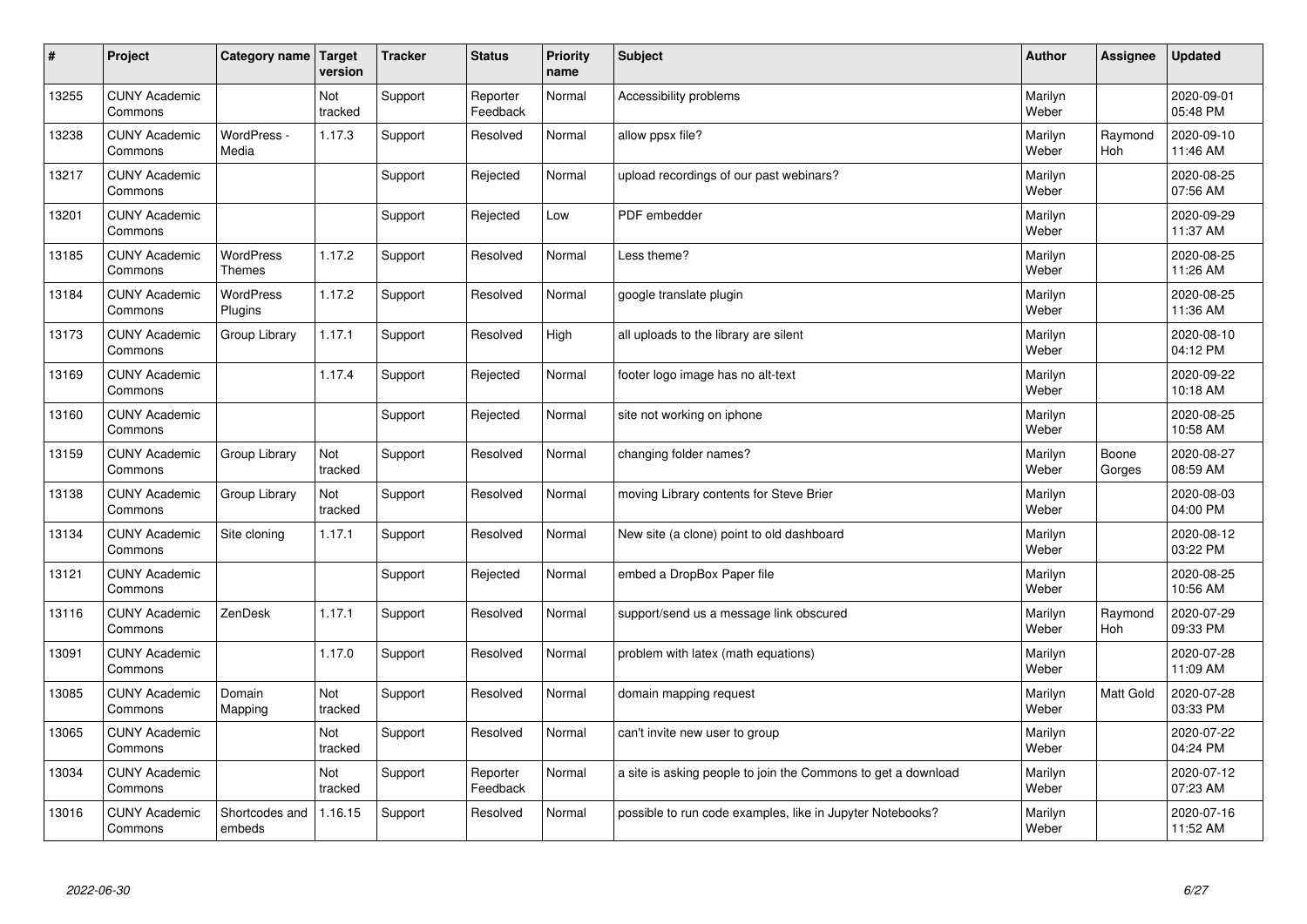| $\sharp$ | Project                         | Category name   Target       | version        | <b>Tracker</b> | <b>Status</b>        | <b>Priority</b><br>name | <b>Subject</b>                                                                 | <b>Author</b>    | Assignee         | Updated                |
|----------|---------------------------------|------------------------------|----------------|----------------|----------------------|-------------------------|--------------------------------------------------------------------------------|------------------|------------------|------------------------|
| 13012    | <b>CUNY Academic</b><br>Commons | <b>WordPress</b><br>(misc)   |                | Support        | Rejected             | Normal                  | icon image associated with the teaching template's Creative Commons<br>License | Marilyn<br>Weber | Raymond<br>Hoh   | 2020-08-25<br>10:56 AM |
| 12999    | <b>CUNY Academic</b><br>Commons |                              | 1.18.1         | Support        | Resolved             | Normal                  | request for Dentist theme                                                      | Marilyn<br>Weber | Boone<br>Gorges  | 2020-12-22<br>03:31 PM |
| 12986    | <b>CUNY Academic</b><br>Commons |                              |                | Support        | Rejected             | Normal                  | Someone is trying to create accounts using random CUNY entity emails           | Marilyn<br>Weber |                  | 2020-07-02<br>09:47 PM |
| 12960    | <b>CUNY Academic</b><br>Commons |                              | 1.16.14        | Support        | Resolved             | Normal                  | mutiple plugin in requests                                                     | Marilyn<br>Weber | Boone<br>Gorges  | 2020-06-23<br>10:53 AM |
| 12905    | <b>CUNY Academic</b><br>Commons |                              | 1.16.14        | Support        | Resolved             | Normal                  | trouble embedding a flipbook from Flipsnack                                    | Marilyn<br>Weber | Boone<br>Gorges  | 2020-06-23<br>10:53 AM |
| 12861    | <b>CUNY Academic</b><br>Commons |                              |                | Support        | Resolved             | Normal                  | trouble with YouTube                                                           | Marilyn<br>Weber | Raymond<br>Hoh   | 2020-06-09<br>11:16 AM |
| 12777    | <b>CUNY Academic</b><br>Commons |                              | 1.16.14        | Support        | Resolved             | Normal                  | request to include custom javascript into a Commons-hosted site                | Marilyn<br>Weber |                  | 2020-06-16<br>04:03 PM |
| 12741    | <b>CUNY Academic</b><br>Commons | <b>WordPress</b><br>Plugins  | Not<br>tracked | Support        | Reporter<br>Feedback | Normal                  | <b>Tableau Public Viz Block</b>                                                | Marilyn<br>Weber | Raymond<br>Hoh   | 2020-05-12<br>11:00 AM |
| 12676    | <b>CUNY Academic</b><br>Commons | <b>WordPress</b><br>Plugins  | 1.16.10        | Support        | Resolved             | Normal                  | request for Require Post Category plug-in                                      | Marilyn<br>Weber |                  | 2020-04-28<br>11:03 AM |
| 12543    | <b>CUNY Academic</b><br>Commons | <b>Public Portfolio</b>      | Not<br>tracked | Support        | Resolved             | Normal                  | User cannot find profile edit button                                           | Marilyn<br>Weber | scott voth       | 2020-03-22<br>02:49 PM |
| 12515    | <b>CUNY Academic</b><br>Commons | cuny.is                      | 1.16.7         | Support        | Resolved             | Normal                  | AJAX actions on cuny is admin page are failing                                 | Marilyn<br>Weber |                  | 2020-03-10<br>11:57 AM |
| 12427    | <b>CUNY Academic</b><br>Commons |                              | Not<br>tracked | Support        | Resolved             | Normal                  | organizing PDF on a site?                                                      | Marilyn<br>Weber | scott voth       | 2020-03-10<br>11:11 AM |
| 12395    | <b>CUNY Academic</b><br>Commons | Spam/Spam<br>Prevention      | Not<br>tracked | Support        | Resolved             | Normal                  | comments again being blocked                                                   | Marilyn<br>Weber | Raymond<br>Hoh   | 2020-03-10<br>11:13 AM |
| 12393    | <b>CUNY Academic</b><br>Commons | WordPress<br>(misc)          |                | Support        | Resolved             | High                    | size limit for files                                                           | Marilyn<br>Weber |                  | 2020-02-18<br>10:13 AM |
| 12382    | <b>CUNY Academic</b><br>Commons | Membership                   | Not<br>tracked | Support        | <b>New</b>           | Normal                  | Email request change                                                           | Marilyn<br>Weber | Marilyn<br>Weber | 2020-02-06<br>12:56 PM |
| 12352    | <b>CUNY Academic</b><br>Commons |                              | Not<br>tracked | Support        | <b>New</b>           | Normal                  | 'posts list" page builder block option                                         | Marilyn<br>Weber |                  | 2020-02-03<br>01:29 PM |
| 12350    | <b>CUNY Academic</b><br>Commons | <b>Blogs</b><br>(BuddyPress) | Not<br>tracked | Support        | Reporter<br>Feedback | Normal                  | URL creation problem                                                           | Marilyn<br>Weber |                  | 2020-02-03<br>11:27 AM |
| 12346    | <b>CUNY Academic</b><br>Commons | Redmine                      |                | Support        | Resolved             | Normal                  | another Redmine request                                                        | Marilyn<br>Weber | Matt Gold        | 2020-01-30<br>08:20 PM |
| 12334    | <b>CUNY Academic</b><br>Commons |                              |                | Support        | Resolved             | Normal                  | request for a Redmine account                                                  | Marilyn<br>Weber | <b>Matt Gold</b> | 2020-01-30<br>12:01 PM |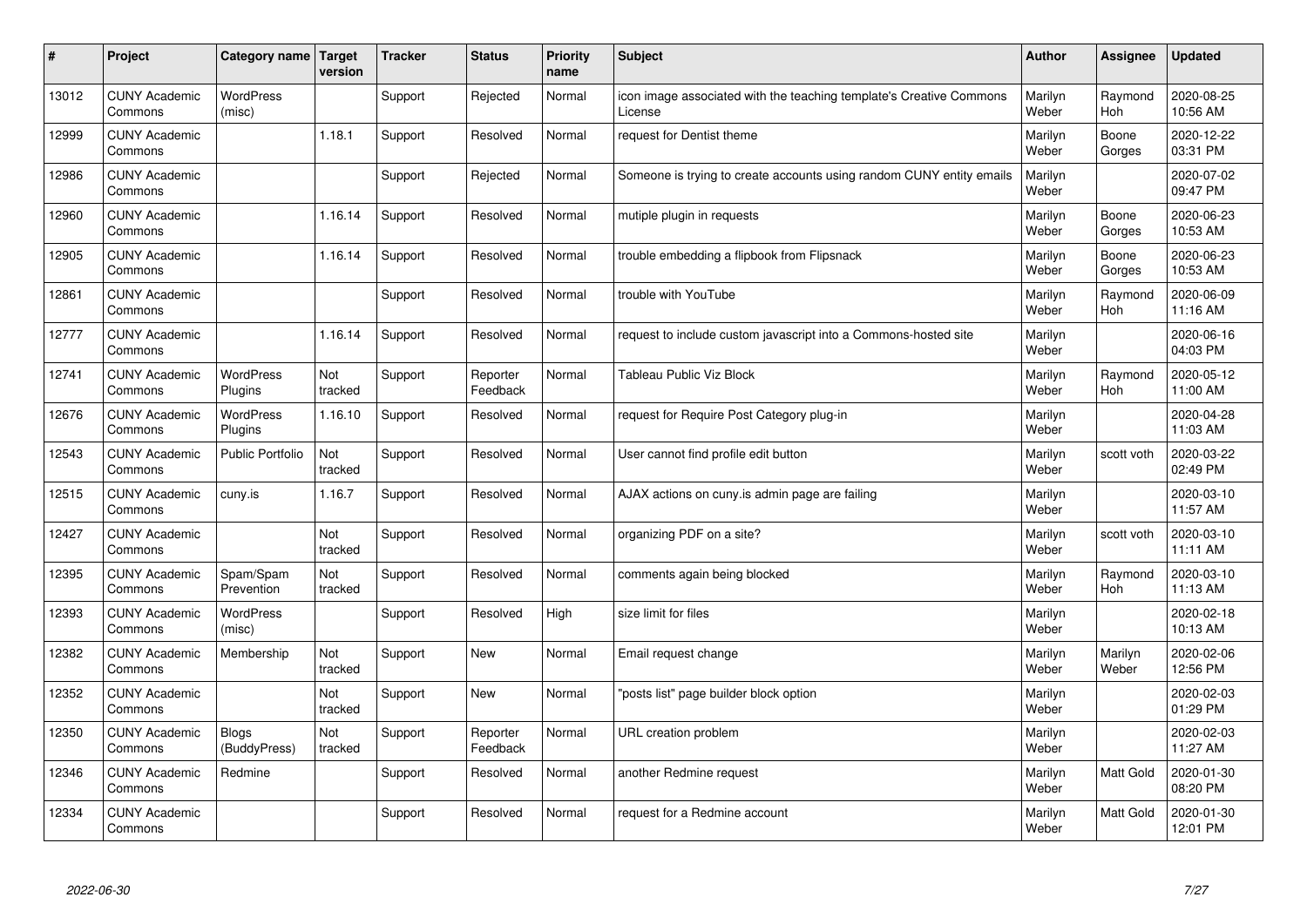| $\pmb{\#}$ | Project                         | Category name                     | Target<br>version | <b>Tracker</b> | <b>Status</b> | <b>Priority</b><br>name | <b>Subject</b>                                                                       | <b>Author</b>    | Assignee        | <b>Updated</b>         |
|------------|---------------------------------|-----------------------------------|-------------------|----------------|---------------|-------------------------|--------------------------------------------------------------------------------------|------------------|-----------------|------------------------|
| 12302      | <b>CUNY Academic</b><br>Commons | <b>WordPress</b><br>Themes        | 1.16.4            | Support        | Resolved      | Normal                  | Pictorio theme request                                                               | Marilyn<br>Weber | Raymond<br>Hoh  | 2020-01-28<br>11:44 AM |
| 12205      | <b>CUNY Academic</b><br>Commons |                                   |                   | Support        | Rejected      | Normal                  | possible update to the 2019 theme?                                                   | Marilyn<br>Weber |                 | 2020-01-14<br>12:08 PM |
| 12190      | <b>CUNY Academic</b><br>Commons | <b>Blogs</b><br>(BuddyPress)      | Not<br>tracked    | Support        | Resolved      | Normal                  | Site avatar in directory is not what user expects                                    | Marilyn<br>Weber |                 | 2019-12-12<br>08:51 PM |
| 12176      | <b>CUNY Academic</b><br>Commons |                                   | Not<br>tracked    | Support        | Resolved      | Normal                  | Mp4s?                                                                                | Marilyn<br>Weber |                 | 2019-12-05<br>11:04 AM |
| 12165      | <b>CUNY Academic</b><br>Commons | <b>BuddyPress</b><br>(misc)       | Not<br>tracked    | Support        | Resolved      | Normal                  | two reports of Profile problems                                                      | Marilyn<br>Weber | Boone<br>Gorges | 2019-12-04<br>05:06 PM |
| 12156      | <b>CUNY Academic</b><br>Commons | <b>Blogs</b><br>(BuddyPress)      | Not<br>tracked    | Support        | Resolved      | Normal                  | My Sites list (Commons Profile or Sites directory) doesn't match toolbar<br>dropdown | Marilyn<br>Weber |                 | 2019-12-11<br>10:20 AM |
| 12137      | <b>CUNY Academic</b><br>Commons | <b>WordPress</b><br><b>Themes</b> | Not<br>tracked    | Support        | Resolved      | Normal                  | media player problem                                                                 | Marilyn<br>Weber |                 | 2019-12-12<br>08:52 PM |
| 11977      | <b>CUNY Academic</b><br>Commons |                                   | Not<br>tracked    | Support        | Resolved      | Normal                  | please remove me from many sites                                                     | Marilyn<br>Weber |                 | 2019-11-21<br>01:05 PM |
| 11976      | <b>CUNY Academic</b><br>Commons | <b>WordPress</b><br><b>Themes</b> | Not<br>tracked    | Support        | Resolved      | Normal                  | ColorMag request                                                                     | Marilyn<br>Weber |                 | 2021-02-01<br>10:25 AM |
| 11961      | <b>CUNY Academic</b><br>Commons | Membership                        | Not<br>tracked    | Support        | Resolved      | Normal                  | switch email for student user                                                        | Marilyn<br>Weber |                 | 2019-10-09<br>01:56 PM |
| 11922      | <b>CUNY Academic</b><br>Commons | Membership                        | Not<br>tracked    | Support        | Resolved      | Normal                  | https://commons.gc.cuny.edu/members/cunyhealthequity/                                | Marilyn<br>Weber |                 | 2019-10-02<br>04:05 PM |
| 11915      | <b>CUNY Academic</b><br>Commons |                                   | Not<br>tracked    | Support        | Resolved      | Normal                  | User not in list                                                                     | Marilyn<br>Weber |                 | 2019-10-28<br>10:13 AM |
| 11912      | <b>CUNY Academic</b><br>Commons |                                   |                   | Support        | Resolved      | Normal                  | influence search results?                                                            | Marilyn<br>Weber |                 | 2020-02-11<br>10:51 AM |
| 11908      | <b>CUNY Academic</b><br>Commons | Spam/Spam<br>Prevention           | 1.17.7            | Support        | Resolved      | Normal                  | overeager spam filter                                                                | Marilyn<br>Weber | Raymond<br>Hoh  | 2020-11-05<br>04:36 PM |
| 11907      | <b>CUNY Academic</b><br>Commons | <b>Public Portfolio</b>           | 1.15.13           | Support        | Resolved      | Normal                  | more publications problems (in profile)                                              | Marilyn<br>Weber |                 | 2019-11-04<br>11:16 AM |
| 11896      | <b>CUNY Academic</b><br>Commons |                                   | Not<br>tracked    | Support        | Resolved      | Normal                  | https://thenurseswritingproject.commons.gc.cuny.edu                                  | Marilyn<br>Weber |                 | 2019-09-24<br>08:09 AM |
| 11866      | <b>CUNY Academic</b><br>Commons | WordPress<br>Themes               | 1.15.10           | Support        | Resolved      | Normal                  | problem with project widget and the 'skills' to generate tags                        | Marilyn<br>Weber | Raymond<br>Hoh  | 2019-09-19<br>03:20 PM |
| 11848      | <b>CUNY Academic</b><br>Commons |                                   | Not<br>tracked    | Support        | Hold          | Normal                  | a Dean of Faculty wants to share a large file                                        | Marilyn<br>Weber |                 | 2019-09-24<br>08:44 AM |
| 11832      | <b>CUNY Academic</b><br>Commons | <b>WordPress</b><br>Plugins       | 1.15.11           | Support        | Resolved      | Normal                  | Yoast SEO premium for sexgenlab.org                                                  | Marilyn<br>Weber |                 | 2019-10-08<br>11:22 AM |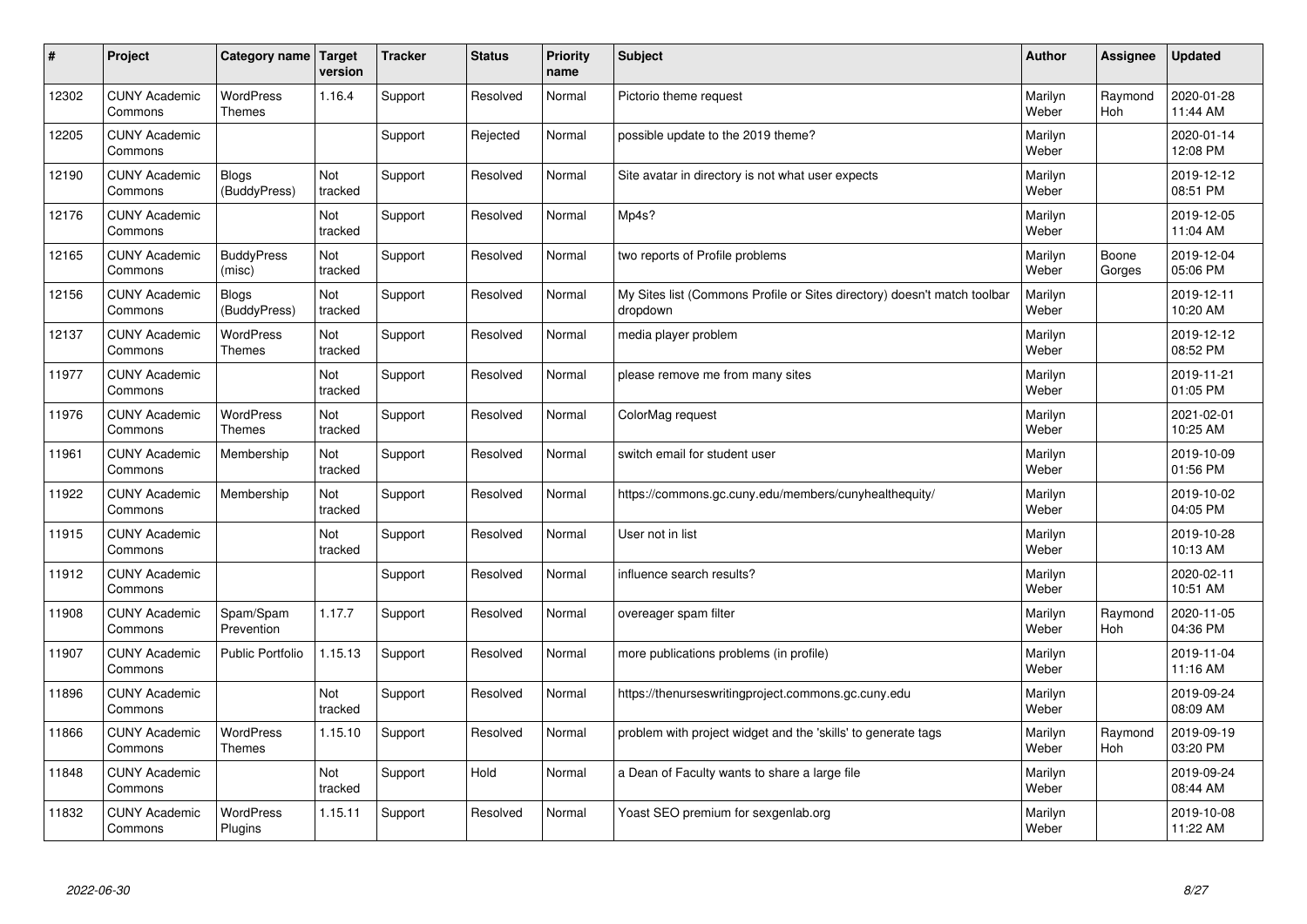| #     | Project                         | Category name               | <b>Target</b><br>version | <b>Tracker</b> | <b>Status</b>        | Priority<br>name | <b>Subject</b>                                                                                         | <b>Author</b>    | Assignee         | <b>Updated</b>         |
|-------|---------------------------------|-----------------------------|--------------------------|----------------|----------------------|------------------|--------------------------------------------------------------------------------------------------------|------------------|------------------|------------------------|
| 11813 | <b>CUNY Academic</b><br>Commons | <b>WordPress</b><br>Plugins | 1.15.9                   | Support        | Resolved             | Normal           | 'Change Password Protected Message" plugin requests                                                    | Marilyn<br>Weber |                  | 2019-09-10<br>05:57 PM |
| 11811 | <b>CUNY Academic</b><br>Commons |                             | Not<br>tracked           | Support        | Duplicate            | Normal           | Content of Publications widget on profile page being erased on save                                    | Marilyn<br>Weber |                  | 2019-10-08<br>11:16 AM |
| 11787 | <b>CUNY Academic</b><br>Commons |                             | Not<br>tracked           | Support        | Reporter<br>Feedback | Normal           | automated comments notifications on ZenDesk                                                            | Marilyn<br>Weber |                  | 2019-08-26<br>06:18 PM |
| 11771 | <b>CUNY Academic</b><br>Commons |                             | Not<br>tracked           | Support        | Reporter<br>Feedback | Normal           | post displays in sections                                                                              | Marilyn<br>Weber |                  | 2019-08-20<br>10:34 AM |
| 11665 | <b>CUNY Academic</b><br>Commons |                             |                          | Support        | Resolved             | Immediate        | "My Groups" conflating two groups                                                                      | Marilyn<br>Weber |                  | 2019-07-24<br>10:43 PM |
| 11650 | <b>CUNY Academic</b><br>Commons |                             | Not<br>tracked           | Support        | Resolved             | Normal           | https://commons.gc.cuny.edu/groups/introduction-to-literary-studies-engl<br>ish-252-at-hunter-college/ | Marilyn<br>Weber |                  | 2019-07-18<br>02:28 PM |
| 11647 | <b>CUNY Academic</b><br>Commons |                             | 1.15.6                   | Support        | Resolved             | Normal           | <b>Tribulant Newsletters update</b>                                                                    | Marilyn<br>Weber |                  | 2019-07-18<br>02:27 PM |
| 11609 | <b>CUNY Academic</b><br>Commons |                             | 1.15.5                   | Support        | Resolved             | Normal           | Mixed Content flag                                                                                     | Marilyn<br>Weber |                  | 2019-06-27<br>06:54 PM |
| 11519 | <b>CUNY Academic</b><br>Commons |                             | Not<br>tracked           | Support        | Assigned             | Normal           | comment option not appearing                                                                           | Marilyn<br>Weber |                  | 2019-09-24<br>10:28 AM |
| 11516 | <b>CUNY Academic</b><br>Commons | Membership                  | Not<br>tracked           | Support        | Resolved             | Normal           | request for email change                                                                               | Marilyn<br>Weber |                  | 2019-06-04<br>01:48 PM |
| 11509 | <b>CUNY Academic</b><br>Commons |                             | Not<br>tracked           | Support        | Reporter<br>Feedback | Normal           | deleted Page causing a Menu problem?                                                                   | Marilyn<br>Weber |                  | 2019-06-04<br>09:54 AM |
| 11448 | <b>CUNY Academic</b><br>Commons | <b>BuddyPress</b><br>(misc) | 1.15.1                   | Support        | Resolved             | Normal           | sole administrator listed on sites is not an admin at all?                                             | Marilyn<br>Weber | Raymond<br>Hoh   | 2019-05-14<br>11:15 AM |
| 11294 | <b>CUNY Academic</b><br>Commons | Account<br>settings         | Not<br>tracked           | Support        | Resolved             | Normal           | student emgail change                                                                                  | Marilyn<br>Weber | <b>Matt Gold</b> | 2019-04-07<br>09:11 PM |
| 11267 | <b>CUNY Academic</b><br>Commons |                             |                          | Support        | Rejected             | Normal           | signing up with a nonCUNY signup code from the Register page                                           | Marilyn<br>Weber |                  | 2019-03-26<br>03:00 PM |
| 11233 | <b>CUNY Academic</b><br>Commons |                             | 1.14.9                   | Support        | Resolved             | Normal           | Hotjar?                                                                                                | Marilyn<br>Weber |                  | 2019-03-26<br>12:10 PM |
| 11225 | <b>CUNY Academic</b><br>Commons |                             | Not<br>tracked           | Support        | Resolved             | Normal           | bulk upload?                                                                                           | Marilyn<br>Weber |                  | 2019-09-18<br>10:31 AM |
| 11217 | <b>CUNY Academic</b><br>Commons | Membership                  | Not<br>tracked           | Support        | Resolved             | Normal           | Another email update                                                                                   | Marilyn<br>Weber |                  | 2019-03-12<br>03:37 PM |
| 11211 | <b>CUNY Academic</b><br>Commons | <b>WordPress</b><br>Themes  | 1.14.8                   | Support        | Resolved             | Normal           | user needs to edit the HTML coding                                                                     | Marilyn<br>Weber |                  | 2019-03-12<br>11:20 AM |
| 11210 | <b>CUNY Academic</b><br>Commons | Membership                  | Not<br>tracked           | Support        | Resolved             | Normal           | Please change the email                                                                                | Marilyn<br>Weber |                  | 2019-03-11<br>04:16 PM |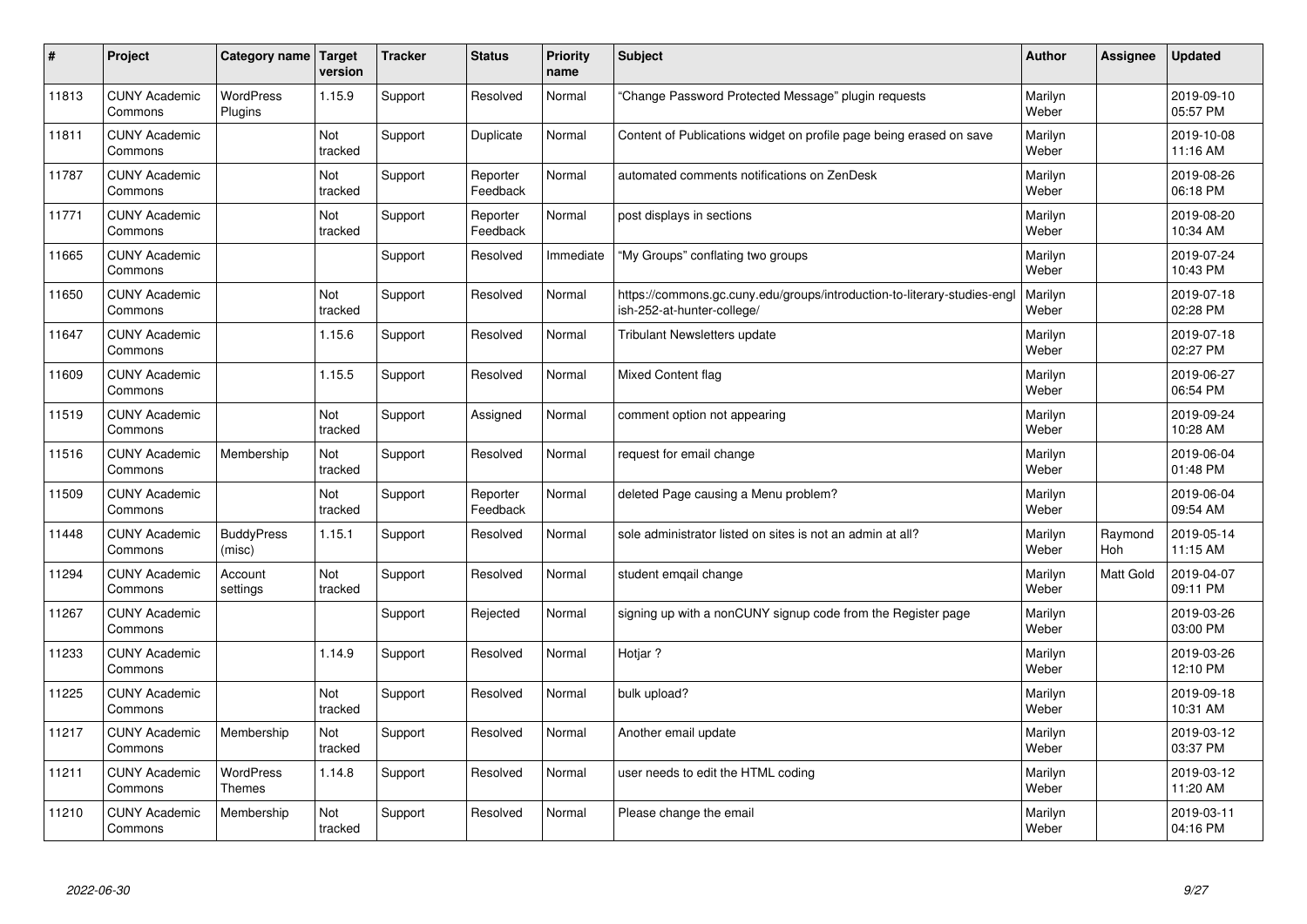| $\pmb{\#}$ | Project                         | Category name                    | Target<br>version | <b>Tracker</b> | <b>Status</b>        | <b>Priority</b><br>name | <b>Subject</b>                                  | <b>Author</b>    | Assignee       | <b>Updated</b>         |
|------------|---------------------------------|----------------------------------|-------------------|----------------|----------------------|-------------------------|-------------------------------------------------|------------------|----------------|------------------------|
| 11205      | <b>CUNY Academic</b><br>Commons | <b>WordPress</b><br>Plugins      | Not<br>tracked    | Support        | Resolved             | Normal                  | problems with Google calendar                   | Marilyn<br>Weber | Raymond<br>Hoh | 2019-03-11<br>02:17 PM |
| 11198      | <b>CUNY Academic</b><br>Commons |                                  | Not<br>tracked    | Support        | Resolved             | Normal                  | former CUNY employee                            | Marilyn<br>Weber |                | 2019-03-07<br>02:21 PM |
| 11149      | <b>CUNY Academic</b><br>Commons |                                  | Not<br>tracked    | Support        | Reporter<br>Feedback | Normal                  | comments getting blocked                        | Marilyn<br>Weber | Raymond<br>Hoh | 2019-03-26<br>11:40 AM |
| 11147      | <b>CUNY Academic</b><br>Commons | Membership                       | Not<br>tracked    | Support        | Resolved             | Normal                  | employee email change                           | Marilyn<br>Weber |                | 2019-03-12<br>03:58 PM |
| 11127      | <b>CUNY Academic</b><br>Commons | Membership                       | Not<br>tracked    | Support        | Resolved             | Normal                  | user with new campus affiliation                | Marilyn<br>Weber |                | 2019-02-19<br>02:09 PM |
| 11091      | <b>CUNY Academic</b><br>Commons | <b>BuddyPress</b><br><b>Docs</b> | 1.14.7            | Support        | Resolved             | Normal                  | word limit for comments on a group doc?         | Marilyn<br>Weber |                | 2019-02-26<br>02:04 PM |
| 11031      | <b>CUNY Academic</b><br>Commons |                                  | Not<br>tracked    | Support        | Resolved             | Normal                  | new group with seemingly old topics             | Marilyn<br>Weber |                | 2019-02-11<br>12:17 PM |
| 11029      | <b>CUNY Academic</b><br>Commons | Authentication                   | 1.14.9            | Support        | Resolved             | Normal                  | Sujatha Fernandes cannot edit her site          | Marilyn<br>Weber | Raymond<br>Hoh | 2019-03-26<br>12:10 PM |
| 11017      | <b>CUNY Academic</b><br>Commons |                                  | Not<br>tracked    | Support        | Resolved             | Normal                  | site didn't save?                               | Marilyn<br>Weber |                | 2019-01-25<br>03:47 PM |
| 11006      | <b>CUNY Academic</b><br>Commons | Groups (misc)                    | 1.14.6            | Support        | Resolved             | Normal                  | removing members from a group isn't working     | Marilyn<br>Weber |                | 2019-01-24<br>03:18 PM |
| 11003      | <b>CUNY Academic</b><br>Commons |                                  | Not<br>tracked    | Support        | Resolved             | Normal                  | user email change                               | Marilyn<br>Weber |                | 2019-01-24<br>02:50 PM |
| 11002      | <b>CUNY Academic</b><br>Commons |                                  | Not<br>tracked    | Support        | Resolved             | Normal                  | open link in a new tab not working              | Marilyn<br>Weber |                | 2019-06-03<br>07:57 PM |
| 10986      | <b>CUNY Academic</b><br>Commons |                                  | Not<br>tracked    | Support        | Resolved             | Normal                  | PDF embedder provoking error                    | Marilyn<br>Weber |                | 2019-03-29<br>04:28 PM |
| 10941      | <b>CUNY Academic</b><br>Commons | Membership                       | Not<br>tracked    | Support        | Resolved             | Normal                  | update user email                               | Marilyn<br>Weber |                | 2019-02-13<br>02:24 PM |
| 10932      | <b>CUNY Academic</b><br>Commons |                                  |                   | Support        | Resolved             | Normal                  | add me as admin to meenaalexander.com           | Marilyn<br>Weber | Matt Gold      | 2019-01-09<br>02:12 PM |
| 10910      | <b>CUNY Academic</b><br>Commons | Membership                       | Not<br>tracked    | Support        | Resolved             | Normal                  | request to be an admin to a prof's site         | Marilyn<br>Weber |                | 2019-01-04<br>10:45 AM |
| 10850      | <b>CUNY Academic</b><br>Commons |                                  |                   | Support        | Rejected             | Normal                  | Gravity form being resent                       | Marilyn<br>Weber |                | 2018-12-20<br>10:18 PM |
| 10838      | <b>CUNY Academic</b><br>Commons |                                  | 1.15.3            | Support        | Rejected             | Normal                  | two plugin/theme requests from a digital fellow | Marilyn<br>Weber |                | 2019-06-11<br>10:31 AM |
| 10820      | <b>CUNY Academic</b><br>Commons |                                  | Not<br>tracked    | Support        | Resolved             | Normal                  | retrieve deleted pages/posts                    | Marilyn<br>Weber |                | 2018-12-13<br>06:33 PM |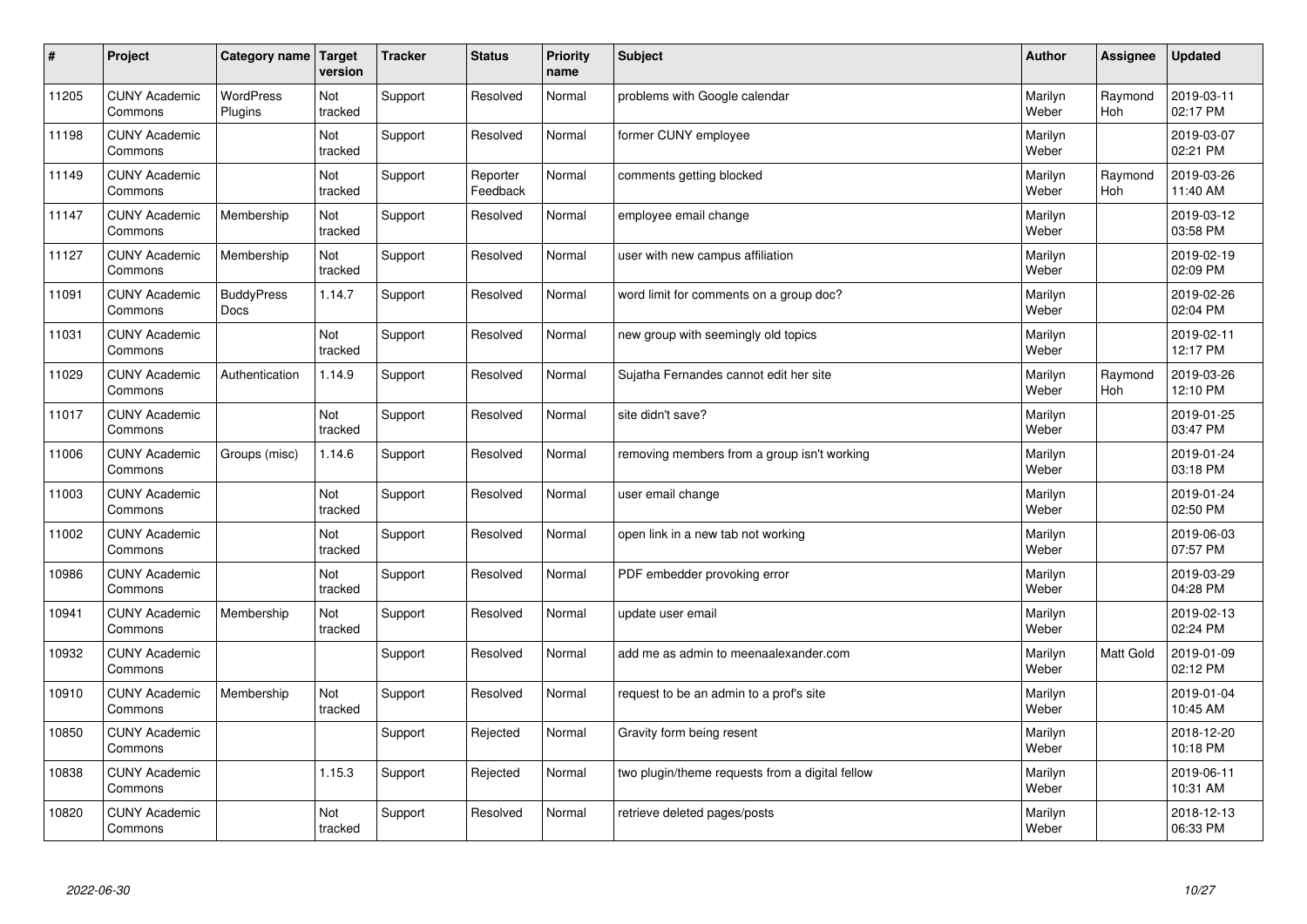| #     | Project                         | Category name   Target      | version        | <b>Tracker</b> | <b>Status</b>        | <b>Priority</b><br>name | <b>Subject</b>                                                                           | <b>Author</b>    | Assignee        | <b>Updated</b>         |
|-------|---------------------------------|-----------------------------|----------------|----------------|----------------------|-------------------------|------------------------------------------------------------------------------------------|------------------|-----------------|------------------------|
| 10657 | <b>CUNY Academic</b><br>Commons |                             | Not<br>tracked | Support        | Reporter<br>Feedback | Normal                  | child theme problems                                                                     | Marilyn<br>Weber |                 | 2018-11-08<br>01:19 PM |
| 10606 | <b>CUNY Academic</b><br>Commons | cdev.gc.cuny.ed<br>u        | Not<br>tracked | Support        | Resolved             | Normal                  | problems with testing environment                                                        | Marilyn<br>Weber |                 | 2018-11-02<br>10:27 AM |
| 10571 | <b>CUNY Academic</b><br>Commons |                             | Not<br>tracked | Support        | Abandoned            | Normal                  | newsletter queue problem                                                                 | Marilyn<br>Weber |                 | 2018-12-10<br>03:58 PM |
| 10440 | <b>CUNY Academic</b><br>Commons |                             | Not<br>tracked | Support        | Resolved             | Normal                  | Acert post problem                                                                       | Marilyn<br>Weber |                 | 2018-12-10<br>03:57 PM |
| 10407 | <b>CUNY Academic</b><br>Commons |                             | Not<br>tracked | Support        | Resolved             | Normal                  | toolbar problem                                                                          | Marilyn<br>Weber | Boone<br>Gorges | 2018-10-23<br>10:52 AM |
| 10387 | <b>CUNY Academic</b><br>Commons | Membership                  | Not<br>tracked | Support        | Resolved             | Normal                  | remove user page                                                                         | Marilyn<br>Weber |                 | 2018-09-28<br>02:26 PM |
| 10298 | <b>CUNY Academic</b><br>Commons |                             | Not<br>tracked | Support        | Resolved             | Normal                  | RSS feed to itunes problem                                                               | Marilyn<br>Weber |                 | 2018-12-10<br>03:57 PM |
| 10273 | <b>CUNY Academic</b><br>Commons | Registration                | Not<br>tracked | Support        | Reporter<br>Feedback | Normal                  | users combining CF and campus address                                                    | Marilyn<br>Weber |                 | 2019-09-18<br>10:58 AM |
| 10266 | <b>CUNY Academic</b><br>Commons |                             |                | Support        | Resolved             | Normal                  | GC email change requested                                                                | Marilyn<br>Weber | Matt Gold       | 2018-08-30<br>03:07 PM |
| 10257 | <b>CUNY Academic</b><br>Commons | Membership                  | Not<br>tracked | Support        | Resolved             | Normal                  | change the email from @login.cuny.edu to campu email                                     | Marilyn<br>Weber |                 | 2018-12-10<br>03:55 PM |
| 10256 | <b>CUNY Academic</b><br>Commons |                             |                | Support        | Resolved             | Normal                  | email change requested                                                                   | Marilyn<br>Weber | Matt Gold       | 2018-08-29<br>02:52 PM |
| 10245 | <b>CUNY Academic</b><br>Commons | Email<br>Notifications      | 1.13.8         | Support        | Resolved             | Urgent                  | Placeholders in action emails (activation, password reset) not being<br>properly swapped | Marilyn<br>Weber | Raymond<br>Hoh  | 2018-08-30<br>04:02 PM |
| 10240 | <b>CUNY Academic</b><br>Commons | <b>WordPress</b><br>Plugins | 1.13.8         | Support        | Resolved             | Normal                  | require-featured-image plug-in request                                                   | Marilyn<br>Weber |                 | 2018-08-29<br>05:15 PM |
| 10239 | <b>CUNY Academic</b><br>Commons |                             | Not<br>tracked | Support        | Resolved             | Normal                  | musicroombooking.commons.gc.cuny.edu                                                     | Marilyn<br>Weber |                 | 2018-08-29<br>03:06 PM |
| 10227 | <b>CUNY Academic</b><br>Commons |                             |                | Support        | Resolved             | Normal                  | user incorrectly entered her email address                                               | Marilyn<br>Weber | Matt Gold       | 2018-08-26<br>08:55 PM |
| 10133 | <b>CUNY Academic</b><br>Commons | <b>WordPress</b><br>(misc)  | Not<br>tracked | Support        | Resolved             | Normal                  | two Commons sites to be migrated elsewhere                                               | Marilyn<br>Weber |                 | 2018-12-10<br>03:54 PM |
| 10066 | <b>CUNY Academic</b><br>Commons | Membership                  | Not<br>tracked | Support        | Resolved             | Normal                  | add me as an admin to https://pkms.commons.gc.cuny.edu/                                  | Marilyn<br>Weber |                 | 2018-07-26<br>11:54 AM |
| 10059 | <b>CUNY Academic</b><br>Commons | WordPress<br><b>Themes</b>  | Not<br>tracked | Support        | Resolved             | Normal                  | Magazine Premium theme for new site                                                      | Marilyn<br>Weber |                 | 2020-02-17<br>03:39 PM |
| 10006 | <b>CUNY Academic</b><br>Commons | Membership                  | Not<br>tracked | Support        | Resolved             | Normal                  | another email change request                                                             | Marilyn<br>Weber |                 | 2018-07-13<br>12:36 PM |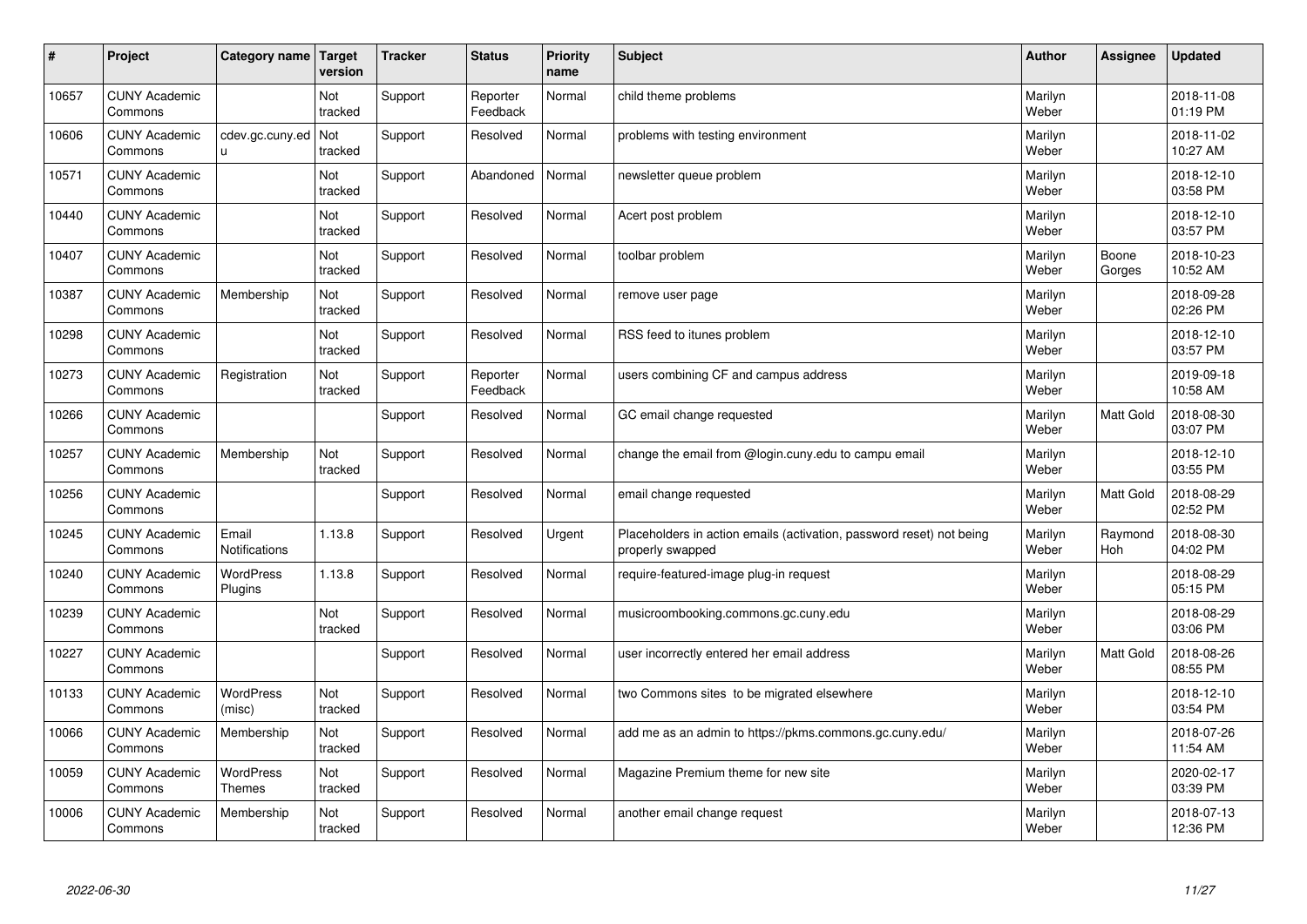| $\sharp$ | Project                         | Category name   Target      | version        | <b>Tracker</b> | <b>Status</b> | <b>Priority</b><br>name | <b>Subject</b>                           | <b>Author</b>    | Assignee         | <b>Updated</b>         |
|----------|---------------------------------|-----------------------------|----------------|----------------|---------------|-------------------------|------------------------------------------|------------------|------------------|------------------------|
| 9996     | <b>CUNY Academic</b><br>Commons | Membership                  | Not<br>tracked | Support        | Rejected      | Normal                  | user email change request                | Marilyn<br>Weber |                  | 2018-07-16<br>10:49 AM |
| 9965     | <b>CUNY Academic</b><br>Commons | <b>WordPress</b><br>Plugins | 1.13.4         | Support        | Resolved      | Normal                  | plug-in request for OneTone Companion    | Marilyn<br>Weber | Raymond<br>Hoh   | 2018-06-26<br>12:00 PM |
| 9955     | <b>CUNY Academic</b><br>Commons | <b>WordPress</b><br>Plugins | 1.13.4         | Support        | Rejected      | Normal                  | docx converter plugin?                   | Marilyn<br>Weber |                  | 2018-06-26<br>11:39 AM |
| 9949     | <b>CUNY Academic</b><br>Commons |                             | 1.13.4         | Support        | Resolved      | Normal                  | raise storage space limit?               | Marilyn<br>Weber | Boone<br>Gorges  | 2018-06-26<br>12:00 PM |
| 9928     | <b>CUNY Academic</b><br>Commons | Account<br>settings         |                | Support        | Resolved      | Normal                  | email change request from former student | Marilyn<br>Weber | <b>Matt Gold</b> | 2018-06-14<br>10:20 AM |
| 9927     | <b>CUNY Academic</b><br>Commons | Membership                  | Not<br>tracked | Support        | Resolved      | Normal                  | wrong email used                         | Marilyn<br>Weber | Matt Gold        | 2018-06-14<br>10:21 AM |
| 9889     | <b>CUNY Academic</b><br>Commons |                             | Not<br>tracked | Support        | Resolved      | Normal                  | remove comments from activity feed?      | Marilyn<br>Weber |                  | 2018-12-10<br>03:53 PM |
| 9888     | <b>CUNY Academic</b><br>Commons | <b>WordPress</b><br>Plugins | 1.13.3         | Support        | Resolved      | Normal                  | Business directory Plug-in request       | Marilyn<br>Weber |                  | 2018-06-12<br>11:52 AM |
| 9886     | <b>CUNY Academic</b><br>Commons | cuny.is                     | Not<br>tracked | Support        | Resolved      | Normal                  | cuny.is SSL                              | Marilyn<br>Weber |                  | 2018-10-26<br>02:07 PM |
| 9885     | <b>CUNY Academic</b><br>Commons |                             |                | Support        | Rejected      | Normal                  | Publications field problem               | Marilyn<br>Weber |                  | 2018-06-06<br>01:18 PM |
| 9834     | <b>CUNY Academic</b><br>Commons |                             |                | Support        | Duplicate     | Normal                  | add a "like" function                    | Marilyn<br>Weber |                  | 2018-05-25<br>10:38 AM |
| 9823     | <b>CUNY Academic</b><br>Commons | Account<br>settings         | Not<br>tracked | Support        | Resolved      | Normal                  | email change                             | Marilyn<br>Weber | <b>Matt Gold</b> | 2018-05-23<br>01:58 PM |
| 9787     | <b>CUNY Academic</b><br>Commons | Registration                |                | Support        | Resolved      | Normal                  | email change request                     | Marilyn<br>Weber | Matt Gold        | 2018-05-16<br>09:55 PM |
| 9780     | <b>CUNY Academic</b><br>Commons |                             | Not<br>tracked | Support        | Resolved      | Normal                  | remove the phone number on this profile? | Marilyn<br>Weber |                  | 2018-05-15<br>10:35 AM |
| 9779     | <b>CUNY Academic</b><br>Commons | Membership                  | Not<br>tracked | Support        | Resolved      | Normal                  | user not sure if she is registered.      | Marilyn<br>Weber |                  | 2018-12-10<br>03:53 PM |
| 9767     | <b>CUNY Academic</b><br>Commons | Registration                | Not<br>tracked | Support        | Resolved      | Normal                  | user deleted account but now needs one   | Marilyn<br>Weber |                  | 2018-05-11<br>02:39 PM |
| 9726     | <b>CUNY Academic</b><br>Commons | WordPress<br>Plugins        | Not<br>tracked | Support        | Abandoned     | Normal                  | technical error on Contact page          | Marilyn<br>Weber |                  | 2018-12-10<br>03:53 PM |
| 9725     | <b>CUNY Academic</b><br>Commons |                             | Not<br>tracked | Support        | Resolved      | Normal                  | problems with deleting a site            | Marilyn<br>Weber |                  | 2018-05-07<br>10:24 PM |
| 9684     | <b>CUNY Academic</b><br>Commons |                             |                | Support        | Rejected      | Normal                  | SEO cleanup for newlaborforum.cuny.edu   | Marilyn<br>Weber |                  | 2018-04-30<br>10:29 AM |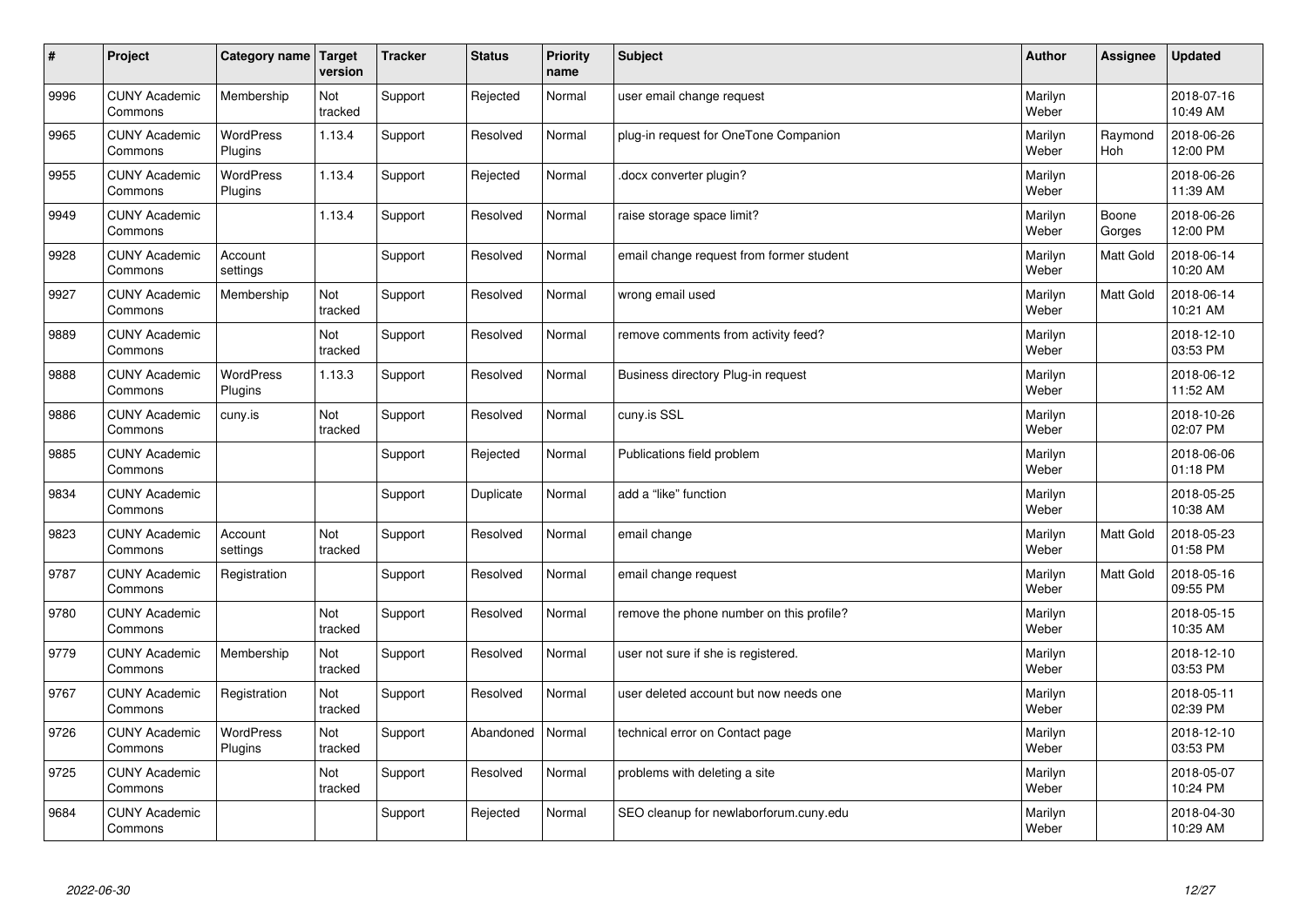| $\vert$ # | Project                         | Category name   Target      | version           | <b>Tracker</b> | <b>Status</b>        | <b>Priority</b><br>name | <b>Subject</b>                                  | <b>Author</b>    | Assignee              | <b>Updated</b>         |
|-----------|---------------------------------|-----------------------------|-------------------|----------------|----------------------|-------------------------|-------------------------------------------------|------------------|-----------------------|------------------------|
| 9659      | <b>CUNY Academic</b><br>Commons | Account<br>settings         |                   | Support        | Resolved             | Normal                  | user email change                               | Marilyn<br>Weber | <b>Matt Gold</b>      | 2018-04-24<br>12:08 PM |
| 9604      | <b>CUNY Academic</b><br>Commons |                             | Not<br>tracked    | Support        | Resolved             | Normal                  | (Marilyn) can only log into cdev as teststudent | Marilyn<br>Weber |                       | 2018-04-21<br>10:20 AM |
| 9587      | <b>CUNY Academic</b><br>Commons |                             |                   | Support        | Rejected             | Normal                  | possible request for the "PDF Poster" plugin    | Marilyn<br>Weber |                       | 2018-04-24<br>10:52 AM |
| 9541      | <b>CUNY Academic</b><br>Commons | <b>WordPress</b><br>(misc)  | Not<br>tracked    | Support        | Resolved             | Normal                  | repeating header banner                         | Marilyn<br>Weber | Raymond<br>Hoh        | 2018-04-06<br>12:33 PM |
| 9535      | <b>CUNY Academic</b><br>Commons |                             | Not<br>tracked    | Support        | Resolved             | Normal                  | admin for https://video.commons.gc.cuny.edu/?   | Marilyn<br>Weber | Matt Gold             | 2018-04-13<br>05:06 PM |
| 9518      | <b>CUNY Academic</b><br>Commons |                             | Not<br>tracked    | Support        | Rejected             | Normal                  | problems with site on Internet Explorer         | Marilyn<br>Weber | Raymond<br><b>Hoh</b> | 2019-03-11<br>11:18 PM |
| 9500      | <b>CUNY Academic</b><br>Commons | <b>WordPress</b><br>Plugins | 1.12.12           | Support        | Resolved             | Normal                  | PowerPoint in the media library?                | Marilyn<br>Weber | Raymond<br>Hoh        | 2018-04-12<br>02:28 PM |
| 9499      | <b>CUNY Academic</b><br>Commons | <b>WordPress</b><br>(misc)  | Not<br>tracked    | Support        | Resolved             | Normal                  | tiny question - preventing dates on posts?      | Marilyn<br>Weber | Raymond<br>Hoh        | 2018-04-04<br>03:55 PM |
| 9477      | <b>CUNY Academic</b><br>Commons | Account<br>settings         |                   | Support        | Resolved             | Normal                  | email change request                            | Marilyn<br>Weber | <b>Matt Gold</b>      | 2018-03-24<br>08:53 AM |
| 9355      | <b>CUNY Academic</b><br>Commons |                             | Not<br>tracked    | Support        | Resolved             | Normal                  | 14gb of video?                                  | Marilyn<br>Weber |                       | 2018-03-13<br>11:56 AM |
| 9275      | <b>CUNY Academic</b><br>Commons |                             |                   | Support        | Rejected             | Normal                  | soft chalk page?                                | Marilyn<br>Weber | Boone<br>Gorges       | 2018-04-09<br>10:37 AM |
| 9223      | <b>CUNY Academic</b><br>Commons |                             | Not<br>tracked    | Support        | Resolved             | Normal                  | moving wordpress sites                          | Marilyn<br>Weber |                       | 2018-02-18<br>08:44 PM |
| 9207      | <b>CUNY Academic</b><br>Commons |                             | Future<br>release | Support        | Reporter<br>Feedback | Normal                  | display dashboards made in Tableau?             | Marilyn<br>Weber | Boone<br>Gorges       | 2018-04-10<br>10:42 AM |
| 9163      | <b>CUNY Academic</b><br>Commons | Layout                      | 1.12.8            | Support        | Resolved             | Normal                  | Mobile responsiveness issues                    | Marilyn<br>Weber | Raymond<br><b>Hoh</b> | 2018-02-13<br>10:49 AM |
| 9162      | <b>CUNY Academic</b><br>Commons | Registration                | Not<br>tracked    | Support        | Resolved             | Normal                  | email change due to user error                  | Marilyn<br>Weber | Matt Gold             | 2018-02-13<br>11:11 AM |
| 9134      | <b>CUNY Academic</b><br>Commons | Membership                  | Not<br>tracked    | Support        | Abandoned            | Normal                  | former user                                     | Marilyn<br>Weber | <b>Matt Gold</b>      | 2019-09-18<br>10:26 AM |
| 9133      | <b>CUNY Academic</b><br>Commons |                             |                   | Support        | Duplicate            | Normal                  | webrecorder.io                                  | Marilyn<br>Weber |                       | 2018-01-29<br>10:34 AM |
| 9131      | <b>CUNY Academic</b><br>Commons |                             |                   | Support        | Resolved             | Normal                  | webrecorder.io via Firefox                      | Marilyn<br>Weber |                       | 2018-01-29<br>11:11 AM |
| 9087      | <b>CUNY Academic</b><br>Commons | <b>WordPress</b><br>Plugins | 1.12.7            | Support        | Resolved             | Normal                  | request for WP Social Sharing                   | Marilyn<br>Weber |                       | 2018-01-23<br>11:17 AM |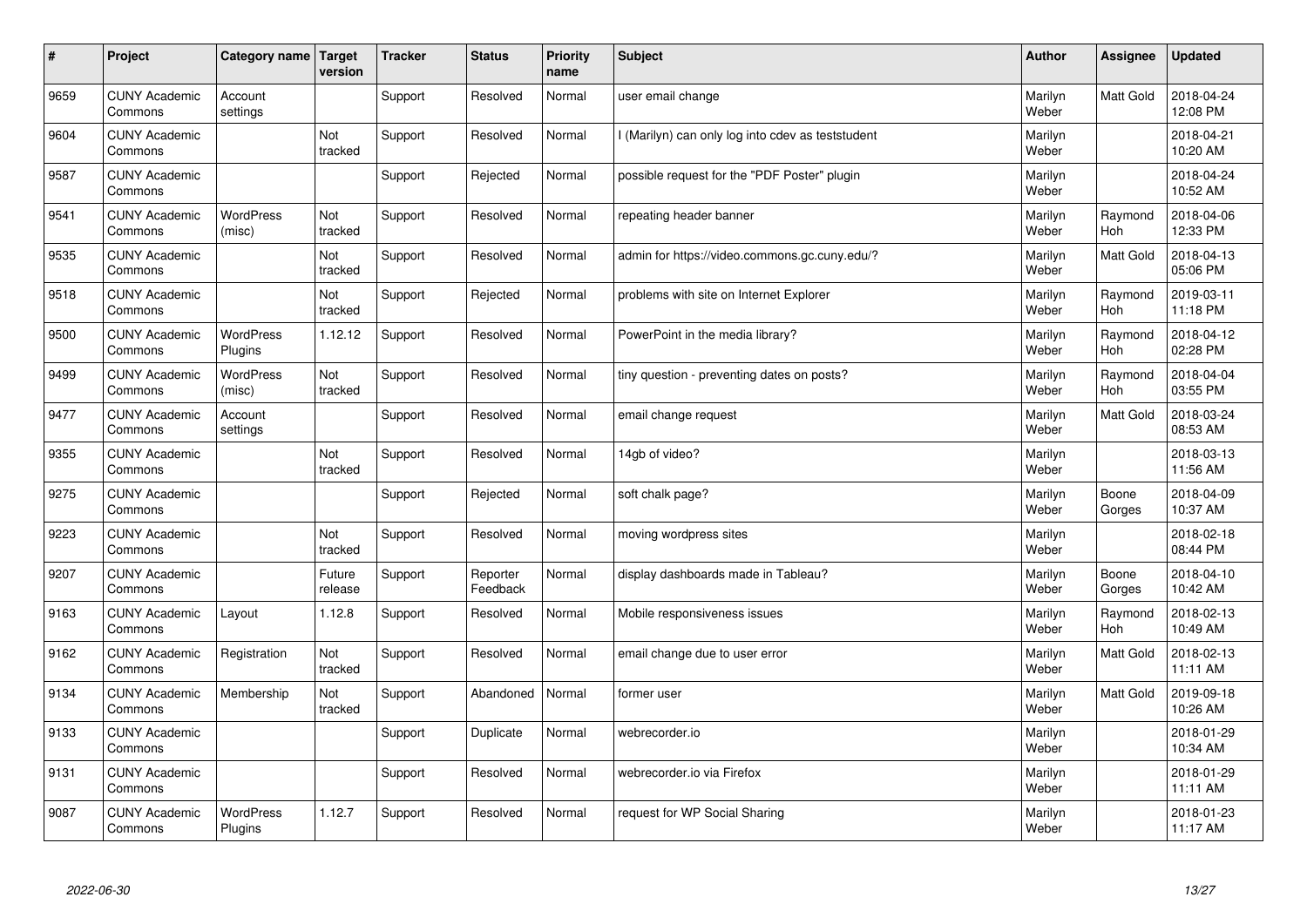| $\vert$ # | Project                         | Category name Target        | version        | <b>Tracker</b> | <b>Status</b> | <b>Priority</b><br>name | <b>Subject</b>                                                              | <b>Author</b>    | Assignee              | <b>Updated</b>         |
|-----------|---------------------------------|-----------------------------|----------------|----------------|---------------|-------------------------|-----------------------------------------------------------------------------|------------------|-----------------------|------------------------|
| 9078      | <b>CUNY Academic</b><br>Commons | <b>WordPress</b><br>Plugins | 1.12.7         | Support        | Resolved      | Normal                  | arcgis web maps?                                                            | Marilyn<br>Weber | Raymond<br><b>Hoh</b> | 2018-01-23<br>11:11 AM |
| 9033      | <b>CUNY Academic</b><br>Commons |                             |                | Support        | Rejected      | Normal                  | Site search terms                                                           | Marilyn<br>Weber |                       | 2017-12-22<br>01:10 PM |
| 9026      | <b>CUNY Academic</b><br>Commons | WordPress<br>Plugins        | 1.12.6         | Support        | Resolved      | Normal                  | plugin request from Carlos Guevara                                          | Marilyn<br>Weber |                       | 2018-01-03<br>09:33 AM |
| 9004      | <b>CUNY Academic</b><br>Commons | Membership                  | Not<br>tracked | Support        | Resolved      | Normal                  | email change request                                                        | Marilyn<br>Weber |                       | 2017-12-14<br>12:27 PM |
| 8978      | <b>CUNY Academic</b><br>Commons | Groups (misc)               | Not<br>tracked | Support        | Resolved      | Normal                  | removing old groups                                                         | Marilyn<br>Weber |                       | 2018-12-10<br>03:52 PM |
| 8941      | <b>CUNY Academic</b><br>Commons | WordPress<br><b>Themes</b>  | 1.13.1         | Support        | Resolved      | Normal                  | Theme request: ColorNews                                                    | Marilyn<br>Weber |                       | 2018-05-08<br>10:42 AM |
| 8934      | <b>CUNY Academic</b><br>Commons | Reply By Email              | 1.12.4         | Support        | Resolved      | High                    | RBE "could not post" email should have info about attempted From<br>address | Marilyn<br>Weber | Raymond<br>Hoh        | 2017-12-12<br>11:25 AM |
| 8908      | <b>CUNY Academic</b><br>Commons | WordPress<br>Plugins        | 1.12.2         | Support        | Resolved      | Normal                  | Plugin request from Steve Brier                                             | Marilyn<br>Weber |                       | 2017-11-27<br>11:39 AM |
| 8906      | <b>CUNY Academic</b><br>Commons | Redmine                     | Not<br>tracked | Support        | Resolved      | Normal                  | Redmine access?                                                             | Marilyn<br>Weber | <b>Matt Gold</b>      | 2017-11-13<br>06:02 PM |
| 8893      | <b>CUNY Academic</b><br>Commons | Social Paper                | 1.12.1         | Support        | Resolved      | Normal                  | Social paper won't connect to group?                                        | Marilyn<br>Weber |                       | 2017-12-11<br>01:16 PM |
| 8882      | <b>CUNY Academic</b><br>Commons |                             | Not<br>tracked | Support        | Resolved      | Normal                  | question about search engines                                               | Marilyn<br>Weber |                       | 2017-11-01<br>03:26 PM |
| 8873      | <b>CUNY Academic</b><br>Commons |                             | Not<br>tracked | Support        | Resolved      | Normal                  | maximum file upload size?                                                   | Marilyn<br>Weber |                       | 2017-10-30<br>11:23 AM |
| 8855      | <b>CUNY Academic</b><br>Commons |                             | Not<br>tracked | Support        | Resolved      | Normal                  | another email change request                                                | Marilyn<br>Weber |                       | 2017-10-25<br>10:55 AM |
| 8848      | <b>CUNY Academic</b><br>Commons |                             | Not<br>tracked | Support        | Resolved      | Normal                  | email change request                                                        | Marilyn<br>Weber |                       | 2017-10-24<br>11:19 AM |
| 8768      | <b>CUNY Academic</b><br>Commons |                             | Not<br>tracked | Support        | Resolved      | Normal                  | unsafe redirect?                                                            | Marilyn<br>Weber |                       | 2017-10-06<br>12:14 PM |
| 8729      | <b>CUNY Academic</b><br>Commons |                             | Not<br>tracked | Support        | Resolved      | Normal                  | email change                                                                | Marilyn<br>Weber |                       | 2017-09-25<br>02:14 PM |
| 8726      | <b>CUNY Academic</b><br>Commons |                             |                | Support        | Resolved      | Normal                  | Redirect problem                                                            | Marilyn<br>Weber |                       | 2017-09-21<br>12:14 PM |
| 8693      | <b>CUNY Academic</b><br>Commons | WordPress<br>Plugins        |                | Support        | Resolved      | Normal                  | Existing blog wants to replace Mailpoet with Newsletters                    | Marilyn<br>Weber |                       | 2017-09-12<br>02:24 PM |
| 8630      | <b>CUNY Academic</b><br>Commons | Membership                  | Not<br>tracked | Support        | Resolved      | Normal                  | Change in email/campus                                                      | Marilyn<br>Weber |                       | 2017-08-30<br>03:48 PM |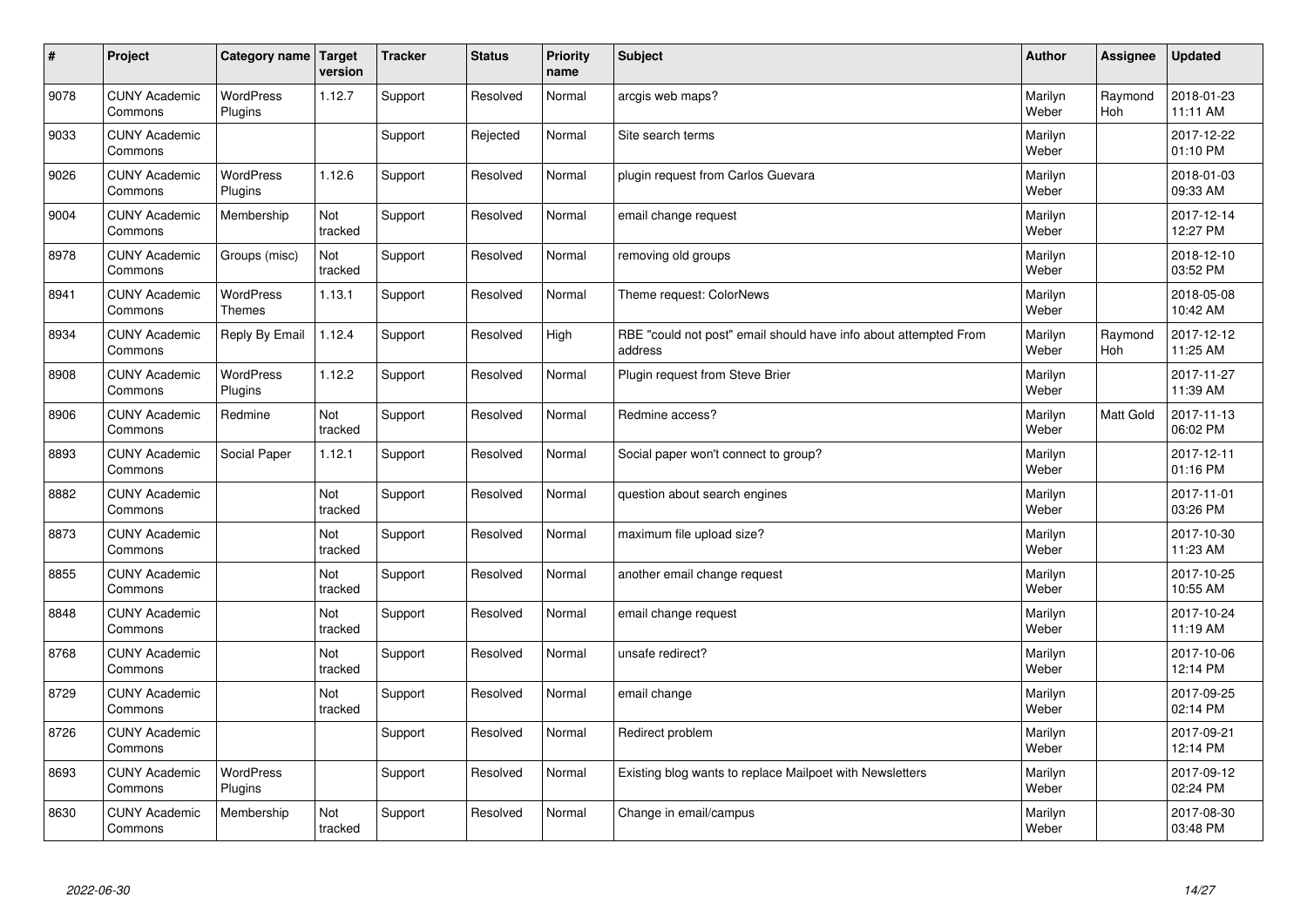| $\vert$ # | Project                         | <b>Category name</b>        | Target<br>version | <b>Tracker</b> | <b>Status</b> | <b>Priority</b><br>name | <b>Subject</b>                                              | <b>Author</b>    | Assignee        | <b>Updated</b>         |
|-----------|---------------------------------|-----------------------------|-------------------|----------------|---------------|-------------------------|-------------------------------------------------------------|------------------|-----------------|------------------------|
| 8607      | <b>CUNY Academic</b><br>Commons |                             | Not<br>tracked    | Support        | <b>New</b>    | Normal                  | Paypal?                                                     | Marilyn<br>Weber | Matt Gold       | 2018-05-15<br>01:37 PM |
| 8577      | <b>CUNY Academic</b><br>Commons | Membership                  | Not<br>tracked    | Support        | Resolved      | Normal                  | another user email change                                   | Marilyn<br>Weber |                 | 2017-08-25<br>10:23 AM |
| 8576      | <b>CUNY Academic</b><br>Commons | <b>WordPress</b><br>Plugins | 1.11.11           | Support        | Resolved      | Normal                  | Digital Measures plugin request                             | Marilyn<br>Weber |                 | 2017-09-01<br>03:44 PM |
| 8566      | <b>CUNY Academic</b><br>Commons | Membership                  | Not<br>tracked    | Support        | Resolved      | Normal                  | user email change                                           | Marilyn<br>Weber |                 | 2017-11-15<br>01:27 PM |
| 8553      | <b>CUNY Academic</b><br>Commons |                             | Not<br>tracked    | Support        | Resolved      | Normal                  | storage limits?                                             | Marilyn<br>Weber |                 | 2017-08-18<br>04:36 PM |
| 8531      | <b>CUNY Academic</b><br>Commons | Membership                  | Not<br>tracked    | Support        | Resolved      | Normal                  | admin of https://admissions.commons.gc.cuny.edu             | Marilyn<br>Weber |                 | 2017-08-15<br>04:20 PM |
| 8529      | <b>CUNY Academic</b><br>Commons |                             | Not<br>tracked    | Support        | Resolved      | Normal                  | Iframe regiest?                                             | Marilyn<br>Weber |                 | 2017-08-16<br>04:40 PM |
| 8481      | <b>CUNY Academic</b><br>Commons | Membership                  | Not<br>tracked    | Support        | Resolved      | Normal                  | admin of http://swipanalytic.org/organizers/                | Marilyn<br>Weber |                 | 2019-02-19<br>01:58 PM |
| 8471      | <b>CUNY Academic</b><br>Commons |                             | Not<br>tracked    | Support        | Resolved      | Normal                  | admin at https://commons.gc.cuny.edu/                       | Marilyn<br>Weber |                 | 2017-09-06<br>01:50 PM |
| 8464      | <b>CUNY Academic</b><br>Commons |                             | Not<br>tracked    | Support        | Resolved      | Normal                  | WP UI                                                       | Marilyn<br>Weber |                 | 2017-10-11<br>11:23 AM |
| 8446      | <b>CUNY Academic</b><br>Commons | <b>WordPress</b><br>Plugins | 1.11.14           | Support        | Resolved      | Normal                  | request for multiple accordion menu plugins                 | Marilyn<br>Weber |                 | 2018-05-07<br>09:57 PM |
| 8429      | <b>CUNY Academic</b><br>Commons | Membership                  | Not<br>tracked    | Support        | Resolved      | Normal                  | Please make me an admin of https://arc.commons.gc.cuny.edu  | Marilyn<br>Weber | Boone<br>Gorges | 2017-07-24<br>03:33 PM |
| 8401      | <b>CUNY Academic</b><br>Commons | Membership                  | Not<br>tracked    | Support        | Resolved      | Normal                  | add me as an admin                                          | Marilyn<br>Weber | Boone<br>Gorges | 2017-07-11<br>11:40 AM |
| 8379      | <b>CUNY Academic</b><br>Commons |                             | Not<br>tracked    | Support        | Resolved      | Normal                  | request for site build help                                 | Marilyn<br>Weber |                 | 2017-07-01<br>10:48 AM |
| 8308      | <b>CUNY Academic</b><br>Commons | WordPress<br>Plugins        | Not<br>tracked    | Support        | Resolved      | Normal                  | WP Migration plugin                                         | Marilyn<br>Weber |                 | 2017-11-15<br>01:27 PM |
| 8289      | <b>CUNY Academic</b><br>Commons |                             | Not<br>tracked    | Support        | Resolved      | Normal                  | removing my access to sites                                 | Marilyn<br>Weber | Luke<br>Waltzer | 2017-06-19<br>12:40 PM |
| 8222      | <b>CUNY Academic</b><br>Commons | Membership                  | Not<br>tracked    | Support        | Resolved      | Normal                  | Admin for iletc.commons.gc.cuny.edu                         | Marilyn<br>Weber | Boone<br>Gorges | 2017-06-08<br>10:06 AM |
| 8195      | <b>CUNY Academic</b><br>Commons |                             |                   | Support        | Rejected      | Normal                  | possible to make the Profile pic semi-hidden?               | Marilyn<br>Weber |                 | 2017-05-24<br>11:00 PM |
| 8120      | <b>CUNY Academic</b><br>Commons | Membership                  | Not<br>tracked    | Support        | Resolved      | Normal                  | add me as an admin to https://nyslavery.commons.gc.cuny.edu | Marilyn<br>Weber |                 | 2017-05-10<br>02:19 PM |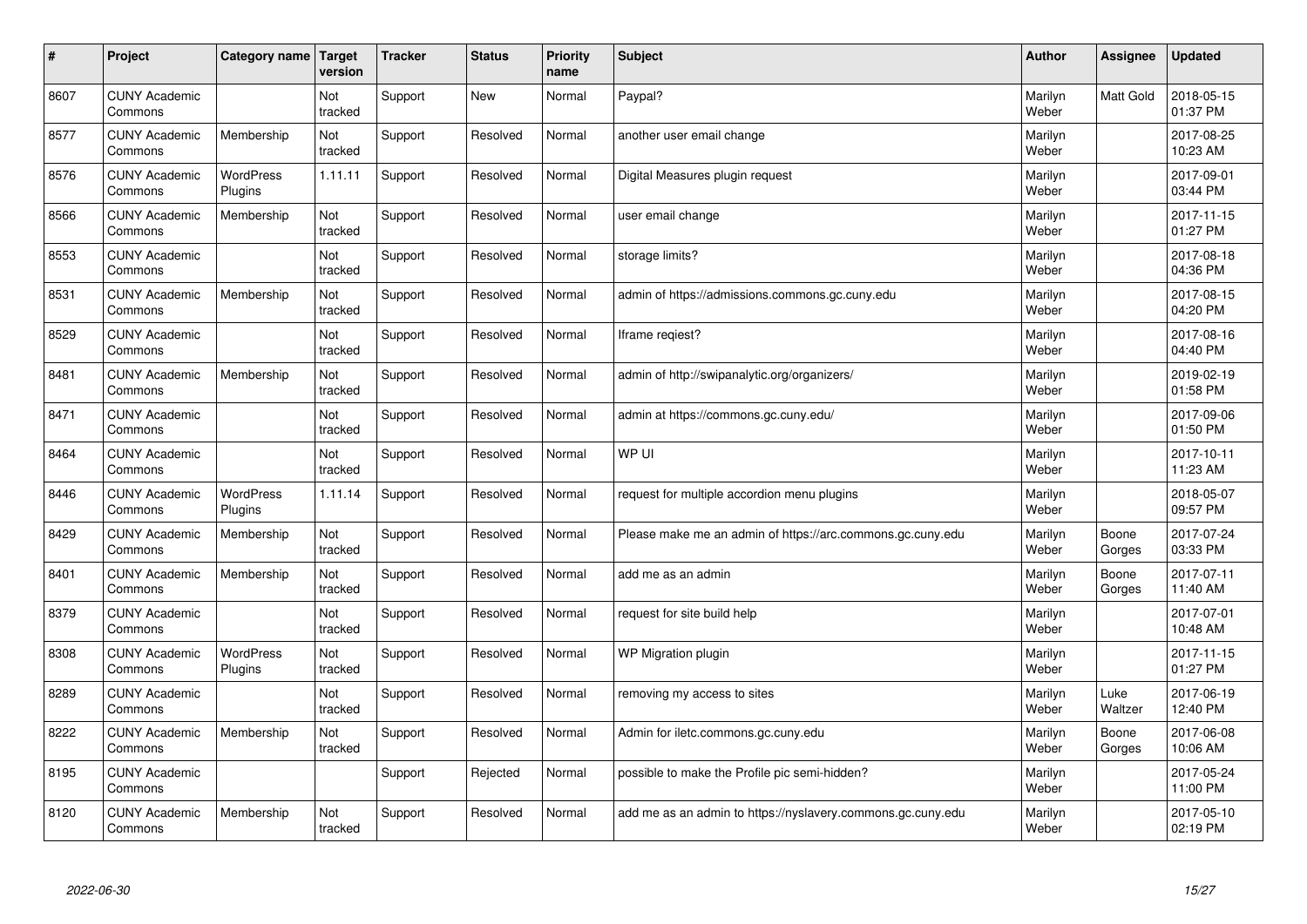| #    | Project                         | Category name   Target      | version        | <b>Tracker</b> | <b>Status</b> | <b>Priority</b><br>name | <b>Subject</b>                               | <b>Author</b>    | Assignee         | <b>Updated</b>         |
|------|---------------------------------|-----------------------------|----------------|----------------|---------------|-------------------------|----------------------------------------------|------------------|------------------|------------------------|
| 8071 | <b>CUNY Academic</b><br>Commons | <b>WordPress</b><br>Plugins | Not<br>tracked | Support        | Rejected      | Normal                  | Anthologize                                  | Marilyn<br>Weber |                  | 2017-05-10<br>10:15 AM |
| 7972 | <b>CUNY Academic</b><br>Commons |                             | Not<br>tracked | Support        | Resolved      | Normal                  | expand the memory limit for videos?          | Marilyn<br>Weber |                  | 2017-04-20<br>10:07 AM |
| 7922 | <b>CUNY Academic</b><br>Commons | Membership                  | Not<br>tracked | Support        | Resolved      | Normal                  | add me as an admin to the MALs alumni site?  | Marilyn<br>Weber |                  | 2017-04-06<br>05:19 PM |
| 7836 | <b>CUNY Academic</b><br>Commons | Social Paper                | Not<br>tracked | Support        | Resolved      | Normal                  | missing Social Paper                         | Marilyn<br>Weber |                  | 2017-11-15<br>01:31 PM |
| 7785 | <b>CUNY Academic</b><br>Commons |                             | Not<br>tracked | Support        | Resolved      | Normal                  | ftp access or files?                         | Marilyn<br>Weber | Boone<br>Gorges  | 2017-03-13<br>02:34 PM |
| 7775 | <b>CUNY Academic</b><br>Commons | Membership                  | Not<br>tracked | Support        | Resolved      | Normal                  | Email change                                 | Marilyn<br>Weber |                  | 2017-03-08<br>10:09 PM |
| 7771 | <b>CUNY Academic</b><br>Commons | Membership                  | Not<br>tracked | Support        | Resolved      | Normal                  | User would like to be uncoupled from sites   | Marilyn<br>Weber | Boone<br>Gorges  | 2017-03-09<br>12:38 PM |
| 7745 | <b>CUNY Academic</b><br>Commons | WordPress<br>Plugins        | 1.10.13        | Support        | Resolved      | Normal                  | Featured Video Plus plugin requested         | Marilyn<br>Weber |                  | 2017-03-03<br>01:51 PM |
| 7724 | <b>CUNY Academic</b><br>Commons |                             | Not<br>tracked | Support        | Abandoned     | Normal                  | User name confusion                          | Marilyn<br>Weber | Boone<br>Gorges  | 2017-11-15<br>11:12 AM |
| 7700 | <b>CUNY Academic</b><br>Commons |                             | Not<br>tracked | Support        | Abandoned     | Normal                  | slow loading Page on site                    | Marilyn<br>Weber | Boone<br>Gorges  | 2017-11-15<br>11:02 AM |
| 7685 | <b>CUNY Academic</b><br>Commons | Password<br>Reset           | Not<br>tracked | Support        | Resolved      | Normal                  | temporary password                           | Marilyn<br>Weber | Boone<br>Gorges  | 2017-02-15<br>07:36 PM |
| 7678 | <b>CUNY Academic</b><br>Commons | Groups (misc)               | Not<br>tracked | Support        | Resolved      | Normal                  | add admin to student group                   | Marilyn<br>Weber | Boone<br>Gorges  | 2017-02-15<br>11:58 AM |
| 7668 | <b>CUNY Academic</b><br>Commons | WordPress<br>Plugins        |                | Support        | Rejected      | Normal                  | Iframes question                             | Marilyn<br>Weber |                  | 2017-04-11<br>09:29 PM |
| 7619 | <b>CUNY Academic</b><br>Commons | Membership                  | Not<br>tracked | Support        | Resolved      | Normal                  | outside users for a site that isn't a class? | Marilyn<br>Weber | Matt Gold        | 2017-11-15<br>06:18 PM |
| 7613 | <b>CUNY Academic</b><br>Commons | Registration                | Not<br>tracked | Support        | Resolved      | Normal                  | non-matriculated students                    | Marilyn<br>Weber | Boone<br>Gorges  | 2017-11-15<br>11:03 AM |
| 7486 | <b>CUNY Academic</b><br>Commons | Membership                  | Not<br>tracked | Support        | Resolved      | Normal                  | changed email address                        | Marilyn<br>Weber |                  | 2017-01-24<br>10:00 PM |
| 7460 | <b>CUNY Academic</b><br>Commons | WordPress<br>Themes         | 1.10.8         | Support        | Resolved      | Normal                  | install Independent Publisher theme?         | Marilyn<br>Weber | Boone<br>Gorges  | 2017-01-21<br>09:34 PM |
| 6899 | <b>CUNY Academic</b><br>Commons | Account<br>settings         | Not<br>tracked | Support        | Resolved      | Normal                  | New user has misspelled her own name         | Marilyn<br>Weber | Boone<br>Gorges  | 2016-12-01<br>05:10 PM |
| 6866 | <b>CUNY Academic</b><br>Commons |                             | Not<br>tracked | Support        | Resolved      | Normal                  | User would like to have her account deleted  | Marilyn<br>Weber | <b>Matt Gold</b> | 2017-11-15<br>05:49 PM |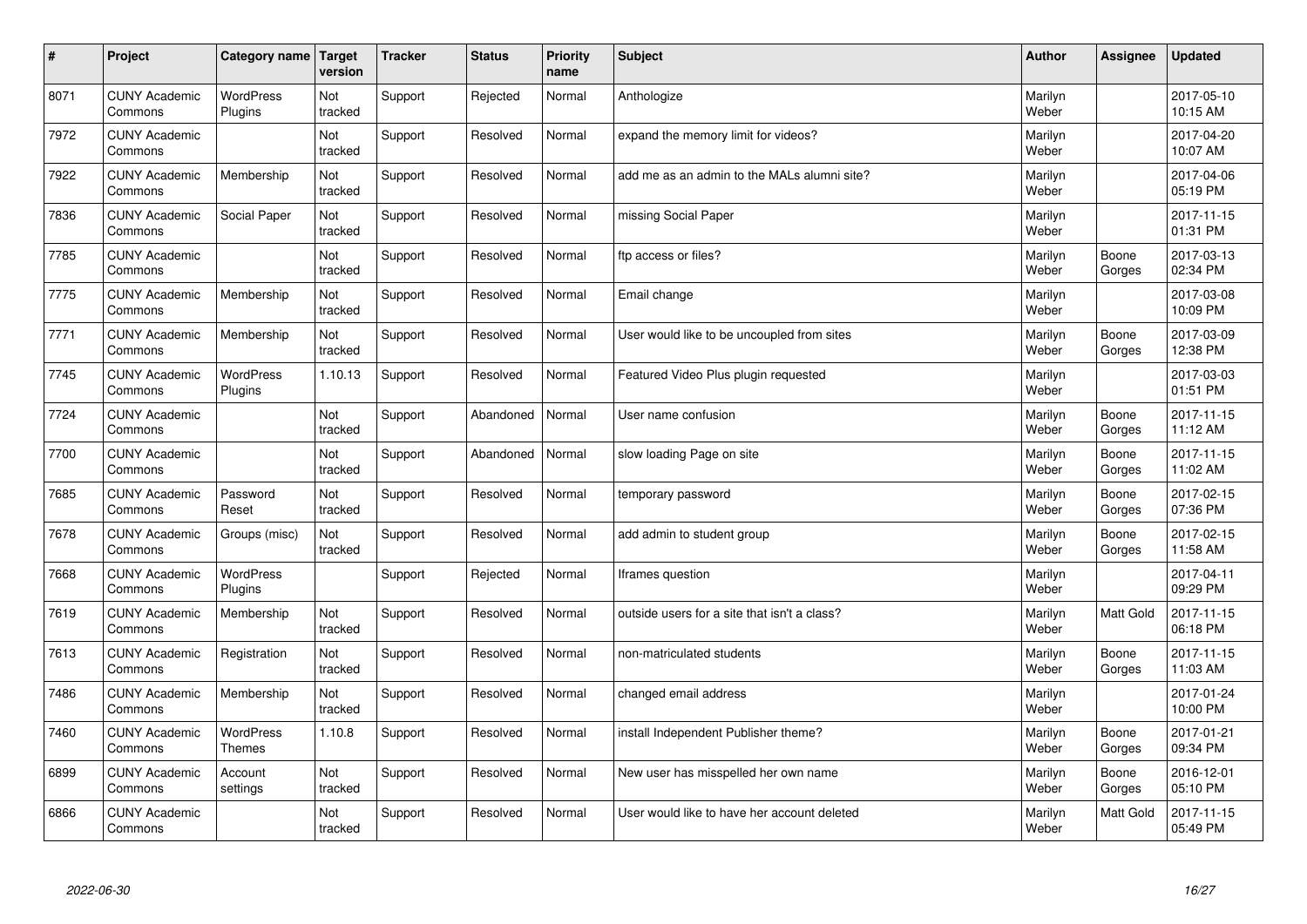| $\sharp$ | Project                         | Category name   Target        | version           | <b>Tracker</b> | <b>Status</b> | <b>Priority</b><br>name | <b>Subject</b>                                              | <b>Author</b>    | Assignee          | <b>Updated</b>         |
|----------|---------------------------------|-------------------------------|-------------------|----------------|---------------|-------------------------|-------------------------------------------------------------|------------------|-------------------|------------------------|
| 6857     | <b>CUNY Academic</b><br>Commons | <b>Blogs</b><br>(BuddyPress)  | Not<br>tracked    | Support        | Resolved      | Normal                  | Committee on Religion website                               | Marilyn<br>Weber | Boone<br>Gorges   | 2017-08-17<br>10:24 AM |
| 6851     | <b>CUNY Academic</b><br>Commons | Redmine                       | Not<br>tracked    | Support        | Resolved      | Normal                  | How do I help users join Redmine?                           | Marilyn<br>Weber | <b>Matt Gold</b>  | 2016-11-28<br>10:16 AM |
| 6818     | <b>CUNY Academic</b><br>Commons | Email<br><b>Notifications</b> | 1.10.3            | Support        | Resolved      | Normal                  | No more email notifications?                                | Marilyn<br>Weber |                   | 2016-11-22<br>02:51 PM |
| 6815     | <b>CUNY Academic</b><br>Commons | Password<br>Reset             | Not<br>tracked    | Support        | Resolved      | Normal                  | password reset requested                                    | Marilyn<br>Weber | Matt Gold         | 2016-11-22<br>10:30 AM |
| 6812     | <b>CUNY Academic</b><br>Commons |                               | Not<br>tracked    | Support        | Resolved      | Normal                  | User cannot change email                                    | Marilyn<br>Weber | Matt Gold         | 2016-12-01<br>06:24 PM |
| 6656     | <b>CUNY Academic</b><br>Commons | Support                       | Not<br>tracked    | Support        | Resolved      | Normal                  | Remove user profile                                         | Marilyn<br>Weber | <b>Matt Gold</b>  | 2016-11-10<br>02:18 PM |
| 6533     | <b>CUNY Academic</b><br>Commons | <b>WordPress</b><br>Plugins   | Future<br>release | Support        | Duplicate     | Low                     | very old plugins?                                           | Marilyn<br>Weber | <b>Tahir Butt</b> | 2018-10-04<br>12:27 PM |
| 6175     | <b>CUNY Academic</b><br>Commons | Account<br>settings           |                   | Support        | Resolved      | Normal                  | Email address (user cannot access old)                      | Marilyn<br>Weber | Matt Gold         | 2016-11-29<br>06:31 PM |
| 5991     | <b>CUNY Academic</b><br>Commons | Email<br>Notifications        | Future<br>release | Support        | Resolved      | Normal                  | change format of autogenerated blog emails                  | Marilyn<br>Weber | Paige<br>Dupont   | 2018-01-12<br>02:55 PM |
| 5988     | <b>CUNY Academic</b><br>Commons | Support                       |                   | Support        | Rejected      | Normal                  | Forbidden error when trying to join                         | Marilyn<br>Weber | Boone<br>Gorges   | 2016-09-08<br>01:42 PM |
| 5985     | <b>CUNY Academic</b><br>Commons | Support                       | Not<br>tracked    | Support        | Resolved      | Normal                  | change user's email address (she cannot access old)         | Marilyn<br>Weber | Boone<br>Gorges   | 2016-09-07<br>01:43 PM |
| 5844     | <b>CUNY Academic</b><br>Commons |                               | Not<br>tracked    | Support        | Resolved      | Normal                  | edit Host Files on Windows 10 problems                      | Marilyn<br>Weber |                   | 2016-07-27<br>09:08 AM |
| 5772     | <b>CUNY Academic</b><br>Commons | Membership                    | Not<br>tracked    | Support        | Resolved      | Normal                  | User email change and forgotten password                    | Marilyn<br>Weber | <b>Matt Gold</b>  | 2017-11-15<br>06:18 PM |
| 5753     | <b>CUNY Academic</b><br>Commons | WordPress<br>(misc)           | Not<br>tracked    | Support        | Resolved      | Normal                  | merging blogs and groups                                    | Marilyn<br>Weber | Boone<br>Gorges   | 2016-08-29<br>03:09 PM |
| 5629     | <b>CUNY Academic</b><br>Commons | <b>Public Portfolio</b>       | 1.10.4            | Support        | Resolved      | Normal                  | Title field in profile can't be edited                      | Marilyn<br>Weber |                   | 2016-12-13<br>11:19 AM |
| 5083     | <b>CUNY Academic</b><br>Commons | <b>WordPress</b><br>Plugins   | 1.9.5             | Support        | Rejected      | Normal                  | creating a shortcode for the iframe code of the google form | Marilyn<br>Weber | Marilyn<br>Weber  | 2016-01-12<br>04:25 PM |
| 5037     | <b>CUNY Academic</b><br>Commons | Registration                  | Not<br>tracked    | Support        | Resolved      | Normal                  | Another Forgotten password for user with new email address  | Marilyn<br>Weber | Boone<br>Gorges   | 2015-12-22<br>05:24 PM |
| 5019     | <b>CUNY Academic</b><br>Commons | Registration                  | Not<br>tracked    | Support        | Resolved      | Normal                  | Forgotten password for user with new email address          | Marilyn<br>Weber | Marilyn<br>Weber  | 2015-12-11<br>04:18 PM |
| 4880     | <b>CUNY Academic</b><br>Commons | Password<br>Reset             | Not<br>tracked    | Support        | Resolved      | High                    | CUNY Central person having password trouble                 | Marilyn<br>Weber |                   | 2015-11-10<br>12:40 PM |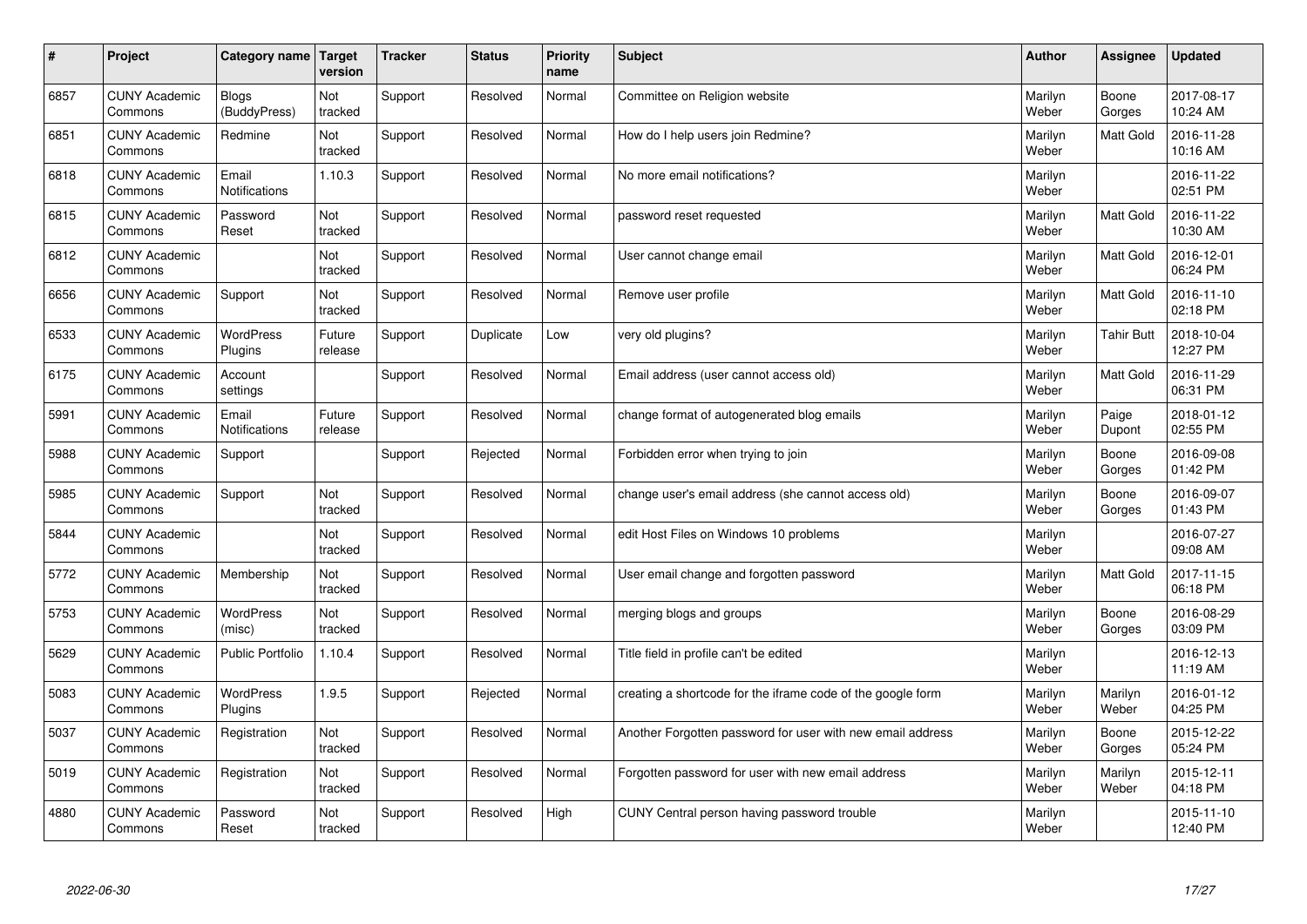| $\sharp$ | Project                         | Category name   Target            | version           | <b>Tracker</b> | <b>Status</b> | <b>Priority</b><br>name | <b>Subject</b>                                      | <b>Author</b>    | Assignee            | <b>Updated</b>         |
|----------|---------------------------------|-----------------------------------|-------------------|----------------|---------------|-------------------------|-----------------------------------------------------|------------------|---------------------|------------------------|
| 3029     | <b>CUNY Academic</b><br>Commons | cuny.is                           | Not<br>tracked    | Support        | Resolved      | Normal                  | shortlink request                                   | Marilyn<br>Weber | Boone<br>Gorges     | 2014-02-12<br>10:03 AM |
| 3001     | <b>CUNY Academic</b><br>Commons | <b>WordPress</b><br>(misc)        | Not<br>tracked    | Support        | Resolved      | Normal                  | shortlink requested                                 | Marilyn<br>Weber | Boone<br>Gorges     | 2014-01-30<br>01:26 PM |
| 15545    | <b>CUNY Academic</b><br>Commons | <b>WordPress</b><br>Plugins       | 1.19.5            | Feature        | Resolved      | Normal                  | "ZI Hide Featured Image" plugin request             | Marilyn<br>Weber | Boone<br>Gorges     | 2022-03-09<br>10:09 AM |
| 13912    | <b>CUNY Academic</b><br>Commons |                                   | Not<br>tracked    | Feature        | Hold          | Low                     | posting "missed schedule"                           | Marilyn<br>Weber |                     | 2021-02-23<br>10:46 AM |
| 9224     | <b>CUNY Academic</b><br>Commons | <b>Group Files</b>                | 1.13              | Feature        | Resolved      | Normal                  | attachments to forum posts clutter up Files area    | Marilyn<br>Weber | Boone<br>Gorges     | 2018-03-22<br>03:34 PM |
| 7608     | <b>CUNY Academic</b><br>Commons | Registration                      | Not<br>tracked    | Feature        | Resolved      | Normal                  | create an account                                   | Marilyn<br>Weber |                     | 2017-02-15<br>10:45 PM |
| 7607     | <b>CUNY Academic</b><br>Commons | <b>WordPress</b><br>(misc)        | Not<br>tracked    | Feature        | Resolved      | Normal                  | mp4 files                                           | Marilyn<br>Weber |                     | 2017-02-15<br>07:37 PM |
| 6118     | <b>CUNY Academic</b><br>Commons | cuny.is                           |                   | Feature        | Resolved      | Normal                  | Cuny. Is request from Javier Otero Peña             | Marilyn<br>Weber | Sarah<br>Morgano    | 2016-10-04<br>07:02 PM |
| 5992     | <b>CUNY Academic</b><br>Commons | Email<br>Notifications            | Future<br>release | Feature        | <b>New</b>    | Normal                  | Changing the From line of autogenerated blog emails | Marilyn<br>Weber |                     | 2018-09-27<br>05:19 PM |
| 5799     | <b>CUNY Academic</b><br>Commons | <b>Blogs</b><br>(BuddyPress)      | Not<br>tracked    | Feature        | Resolved      | Normal                  | removing one's own access to sites?                 | Marilyn<br>Weber | Boone<br>Gorges     | 2016-07-26<br>01:55 PM |
| 5657     | <b>CUNY Academic</b><br>Commons | WordPress<br>Plugins              | 1.9.18            | Feature        | Resolved      | Normal                  | Plugin Request - Instagram Feed WD                  | Marilyn<br>Weber | Boone<br>Gorges     | 2016-06-08<br>12:36 PM |
| 5630     | <b>CUNY Academic</b><br>Commons | <b>WordPress</b><br><b>Themes</b> | 1.9.17            | Feature        | Resolved      | Normal                  | Bavota magazine Pro theme                           | Marilyn<br>Weber | Boone<br>Gorges     | 2016-06-02<br>12:09 AM |
| 5621     | <b>CUNY Academic</b><br>Commons | <b>WordPress</b><br>Plugins       | 1.9.17            | Feature        | Resolved      | Normal                  | Taxonomy plugin request                             | Marilyn<br>Weber | Boone<br>Gorges     | 2016-06-01<br>11:28 PM |
| 5522     | <b>CUNY Academic</b><br>Commons | WordPress<br>Plugins              | 1.9.15            | Feature        | Resolved      | Normal                  | plugin request                                      | Marilyn<br>Weber | Boone<br>Gorges     | 2016-05-09<br>10:36 AM |
| 5397     | <b>CUNY Academic</b><br>Commons | Social Paper                      | Future<br>release | Feature        | <b>New</b>    | Normal                  | frustrating to have to enable/disable in SP         | Marilyn<br>Weber | Samantha<br>Raddatz | 2016-04-20<br>03:39 PM |
| 5345     | <b>CUNY Academic</b><br>Commons | Social Paper                      | 1.9.17            | Feature        | Rejected      | Normal                  | Plus symbol problem in SP                           | Marilyn<br>Weber | Christian<br>Wach   | 2016-05-27<br>04:26 AM |
| 5302     | <b>CUNY Academic</b><br>Commons | WordPress<br>Plugins              | 1.9.10            | Feature        | Resolved      | Normal                  | request for WP Gallery Custom Links plug-in         | Marilyn<br>Weber | Boone<br>Gorges     | 2016-03-11<br>09:20 PM |
| 5205     | <b>CUNY Academic</b><br>Commons | Social Paper                      | Future<br>release | Feature        | <b>New</b>    | Normal                  | Social Paper folders                                | Marilyn<br>Weber |                     | 2016-02-11<br>10:24 PM |
| 5199     | <b>CUNY Academic</b><br>Commons | Social Paper                      | Future<br>release | Feature        | <b>New</b>    | Normal                  | add tables to the SP editor                         | Marilyn<br>Weber |                     | 2016-10-24<br>11:27 AM |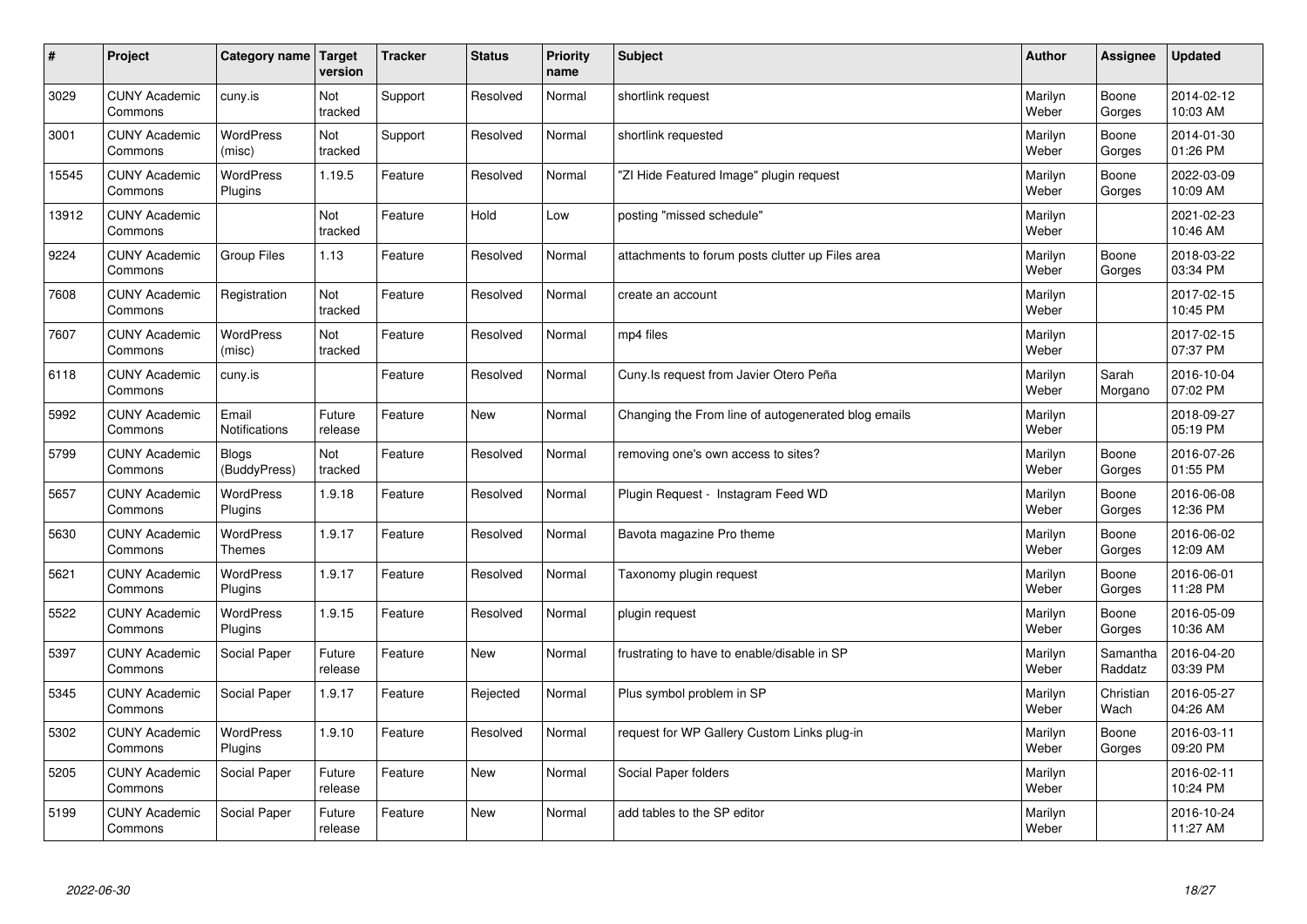| ∦     | Project                         | Category name Target        | version           | <b>Tracker</b> | <b>Status</b> | <b>Priority</b><br>name | <b>Subject</b>                                                                                                                                  | <b>Author</b>    | Assignee              | <b>Updated</b>         |
|-------|---------------------------------|-----------------------------|-------------------|----------------|---------------|-------------------------|-------------------------------------------------------------------------------------------------------------------------------------------------|------------------|-----------------------|------------------------|
| 5072  | <b>CUNY Academic</b><br>Commons |                             |                   | Feature        | Duplicate     | Normal                  | redirect shortcode handler                                                                                                                      | Marilyn<br>Weber | Boone<br>Gorges       | 2016-01-07<br>12:34 PM |
| 5058  | <b>CUNY Academic</b><br>Commons | Social Paper                | Future<br>release | Feature        | <b>New</b>    | Low                     | Can there be a clearer signal that even when comments have already<br>been made you add comments by clicking on the side? (SP suggestion<br>#5) | Marilyn<br>Weber | Samantha<br>Raddatz   | 2016-02-11<br>10:24 PM |
| 5053  | <b>CUNY Academic</b><br>Commons | Social Paper                | Future<br>release | Feature        | <b>New</b>    | Low                     | Scrollable menu to add readers (SP suggestion #4)                                                                                               | Marilyn<br>Weber | Samantha<br>Raddatz   | 2016-04-21<br>05:21 PM |
| 5052  | <b>CUNY Academic</b><br>Commons | Social Paper                | Future<br>release | Feature        | <b>New</b>    | Low                     | Sentence by sentence or line by line comments (SP suggestion #3)                                                                                | Marilyn<br>Weber | Boone<br>Gorges       | 2016-02-11<br>10:24 PM |
| 5051  | <b>CUNY Academic</b><br>Commons | Social Paper                |                   | Feature        | Rejected      | Low                     | Visual cues for comments (SP suggestion #2)                                                                                                     | Marilyn<br>Weber | Samantha<br>Raddatz   | 2016-02-10<br>10:01 AM |
| 5050  | <b>CUNY Academic</b><br>Commons | Social Paper                | Future<br>release | Feature        | <b>New</b>    | Low                     | Making comments visible in SP editing mode (SP suggestion #1)                                                                                   | Marilyn<br>Weber | Samantha<br>Raddatz   | 2019-09-17<br>11:10 PM |
| 5036  | <b>CUNY Academic</b><br>Commons | <b>WordPress</b><br>Plugins | 1.9.1.1           | Feature        | Resolved      | Normal                  | Embeds request                                                                                                                                  | Marilyn<br>Weber | Boone<br>Gorges       | 2015-12-18<br>10:12 PM |
| 4997  | <b>CUNY Academic</b><br>Commons | <b>WordPress</b><br>Plugins | 1.9.4             | Feature        | Resolved      | Normal                  | ability to embed maps from StoryMapJS?                                                                                                          | Marilyn<br>Weber | Boone<br>Gorges       | 2016-01-07<br>12:34 PM |
| 4965  | <b>CUNY Academic</b><br>Commons | <b>WordPress</b><br>Themes  | Not<br>tracked    | Feature        | Resolved      | Normal                  | Theme requested                                                                                                                                 | Marilyn<br>Weber | Boone<br>Gorges       | 2016-02-24<br>09:46 PM |
| 4340  | <b>CUNY Academic</b><br>Commons | WordPress -<br>Media        | 1.8.14            | Feature        | Resolved      | Normal                  | embedding a video                                                                                                                               | Marilyn<br>Weber | Daniel<br>Jones       | 2015-10-20<br>12:01 AM |
| 3466  | <b>CUNY Academic</b><br>Commons | Membership                  | 1.6.16            | Feature        | Resolved      | Normal                  | restricting undergrad registration                                                                                                              | Marilyn<br>Weber | Boone<br>Gorges       | 2014-09-18<br>12:02 AM |
| 16198 | <b>CUNY Academic</b><br>Commons |                             | 2.0.1             | <b>Bug</b>     | Resolved      | Normal                  | Change role to                                                                                                                                  | Marilyn<br>Weber | Boone<br>Gorges       | 2022-06-14<br>11:35 AM |
| 16172 | <b>CUNY Academic</b><br>Commons | <b>WordPress</b><br>(misc)  | 2.0.2             | <b>Bug</b>     | Resolved      | Normal                  | 'Lost your password" link not in error messge                                                                                                   | Marilyn<br>Weber | Raymond<br>Hoh        | 2022-06-14<br>09:21 PM |
| 15279 | <b>CUNY Academic</b><br>Commons |                             |                   | <b>Bug</b>     | Rejected      | Normal                  | big delay - cloning the history site                                                                                                            | Marilyn<br>Weber |                       | 2022-02-09<br>01:49 PM |
| 15252 | <b>CUNY Academic</b><br>Commons | Layout                      | Not<br>tracked    | Bug            | Resolved      | Normal                  | visual glitch with the Segal Center webpage                                                                                                     | Marilyn<br>Weber | Raymond<br>Hoh        | 2022-02-03<br>04:56 PM |
| 14885 | <b>CUNY Academic</b><br>Commons | WordPress<br>Plugins        | 1.18.22           | <b>Bug</b>     | Resolved      | Normal                  | Long Loading Times -- Wordpress Admin Site                                                                                                      | Marilyn<br>Weber | Raymond<br><b>Hoh</b> | 2021-10-26<br>12:28 PM |
| 14526 | <b>CUNY Academic</b><br>Commons | Registration                | 1.18.12           | <b>Bug</b>     | Resolved      | High                    | registration interface won't show a space to enter nonCUNY code                                                                                 | Marilyn<br>Weber |                       | 2021-06-03<br>04:02 PM |
| 14509 | <b>CUNY Academic</b><br>Commons | WordPress<br>Plugins        | 1.18.12           | Bug            | Resolved      | Normal                  | Elementor Editor problem                                                                                                                        | Marilyn<br>Weber |                       | 2021-06-08<br>09:55 AM |
| 14448 | <b>CUNY Academic</b><br>Commons | Password<br>Reset           | Not<br>tracked    | <b>Bug</b>     | Rejected      | Normal                  | password reset weirdness                                                                                                                        | Marilyn<br>Weber | Raymond<br>Hoh        | 2021-05-12<br>01:34 PM |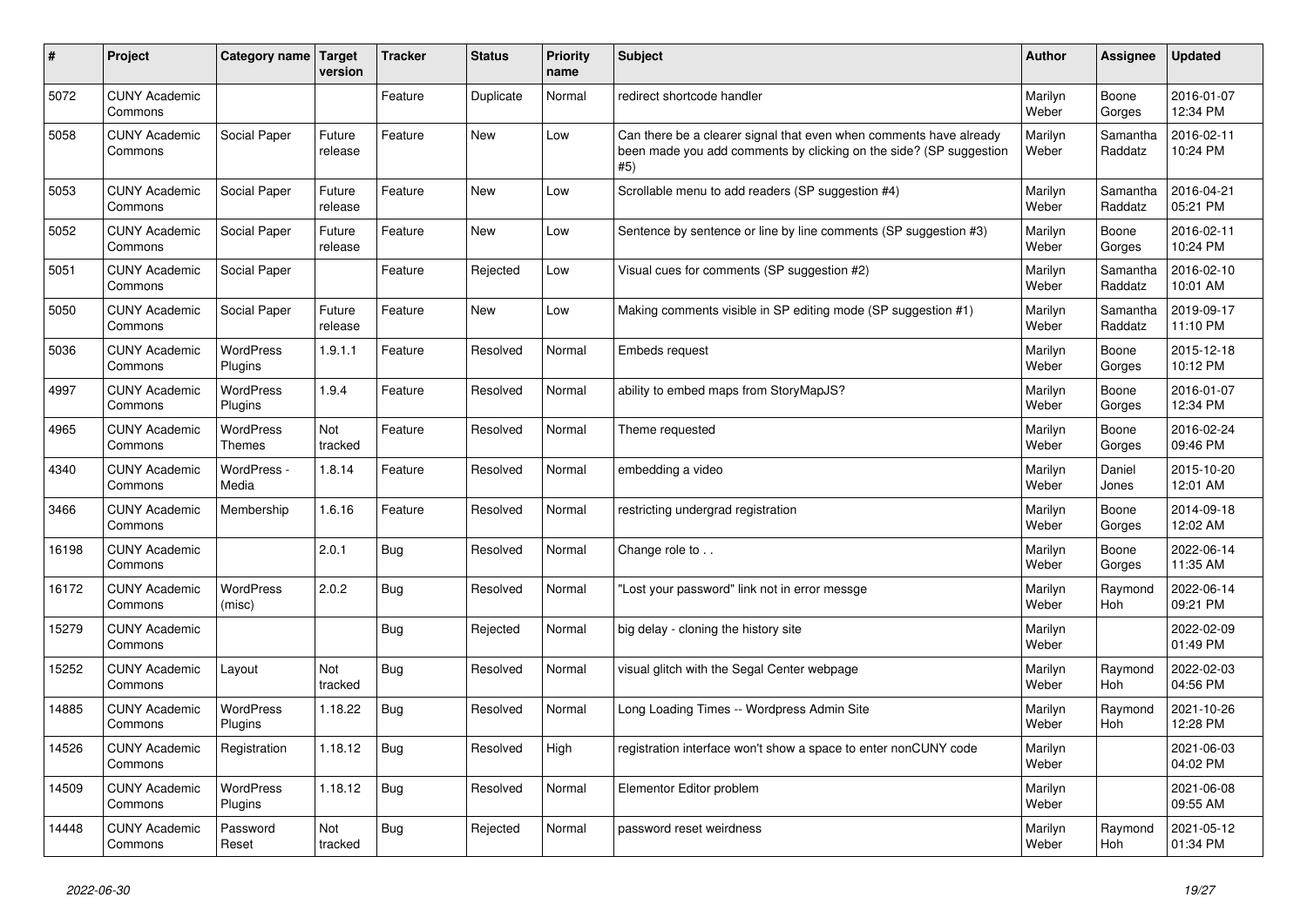| $\sharp$ | Project                         | Category name   Target            | version        | <b>Tracker</b> | <b>Status</b>        | <b>Priority</b><br>name | <b>Subject</b>                                                              | <b>Author</b>    | <b>Assignee</b>       | <b>Updated</b>         |
|----------|---------------------------------|-----------------------------------|----------------|----------------|----------------------|-------------------------|-----------------------------------------------------------------------------|------------------|-----------------------|------------------------|
| 14411    | <b>CUNY Academic</b><br>Commons | <b>WordPress</b><br><b>Themes</b> | 1.18.10        | <b>Bug</b>     | Resolved             | Normal                  | logo problems                                                               | Marilyn<br>Weber |                       | 2021-05-03<br>04:37 PM |
| 14410    | <b>CUNY Academic</b><br>Commons |                                   | 1.18.10        | Bug            | Resolved             | Normal                  | events calendar problem?                                                    | Marilyn<br>Weber |                       | 2021-05-10<br>04:45 PM |
| 14304    | <b>CUNY Academic</b><br>Commons | Group Library                     | 1.18.8         | <b>Bug</b>     | Resolved             | Normal                  | Library items change folders when adding subsequent items in new<br>folders | Marilyn<br>Weber | Boone<br>Gorges       | 2021-04-13<br>11:21 AM |
| 14075    | <b>CUNY Academic</b><br>Commons | <b>WordPress</b><br>Plugins       | Not<br>tracked | <b>Bug</b>     | Resolved             | Normal                  | sludigitalportfolios.commons.gc.cuny.edu                                    | Marilyn<br>Weber | Boone<br>Gorges       | 2021-03-01<br>10:46 AM |
| 14019    | <b>CUNY Academic</b><br>Commons | <b>WordPress</b><br>Plugins       | 1.18.5         | Bug            | Resolved             | Normal                  | smorales.commons.gc.cuny.edu                                                | Marilyn<br>Weber | Boone<br>Gorges       | 2021-02-23<br>11:06 AM |
| 14008    | <b>CUNY Academic</b><br>Commons |                                   |                | Bug            | Resolved             | High                    | invisible user                                                              | Marilyn<br>Weber |                       | 2021-02-18<br>05:53 PM |
| 13947    | <b>CUNY Academic</b><br>Commons | <b>WordPress</b><br>Plugins       | 1.18.4         | Bug            | Resolved             | Normal                  | Elementor plugin problem                                                    | Marilyn<br>Weber | Raymond<br>Hoh        | 2021-02-08<br>09:34 PM |
| 13827    | <b>CUNY Academic</b><br>Commons | Group Forums                      | 1.18.3         | Bug            | Resolved             | Normal                  | more forum post problems                                                    | Marilyn<br>Weber | Raymond<br>Hoh        | 2021-01-22<br>08:19 PM |
| 13768    | <b>CUNY Academic</b><br>Commons | Domain<br>Mapping                 | Not<br>tracked | <b>Bug</b>     | Resolved             | Normal                  | patricksweeney.commons.gc.cuny.edu down                                     | Marilyn<br>Weber | Raymond<br>Hoh        | 2021-01-12<br>10:47 AM |
| 13715    | <b>CUNY Academic</b><br>Commons |                                   | Not<br>tracked | Bug            | Resolved             | High                    | https://ulysses.commons.gc.cuny.edu down                                    | Marilyn<br>Weber |                       | 2020-12-22<br>03:02 PM |
| 13675    | <b>CUNY Academic</b><br>Commons | Group Library                     | 1.18.1         | Bug            | Resolved             | High                    | broken Library                                                              | Marilyn<br>Weber |                       | 2020-12-09<br>05:02 PM |
| 13656    | <b>CUNY Academic</b><br>Commons |                                   |                | Bug            | Resolved             | High                    | site down                                                                   | Marilyn<br>Weber |                       | 2020-12-11<br>12:50 PM |
| 13633    | <b>CUNY Academic</b><br>Commons |                                   | Not<br>tracked | Bug            | Resolved             | High                    | PublicsLab site down                                                        | Marilyn<br>Weber |                       | 2020-11-30<br>02:01 PM |
| 13378    | <b>CUNY Academic</b><br>Commons |                                   | 1.17.5         | Bug            | Resolved             | Normal                  | problem on one of my sites                                                  | Marilyn<br>Weber |                       | 2020-09-24<br>05:27 PM |
| 13341    | <b>CUNY Academic</b><br>Commons | Group Forums                      | 1.17.4         | Bug            | Resolved             | Normal                  | Forum reply problems                                                        | Marilyn<br>Weber | Raymond<br><b>Hoh</b> | 2020-09-22<br>12:08 PM |
| 13328    | <b>CUNY Academic</b><br>Commons | Group Forums                      | Not<br>tracked | Bug            | Reporter<br>Feedback | Normal                  | cross-posting in two related groups                                         | Marilyn<br>Weber | Raymond<br><b>Hoh</b> | 2020-09-15<br>10:39 PM |
| 13227    | <b>CUNY Academic</b><br>Commons | Group Library                     | 1.17.2         | Bug            | Resolved             | High                    | folder not appearing in library                                             | Marilyn<br>Weber |                       | 2020-08-21<br>04:22 PM |
| 13013    | <b>CUNY Academic</b><br>Commons |                                   | Not<br>tracked | Bug            | Resolved             | Normal                  | an invite to Group Admins from Brian Foote?!                                | Marilyn<br>Weber |                       | 2020-07-07<br>02:36 PM |
| 12584    | <b>CUNY Academic</b><br>Commons |                                   | Not<br>tracked | Bug            | Resolved             | Urgent                  | No way to register                                                          | Marilyn<br>Weber |                       | 2020-03-27<br>02:38 PM |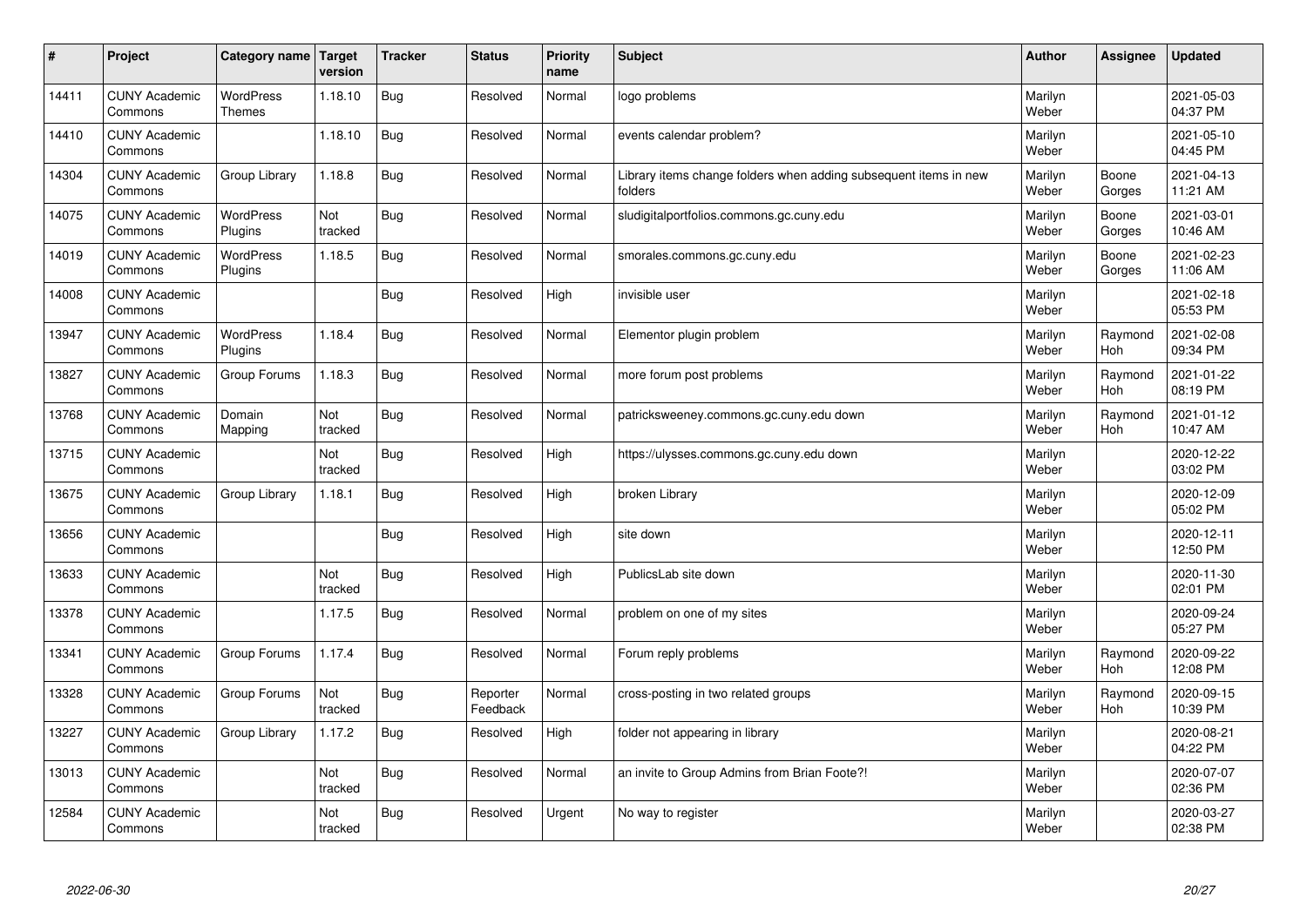| $\sharp$ | Project                         | Category name   Target            | version           | <b>Tracker</b> | <b>Status</b>        | <b>Priority</b><br>name | <b>Subject</b>                                                                             | <b>Author</b>    | Assignee              | <b>Updated</b>         |
|----------|---------------------------------|-----------------------------------|-------------------|----------------|----------------------|-------------------------|--------------------------------------------------------------------------------------------|------------------|-----------------------|------------------------|
| 12487    | <b>CUNY Academic</b><br>Commons | Group Forums                      | 1.16.7            | Bug            | Resolved             | Normal                  | group posting problems?                                                                    | Marilyn<br>Weber | Raymond<br><b>Hoh</b> | 2020-03-10<br>11:40 AM |
| 12483    | <b>CUNY Academic</b><br>Commons |                                   | 1.16.7            | Bug            | Resolved             | High                    | post error                                                                                 | Marilyn<br>Weber |                       | 2020-02-28<br>02:44 PM |
| 12363    | <b>CUNY Academic</b><br>Commons | <b>WordPress</b><br>Plugins       | 1.16.5            | Bug            | Resolved             | Urgent                  | more bbPress problems - now students unable to post either a new<br>thread or a comment    | Marilyn<br>Weber | Raymond<br>Hoh        | 2020-03-17<br>03:07 PM |
| 12360    | <b>CUNY Academic</b><br>Commons | <b>WordPress</b><br><b>Themes</b> | Not<br>tracked    | <b>Bug</b>     | Reporter<br>Feedback | Normal                  | site just says "DANTE We are currently in maintenance mode, please<br>check back shortly." | Marilyn<br>Weber |                       | 2020-02-04<br>12:13 PM |
| 12354    | <b>CUNY Academic</b><br>Commons | <b>WordPress</b><br>Plugins       | 1.16.5            | Bug            | Resolved             | Urgent                  | sites (including Net-Art) are reporting critical issues                                    | Marilyn<br>Weber | Raymond<br><b>Hoh</b> | 2020-02-02<br>03:16 PM |
| 12038    | <b>CUNY Academic</b><br>Commons |                                   | 1.15.13           | Bug            | Resolved             | Normal                  | admin visibility problem at careerplan.commons.gc.cuny.edu                                 | Marilyn<br>Weber |                       | 2019-11-12<br>10:20 AM |
| 12006    | <b>CUNY Academic</b><br>Commons | Group<br>Invitations              | 1.15.13           | Bug            | Resolved             | Immediate               | Invite system is broken.                                                                   | Marilyn<br>Weber | Boone<br>Gorges       | 2019-10-23<br>10:16 AM |
| 11971    | <b>CUNY Academic</b><br>Commons | Email<br><b>Notifications</b>     | Future<br>release | Bug            | Reporter<br>Feedback | Low                     | Pictures obscured in emailed post notifications                                            | Marilyn<br>Weber | Raymond<br><b>Hoh</b> | 2019-11-21<br>01:14 PM |
| 11964    | <b>CUNY Academic</b><br>Commons | Layout                            | 1.15.12           | Bug            | Resolved             | Normal                  | https://commons.gc.cuny.edu/create/ not displaying correctly in Edge                       | Marilyn<br>Weber | Raymond<br>Hoh        | 2019-10-22<br>11:54 AM |
| 11865    | <b>CUNY Academic</b><br>Commons | Onboarding                        | 1.15.10           | Bug            | Resolved             | Normal                  | Site name not appearing in "Membership" lists of Invitation modal                          | Marilyn<br>Weber | Boone<br>Gorges       | 2019-09-24<br>11:09 AM |
| 11634    | <b>CUNY Academic</b><br>Commons | <b>WordPress</b><br>(misc)        | Not<br>tracked    | Bug            | Rejected             | Normal                  | 'Insert Read More Tag" working oddly                                                       | Marilyn<br>Weber | Raymond<br>Hoh        | 2019-07-15<br>11:48 PM |
| 11567    | <b>CUNY Academic</b><br>Commons | <b>Group Files</b>                | 1.15.4            | <b>Bug</b>     | Resolved             | Normal                  | Group files pagination doesn't work properly in folders                                    | Marilyn<br>Weber | Boone<br>Gorges       | 2019-06-25<br>04:22 PM |
| 11483    | <b>CUNY Academic</b><br>Commons |                                   | 1.15.2            | Bug            | Resolved             | Normal                  | 'Add New user" not working                                                                 | Marilyn<br>Weber |                       | 2019-05-21<br>02:26 PM |
| 11453    | <b>CUNY Academic</b><br>Commons | WordPress<br>(misc)               | 1.15.2            | Bug            | Resolved             | Normal                  | 403 error on Firefox                                                                       | Marilyn<br>Weber | Raymond<br><b>Hoh</b> | 2019-05-28<br>11:46 AM |
| 11088    | <b>CUNY Academic</b><br>Commons | Group Blogs                       | Not<br>tracked    | <b>Bug</b>     | Resolved             | Normal                  | no notification for comments                                                               | Marilyn<br>Weber |                       | 2019-02-15<br>03:30 PM |
| 10810    | <b>CUNY Academic</b><br>Commons | <b>WordPress</b><br>(misc)        | 1.14.2            | Bug            | Resolved             | Normal                  | Sites set as public are becoming private                                                   | Marilyn<br>Weber |                       | 2018-12-11<br>10:15 AM |
| 10772    | <b>CUNY Academic</b><br>Commons | Groups (misc)                     | 1.14.2            | Bug            | Resolved             | Normal                  | can't create groups                                                                        | Marilyn<br>Weber |                       | 2018-12-04<br>10:42 AM |
| 10562    | <b>CUNY Academic</b><br>Commons |                                   |                   | <b>Bug</b>     | Rejected             | Normal                  | Commons is down                                                                            | Marilyn<br>Weber |                       | 2018-10-23<br>10:49 AM |
| 10537    | <b>CUNY Academic</b><br>Commons |                                   | Not<br>tracked    | Bug            | Resolved             | Normal                  | jpegs not showing                                                                          | Marilyn<br>Weber |                       | 2018-10-23<br>10:51 AM |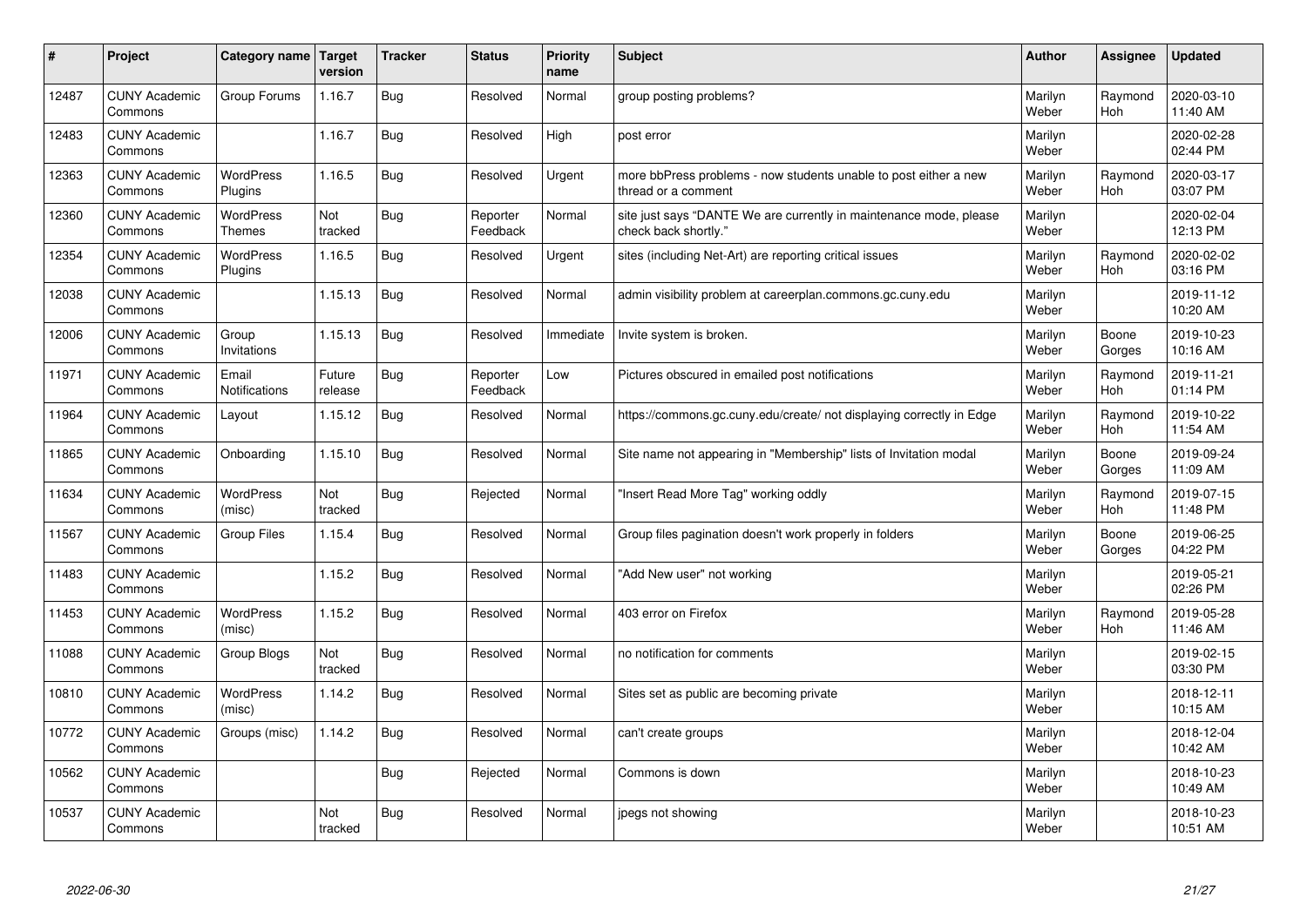| $\sharp$ | Project                         | Category name   Target            | version           | <b>Tracker</b> | <b>Status</b> | <b>Priority</b><br>name | <b>Subject</b>                                       | <b>Author</b>    | Assignee              | <b>Updated</b>         |
|----------|---------------------------------|-----------------------------------|-------------------|----------------|---------------|-------------------------|------------------------------------------------------|------------------|-----------------------|------------------------|
| 10361    | <b>CUNY Academic</b><br>Commons | Group Forums                      | 1.13.10           | Bug            | Resolved      | Normal                  | forum post pending oddity                            | Marilyn<br>Weber |                       | 2018-09-25<br>10:45 AM |
| 10260    | <b>CUNY Academic</b><br>Commons |                                   |                   | Bug            | Rejected      | Normal                  | bad activation email                                 | Marilyn<br>Weber |                       | 2018-08-30<br>01:25 PM |
| 10176    | <b>CUNY Academic</b><br>Commons | Documentation                     | Not<br>tracked    | <b>Bug</b>     | Resolved      | Normal                  | domain mapping requests                              | Marilyn<br>Weber | scott voth            | 2018-08-29<br>05:30 PM |
| 10101    | <b>CUNY Academic</b><br>Commons |                                   | 1.13.7            | Bug            | Resolved      | Normal                  | URL changes within Manage section of groups          | Marilyn<br>Weber |                       | 2018-08-03<br>01:54 PM |
| 10035    | <b>CUNY Academic</b><br>Commons |                                   | Not<br>tracked    | <b>Bug</b>     | Resolved      | Normal                  | Reconnecting user to site                            | Marilyn<br>Weber |                       | 2018-07-23<br>11:55 AM |
| 9992     | <b>CUNY Academic</b><br>Commons |                                   | 1.13.6            | Bug            | Resolved      | Normal                  | ACERT website down again                             | Marilyn<br>Weber |                       | 2018-07-10<br>12:15 PM |
| 9919     | <b>CUNY Academic</b><br>Commons |                                   | Not<br>tracked    | Bug            | Resolved      | Normal                  | admin of https://sphcurriculum.commons.gc.cuny.edu   | Marilyn<br>Weber |                       | 2018-06-12<br>09:37 PM |
| 9835     | <b>CUNY Academic</b><br>Commons | Group Forums                      | Future<br>release | Bug            | Assigned      | Normal                  | add a "like" function?                               | Marilyn<br>Weber | Erik<br>Trainer       | 2018-06-05<br>01:49 PM |
| 9828     | <b>CUNY Academic</b><br>Commons | Domain<br>Mapping                 | 1.13.3            | Bug            | Resolved      | High                    | redirecting problem                                  | Marilyn<br>Weber | Raymond<br>Hoh        | 2018-05-24<br>02:39 PM |
| 9768     | <b>CUNY Academic</b><br>Commons |                                   | 1.13.2            | Bug            | Resolved      | High                    | search function on the Directory page                | Marilyn<br>Weber | Boone<br>Gorges       | 2018-05-14<br>08:45 PM |
| 9470     | <b>CUNY Academic</b><br>Commons |                                   |                   | Bug            | Resolved      | Normal                  | Users not appearing via "Add New"                    | Marilyn<br>Weber |                       | 2018-03-22<br>07:44 PM |
| 9340     | <b>CUNY Academic</b><br>Commons | <b>WordPress</b><br>Plugins       | 1.12.10           | Bug            | Resolved      | Normal                  | change the web preview?                              | Marilyn<br>Weber | Raymond<br><b>Hoh</b> | 2018-03-13<br>11:50 AM |
| 9335     | <b>CUNY Academic</b><br>Commons | <b>WordPress</b><br><b>Themes</b> | 1.12.10           | Bug            | Resolved      | Normal                  | clone http://digitalscholarship.ccny.cuny.edu site?  | Marilyn<br>Weber | Boone<br>Gorges       | 2018-03-14<br>12:43 PM |
| 9330     | <b>CUNY Academic</b><br>Commons | WordPress<br>Plugins              | 1.12.10           | Bug            | Resolved      | Normal                  | part 2 of problems with the Leaflet plug -in         | Marilyn<br>Weber |                       | 2018-03-04<br>05:58 PM |
| 9282     | <b>CUNY Academic</b><br>Commons | Group Forums                      | 1.12.9            | Bug            | Resolved      | Normal                  | 'Forum ID is missing" error?                         | Marilyn<br>Weber |                       | 2018-02-27<br>10:32 AM |
| 9276     | <b>CUNY Academic</b><br>Commons |                                   |                   | Bug            | Resolved      | High                    | problem adding a member to a group - wrong username? | Marilyn<br>Weber |                       | 2018-02-25<br>12:47 PM |
| 9192     | <b>CUNY Academic</b><br>Commons | WordPress<br>Plugins              | 1.12.8            | Bug            | Resolved      | Normal                  | problems with the Leaflet plug -in                   | Marilyn<br>Weber | Boone<br>Gorges       | 2018-02-13<br>11:07 AM |
| 9154     | <b>CUNY Academic</b><br>Commons | Events                            | 1.12.8            | Bug            | Resolved      | Normal                  | problem with group calendar                          | Marilyn<br>Weber | Raymond<br><b>Hoh</b> | 2018-02-13<br>10:49 AM |
| 9130     | <b>CUNY Academic</b><br>Commons | Homepage<br>Slides                | Not<br>tracked    | Bug            | Resolved      | Normal                  | too many redirects                                   | Marilyn<br>Weber |                       | 2018-01-29<br>10:27 AM |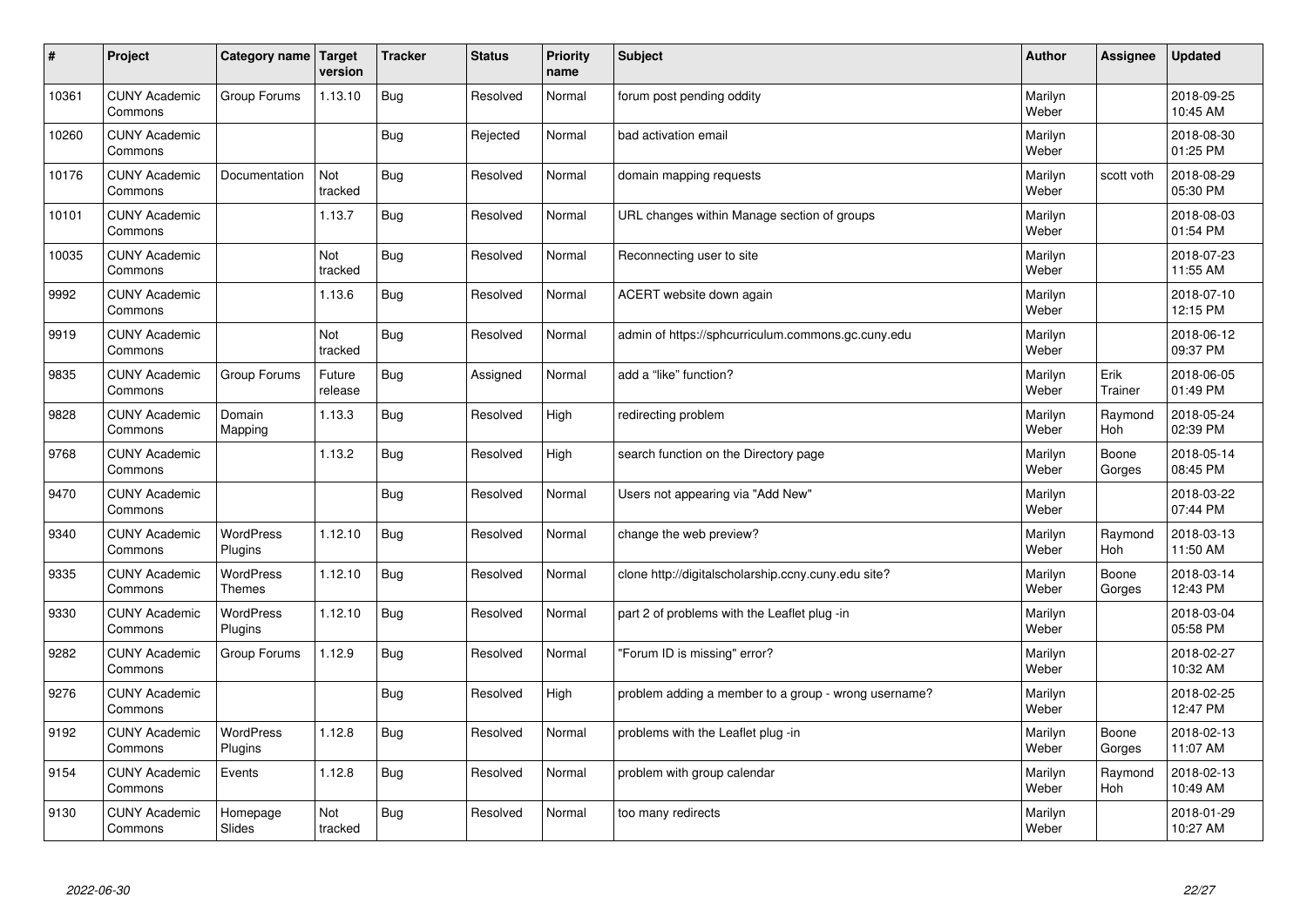| #    | Project                         | Category name                     | Target<br>version | <b>Tracker</b> | <b>Status</b> | <b>Priority</b><br>name | <b>Subject</b>                                                                          | <b>Author</b>    | Assignee              | <b>Updated</b>         |
|------|---------------------------------|-----------------------------------|-------------------|----------------|---------------|-------------------------|-----------------------------------------------------------------------------------------|------------------|-----------------------|------------------------|
| 9062 | <b>CUNY Academic</b><br>Commons |                                   | Not<br>tracked    | Bug            | Resolved      | Normal                  | re-add me as admin of https://commons.gc.cuny.edu/                                      | Marilyn<br>Weber |                       | 2018-01-08<br>12:03 PM |
| 8937 | <b>CUNY Academic</b><br>Commons |                                   | Not<br>tracked    | Bug            | Resolved      | Normal                  | videos gone                                                                             | Marilyn<br>Weber |                       | 2017-12-01<br>11:27 AM |
| 8924 | <b>CUNY Academic</b><br>Commons | <b>WordPress</b><br>Plugins       | 1.12.4            | Bug            | Resolved      | Normal                  | auto-remove feature on http://pcp.gc.cuny.edu                                           | Marilyn<br>Weber | <b>Matt Gold</b>      | 2017-12-04<br>10:18 AM |
| 8917 | <b>CUNY Academic</b><br>Commons | <b>Group Files</b>                | 1.12.3            | Bug            | Resolved      | High                    | Files not downloading from Groups properly                                              | Marilyn<br>Weber | Boone<br>Gorges       | 2017-11-29<br>10:04 PM |
| 8878 | <b>CUNY Academic</b><br>Commons | cuny.is                           | Not<br>tracked    | Bug            | Resolved      | Urgent                  | cuny is site link won't work                                                            | Marilyn<br>Weber | Boone<br>Gorges       | 2017-11-01<br>03:06 PM |
| 8721 | <b>CUNY Academic</b><br>Commons | WordPress<br>Plugins              | 1.11.13           | Bug            | Resolved      | Normal                  | more problems with Events calendar                                                      | Marilyn<br>Weber |                       | 2017-09-21<br>10:35 AM |
| 8661 | <b>CUNY Academic</b><br>Commons | Group Blogs                       | Not<br>tracked    | <b>Bug</b>     | Resolved      | Normal                  | new group, old site, can't link?                                                        | Marilyn<br>Weber |                       | 2017-11-15<br>01:26 PM |
| 8638 | <b>CUNY Academic</b><br>Commons | Group Blogs                       | 1.11.11           | Bug            | Resolved      | Normal                  | members not syncing from group to site                                                  | Marilyn<br>Weber |                       | 2017-09-01<br>03:50 PM |
| 8620 | <b>CUNY Academic</b><br>Commons | ZenDesk                           | 1.11.11           | Bug            | Resolved      | High                    | 'Send us a message" not working                                                         | Marilyn<br>Weber | Raymond<br><b>Hoh</b> | 2017-08-29<br>04:13 PM |
| 8552 | <b>CUNY Academic</b><br>Commons | WordPress<br>Plugins              | 1.11.10           | Bug            | Resolved      | Normal                  | Events Calendar problem                                                                 | Marilyn<br>Weber |                       | 2017-08-18<br>04:36 PM |
| 8259 | <b>CUNY Academic</b><br>Commons |                                   | Not<br>tracked    | <b>Bug</b>     | Resolved      | Normal                  | missing dashboard                                                                       | Marilyn<br>Weber |                       | 2017-11-15<br>01:28 PM |
| 8200 | <b>CUNY Academic</b><br>Commons | Groups (misc)                     | Not<br>tracked    | Bug            | Resolved      | Normal                  | Announcements has disappeared                                                           | Marilyn<br>Weber | Boone<br>Gorges       | 2017-05-26<br>04:04 PM |
| 8131 | <b>CUNY Academic</b><br>Commons | <b>WordPress</b><br>Plugins       | 1.11              | Bug            | Resolved      | Normal                  | Newsletters plug-in                                                                     | Marilyn<br>Weber | Boone<br>Gorges       | 2017-05-11<br>09:42 PM |
| 8125 | <b>CUNY Academic</b><br>Commons | <b>WordPress</b><br><b>Themes</b> | 1.10.19           | Bug            | Resolved      | High                    | careerplan admin page failing to load with "currently unable to handle<br>this request" | Marilyn<br>Weber |                       | 2017-07-13<br>12:54 PM |
| 8098 | <b>CUNY Academic</b><br>Commons | <b>Public Portfolio</b>           | Not<br>tracked    | <b>Bug</b>     | Abandoned     | Normal                  | Widget in profile not working                                                           | Marilyn<br>Weber |                       | 2017-11-15<br>01:28 PM |
| 7995 | <b>CUNY Academic</b><br>Commons | Domain<br>Mapping                 | Not<br>tracked    | <b>Bug</b>     | Resolved      | Urgent                  | http://on.socialpaper.gc.cuny.edu down?                                                 | Marilyn<br>Weber |                       | 2017-04-21<br>11:07 AM |
| 7994 | <b>CUNY Academic</b><br>Commons | WordPress<br>(misc)               | 1.10.17           | Bug            | Resolved      | Urgent                  | Comments not appearing                                                                  | Marilyn<br>Weber |                       | 2017-04-20<br>11:16 AM |
| 7803 | <b>CUNY Academic</b><br>Commons |                                   |                   | <b>Bug</b>     | Resolved      | Normal                  | user email change                                                                       | Marilyn<br>Weber |                       | 2017-03-16<br>11:58 AM |
| 7770 | <b>CUNY Academic</b><br>Commons | <b>WordPress</b><br>Plugins       | Not<br>tracked    | Bug            | Abandoned     | Normal                  | Timeline.js problem                                                                     | Marilyn<br>Weber |                       | 2017-11-15<br>01:43 PM |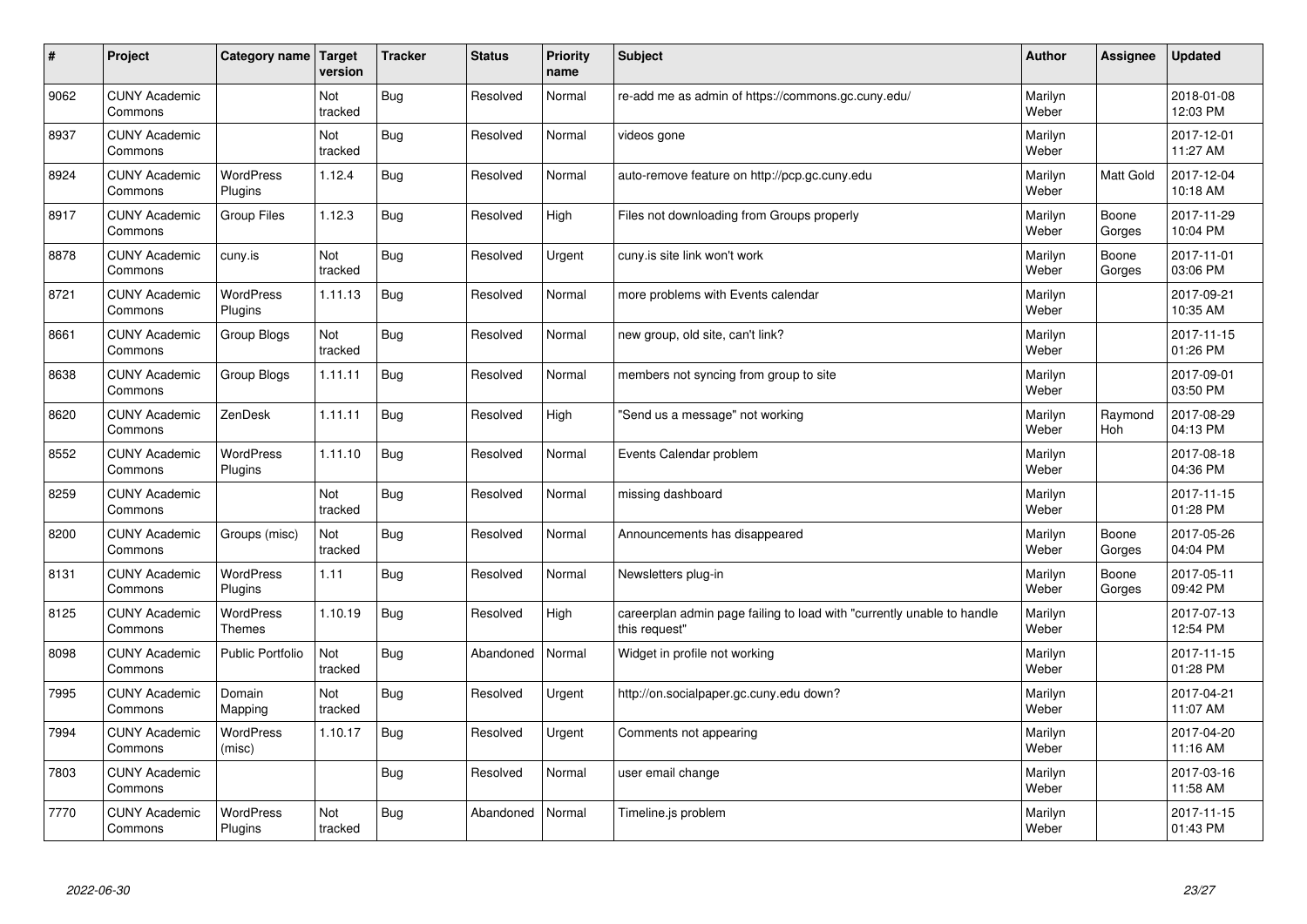| $\vert$ # | Project                         | Category name                 | <b>Target</b><br>version | <b>Tracker</b> | <b>Status</b> | <b>Priority</b><br>name | <b>Subject</b>                                                              | <b>Author</b>    | <b>Assignee</b>       | <b>Updated</b>         |
|-----------|---------------------------------|-------------------------------|--------------------------|----------------|---------------|-------------------------|-----------------------------------------------------------------------------|------------------|-----------------------|------------------------|
| 7767      | <b>CUNY Academic</b><br>Commons |                               | Not<br>tracked           | <b>Bug</b>     | Resolved      | Normal                  | Site loading problems                                                       | Marilyn<br>Weber |                       | 2017-03-21<br>09:57 PM |
| 7684      | <b>CUNY Academic</b><br>Commons | Reply By Email                | 1.10.12                  | Bug            | Resolved      | High                    | trying to post too often error                                              | Marilyn<br>Weber | Raymond<br><b>Hoh</b> | 2017-02-28<br>12:43 PM |
| 7376      | <b>CUNY Academic</b><br>Commons | Email<br><b>Notifications</b> |                          | <b>Bug</b>     | Rejected      | Normal                  | automatic forwarding of blog posts not working                              | Marilyn<br>Weber | Boone<br>Gorges       | 2017-05-01<br>10:36 PM |
| 7349      | <b>CUNY Academic</b><br>Commons | Membership                    | Not<br>tracked           | <b>Bug</b>     | Resolved      | Normal                  | <b>LACUNY Institute website</b>                                             | Marilyn<br>Weber | Boone<br>Gorges       | 2017-01-11<br>04:26 PM |
| 7337      | <b>CUNY Academic</b><br>Commons | Membership                    | Not<br>tracked           | <b>Bug</b>     | Resolved      | Normal                  | User with new email                                                         | Marilyn<br>Weber |                       | 2017-01-06<br>11:05 AM |
| 7328      | <b>CUNY Academic</b><br>Commons | WordPress<br>Plugins          | Not<br>tracked           | <b>Bug</b>     | Resolved      | Normal                  | technical issue with the Events Manager plugin                              | Marilyn<br>Weber | Raymond<br><b>Hoh</b> | 2017-11-15<br>06:19 PM |
| 7310      | <b>CUNY Academic</b><br>Commons |                               | 1.10.7                   | <b>Bug</b>     | Resolved      | Normal                  | Friendship request mystery.                                                 | Marilyn<br>Weber | Boone<br>Gorges       | 2017-01-05<br>03:12 PM |
| 7226      | <b>CUNY Academic</b><br>Commons | Registration                  | Not<br>tracked           | Bug            | Abandoned     | Normal                  | Community college student cannot register?                                  | Marilyn<br>Weber |                       | 2017-11-15<br>01:55 PM |
| 7223      | <b>CUNY Academic</b><br>Commons | Membership                    | Not<br>tracked           | Bug            | Resolved      | Normal                  | User with two profiles would like to merge them                             | Marilyn<br>Weber | Boone<br>Gorges       | 2017-01-10<br>02:07 PM |
| 7100      | <b>CUNY Academic</b><br>Commons | WordPress<br>Plugins          | 1.10.5                   | Bug            | Resolved      | High                    | Cincopa plugin problem                                                      | Marilyn<br>Weber | Boone<br>Gorges       | 2016-12-19<br>10:32 AM |
| 6893      | <b>CUNY Academic</b><br>Commons | Group Forums                  |                          | <b>Bug</b>     | Resolved      | Normal                  | Forum for CUNY Academic Commons Team is gone                                | Marilyn<br>Weber | Boone<br>Gorges       | 2016-12-01<br>08:08 AM |
| 6860      | <b>CUNY Academic</b><br>Commons | User<br>Onboarding            | 1.12                     | Bug            | Resolved      | Normal                  | Invitation to join a group is appearing as an invitiation to join the site! | Marilyn<br>Weber | Boone<br>Gorges       | 2017-10-30<br>10:03 AM |
| 6800      | <b>CUNY Academic</b><br>Commons |                               |                          | <b>Bug</b>     | Rejected      | Immediate               | Is something going on?                                                      | Marilyn<br>Weber |                       | 2016-11-18<br>04:40 PM |
| 6626      | <b>CUNY Academic</b><br>Commons | <b>Group Files</b>            | 1.10.1                   | <b>Bug</b>     | Resolved      | Normal                  | Files from non-member showing up in private group                           | Marilyn<br>Weber | Boone<br>Gorges       | 2016-11-07<br>03:54 PM |
| 6602      | <b>CUNY Academic</b><br>Commons | ZenDesk                       | 1.10                     | <b>Bug</b>     | Resolved      | High                    | Add Friend button not working                                               | Marilyn<br>Weber | Raymond<br>Hoh        | 2016-11-04<br>12:14 PM |
| 6599      | <b>CUNY Academic</b><br>Commons | ZenDesk                       | 1.10                     | Bug            | Duplicate     | Urgent                  | Accept Friend button not working                                            | Marilyn<br>Weber | Raymond<br><b>Hoh</b> | 2016-11-04<br>06:35 PM |
| 6575      | <b>CUNY Academic</b><br>Commons | Groups (misc)                 |                          | Bug            | Rejected      | Normal                  | No papers link for the group "social paper"                                 | Marilyn<br>Weber |                       | 2016-11-02<br>10:39 PM |
| 6410      | <b>CUNY Academic</b><br>Commons |                               |                          | <b>Bug</b>     | Duplicate     | Immediate               | Cannot log in - gives privacy error                                         | Marilyn<br>Weber | Boone<br>Gorges       | 2016-10-24<br>10:01 AM |
| 6338      | <b>CUNY Academic</b><br>Commons |                               |                          | Bug            | Rejected      | Normal                  | Multiple email notifications for each blog post                             | Marilyn<br>Weber | Boone<br>Gorges       | 2016-10-18<br>08:45 PM |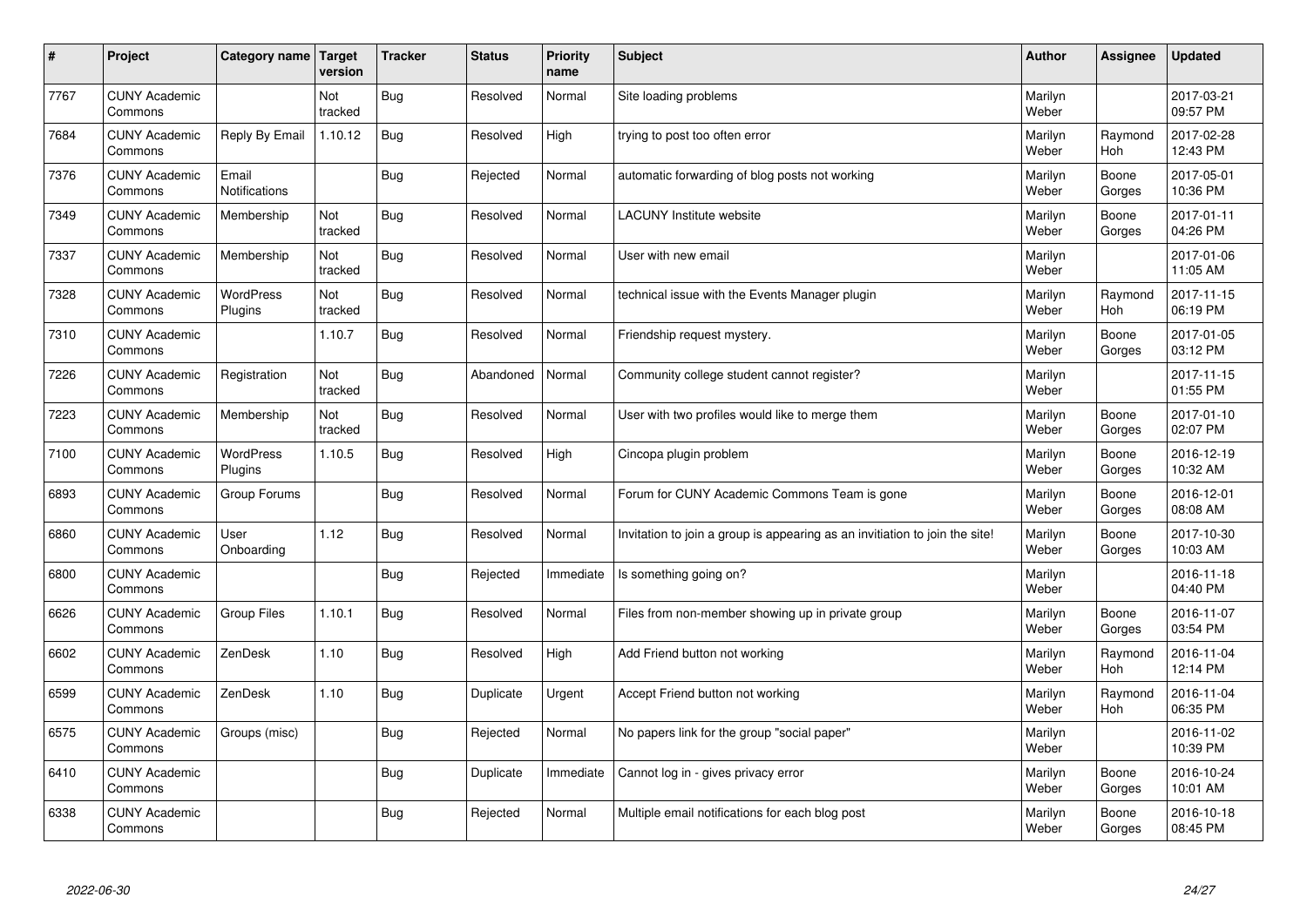| $\sharp$ | Project                         | Category name   Target        | version        | <b>Tracker</b> | <b>Status</b> | <b>Priority</b><br>name | <b>Subject</b>                                          | <b>Author</b>    | Assignee              | <b>Updated</b>         |
|----------|---------------------------------|-------------------------------|----------------|----------------|---------------|-------------------------|---------------------------------------------------------|------------------|-----------------------|------------------------|
| 6313     | <b>CUNY Academic</b><br>Commons | Groups (misc)                 |                | Bug            | Duplicate     | Normal                  | group member no longer in group, can't rejoin.          | Marilyn<br>Weber |                       | 2016-10-14<br>09:27 PM |
| 6286     | <b>CUNY Academic</b><br>Commons | Groups (misc)                 | Not<br>tracked | Bug            | Resolved      | Immediate               | Groups pages not displaying at all!                     | Marilyn<br>Weber | Boone<br>Gorges       | 2017-11-15<br>10:57 AM |
| 6107     | <b>CUNY Academic</b><br>Commons |                               |                | Bug            | Resolved      | High                    | site redirect?                                          | Marilyn<br>Weber | Boone<br>Gorges       | 2016-09-29<br>03:45 PM |
| 6106     | <b>CUNY Academic</b><br>Commons | Server                        | Not<br>tracked | <b>Bug</b>     | Resolved      | Normal                  | 504 error                                               | Marilyn<br>Weber |                       | 2017-11-15<br>01:55 PM |
| 6101     | <b>CUNY Academic</b><br>Commons | <b>Public Portfolio</b>       |                | Bug            | Resolved      | High                    | Profile update problems                                 | Marilyn<br>Weber | Boone<br>Gorges       | 2016-12-01<br>03:50 PM |
| 6091     | <b>CUNY Academic</b><br>Commons | Group<br>Invitations          | Not<br>tracked | <b>Bug</b>     | Resolved      | Normal                  | User cannot re-join a group                             | Marilyn<br>Weber | Boone<br>Gorges       | 2016-09-28<br>01:47 PM |
| 6039     | <b>CUNY Academic</b><br>Commons | Membership                    | 1.9.28         | Bug            | Resolved      | High                    | User cannot change her email                            | Marilyn<br>Weber |                       | 2016-09-19<br>03:03 PM |
| 6025     | <b>CUNY Academic</b><br>Commons | Search                        | Not<br>tracked | Bug            | Resolved      | Normal                  | Search function not working                             | Marilyn<br>Weber | Boone<br>Gorges       | 2016-10-12<br>09:41 AM |
| 5969     | <b>CUNY Academic</b><br>Commons | Registration                  | 1.9.27         | Bug            | Resolved      | Normal                  | Queens students unable to join                          | Marilyn<br>Weber | Boone<br>Gorges       | 2016-09-04<br>09:41 PM |
| 5968     | <b>CUNY Academic</b><br>Commons | Membership                    | Not<br>tracked | Bug            | Resolved      | Normal                  | Deleting account without knowing password               | Marilyn<br>Weber | <b>Matt Gold</b>      | 2017-11-15<br>06:19 PM |
| 5875     | <b>CUNY Academic</b><br>Commons | <b>WordPress</b><br>Plugins   | Not<br>tracked | Bug            | Resolved      | Normal                  | Events Calendar garbled in IE                           | Marilyn<br>Weber | Marilyn<br>Weber      | 2017-11-15<br>05:45 PM |
| 5872     | <b>CUNY Academic</b><br>Commons | Server                        | Not<br>tracked | Bug            | Resolved      | Immediate               | Whole Commons is down                                   | Marilyn<br>Weber | Boone<br>Gorges       | 2016-08-12<br>12:04 AM |
| 5834     | <b>CUNY Academic</b><br>Commons |                               |                | Bug            | Resolved      | Normal                  | My access to cdev                                       | Marilyn<br>Weber | Boone<br>Gorges       | 2016-07-25<br>03:12 PM |
| 5713     | <b>CUNY Academic</b><br>Commons | WordPress<br>(misc)           | Not<br>tracked | Bug            | Abandoned     | High                    | Site freezing                                           | Marilyn<br>Weber | Boone<br>Gorges       | 2017-11-15<br>10:58 AM |
| 5684     | <b>CUNY Academic</b><br>Commons | Group Files                   | Not<br>tracked | <b>Bug</b>     | Resolved      | Normal                  | Making Group files appear as Blog entries               | Marilyn<br>Weber | Boone<br>Gorges       | 2017-11-20<br>03:28 PM |
| 5667     | <b>CUNY Academic</b><br>Commons | <b>Public Portfolio</b>       | 1.9.18         | Bug            | Resolved      | Normal                  | publication section on my public portfolio won't update | Marilyn<br>Weber | Boone<br>Gorges       | 2016-06-12<br>10:19 AM |
| 5448     | <b>CUNY Academic</b><br>Commons | Email<br><b>Notifications</b> | 1.10.2         | Bug            | Rejected      | Normal                  | garbled CAC activity digests                            | Marilyn<br>Weber | Raymond<br><b>Hoh</b> | 2016-11-20<br>02:38 AM |
| 5436     | <b>CUNY Academic</b><br>Commons |                               | Not<br>tracked | Bug            | Resolved      | Normal                  | Trying to change email settings for                     | Marilyn<br>Weber | Boone<br>Gorges       | 2016-04-21<br>10:12 PM |
| 5435     | <b>CUNY Academic</b><br>Commons |                               | Not<br>tracked | Bug            | Resolved      | Urgent                  | Can't see the dashboard                                 | Marilyn<br>Weber |                       | 2016-04-12<br>11:33 AM |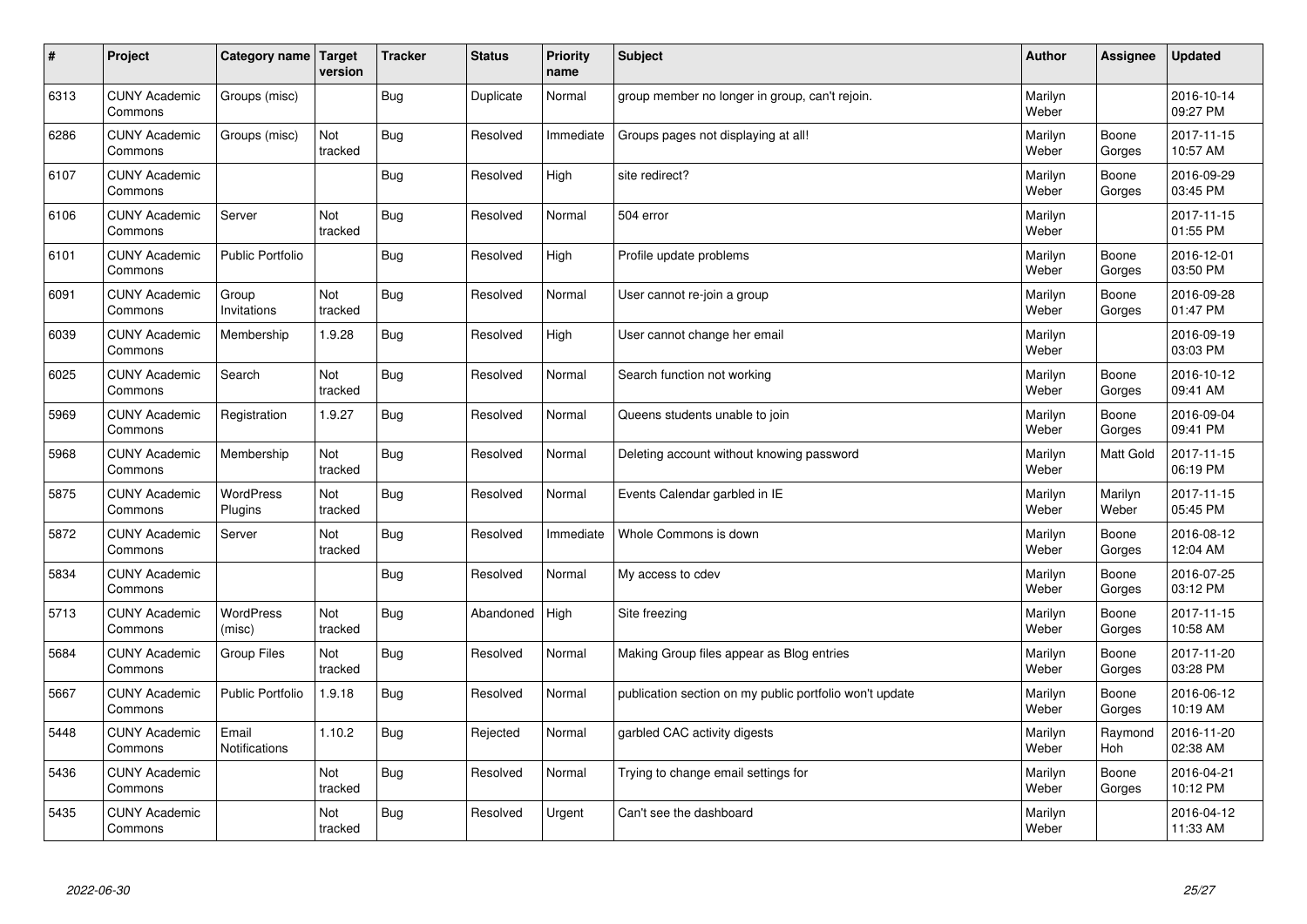| $\sharp$ | Project                         | Category name   Target           | version           | <b>Tracker</b> | <b>Status</b> | <b>Priority</b><br>name | <b>Subject</b>                                                  | <b>Author</b>    | Assignee              | <b>Updated</b>         |
|----------|---------------------------------|----------------------------------|-------------------|----------------|---------------|-------------------------|-----------------------------------------------------------------|------------------|-----------------------|------------------------|
| 5346     | <b>CUNY Academic</b><br>Commons | Toolbar                          | 1.9.11            | Bug            | Resolved      | Normal                  | possible dynamic HTML code bug?                                 | Marilyn<br>Weber | Boone<br>Gorges       | 2016-03-22<br>10:53 AM |
| 5319     | <b>CUNY Academic</b><br>Commons |                                  | Not<br>tracked    | Bug            | Resolved      | Normal                  | <b>Broken URL</b>                                               | Marilyn<br>Weber | Marilyn<br>Weber      | 2017-11-15<br>05:46 PM |
| 5282     | <b>CUNY Academic</b><br>Commons | Social Paper                     | Future<br>release | Bug            | New           | Normal                  | Replying via email directs to paper but not individual comment. | Marilyn<br>Weber | Raymond<br>Hoh        | 2016-03-02<br>01:48 PM |
| 5184     | <b>CUNY Academic</b><br>Commons | Social Paper                     |                   | <b>Bug</b>     | Rejected      | Normal                  | Problem linking SP to a group                                   | Marilyn<br>Weber | Boone<br>Gorges       | 2016-02-21<br>12:27 PM |
| 5177     | <b>CUNY Academic</b><br>Commons | Toolbar                          | 1.9.6             | Bug            | Resolved      | Normal                  | No "My Papers" tab                                              | Marilyn<br>Weber | Raymond<br><b>Hoh</b> | 2016-01-29<br>08:37 AM |
| 5176     | <b>CUNY Academic</b><br>Commons | <b>Public Portfolio</b>          | 1.9.6             | Bug            | Resolved      | Normal                  | Widgets in Profile not saving                                   | Marilyn<br>Weber | Boone<br>Gorges       | 2016-02-01<br>11:07 AM |
| 5059     | <b>CUNY Academic</b><br>Commons |                                  | Not<br>tracked    | <b>Bug</b>     | Resolved      | Normal                  | Instagram embed?                                                | Marilyn<br>Weber |                       | 2016-01-26<br>12:05 AM |
| 4962     | <b>CUNY Academic</b><br>Commons | Events                           | 1.8.18            | Bug            | Resolved      | High                    | Problems with text entry field in the Events Calendar           | Marilyn<br>Weber | Raymond<br>Hoh        | 2015-12-01<br>06:57 PM |
| 4918     | <b>CUNY Academic</b><br>Commons | ZenDesk                          | Not<br>tracked    | Bug            | Resolved      | High                    | Re-directing Help Requests                                      | Marilyn<br>Weber | Raymond<br><b>Hoh</b> | 2015-11-23<br>11:15 AM |
| 4881     | <b>CUNY Academic</b><br>Commons | ZenDesk                          | Not<br>tracked    | <b>Bug</b>     | Resolved      | Normal                  | ZenDesk emails not being sent                                   | Marilyn<br>Weber |                       | 2015-12-07<br>01:34 AM |
| 4834     | <b>CUNY Academic</b><br>Commons | <b>Blogs</b><br>(BuddyPress)     |                   | <b>Bug</b>     | Resolved      | Normal                  | Admin invite problem                                            | Marilyn<br>Weber | Boone<br>Gorges       | 2015-11-13<br>12:25 PM |
| 4831     | <b>CUNY Academic</b><br>Commons | <b>Public Portfolio</b>          | 1.9.4             | Bug            | Resolved      | Normal                  | User cannot update profile                                      | Marilyn<br>Weber | Boone<br>Gorges       | 2016-01-11<br>10:46 PM |
| 4734     | <b>CUNY Academic</b><br>Commons | <b>BuddyPress</b><br><b>Docs</b> | 1.8.13            | Bug            | Resolved      | High                    | Problems with "Create New Doc"                                  | Marilyn<br>Weber | Boone<br>Gorges       | 2015-10-09<br>07:53 AM |
| 4657     | <b>CUNY Academic</b><br>Commons | Group Forums                     | 1.8.18            | <b>Bug</b>     | Resolved      | High                    | Submit button disappears in new post mode in forum              | Marilyn<br>Weber | Raymond<br><b>Hoh</b> | 2015-12-01<br>11:15 PM |
| 4649     | <b>CUNY Academic</b><br>Commons | Registration                     | Not<br>tracked    | Bug            | Resolved      | Urgent                  | Submit button has disappeared                                   | Marilyn<br>Weber | Boone<br>Gorges       | 2015-09-22<br>11:47 AM |
| 4577     | <b>CUNY Academic</b><br>Commons | Registration                     | Not<br>tracked    | Bug            | Resolved      | Normal                  | New users are not getting their email verification              | Marilyn<br>Weber | Boone<br>Gorges       | 2016-01-26<br>03:30 PM |
| 4542     | <b>CUNY Academic</b><br>Commons | WordPress<br>Plugins             | 1.8.10            | Bug            | Resolved      | Normal                  | Emailing group users problem                                    | Marilyn<br>Weber | Boone<br>Gorges       | 2015-09-11<br>11:16 AM |
| 4496     | <b>CUNY Academic</b><br>Commons | cuny.is                          | 1.8.9             | Bug            | Resolved      | Normal                  | Quick links broken?                                             | Marilyn<br>Weber | Boone<br>Gorges       | 2015-08-28<br>10:39 AM |
| 4013     | <b>CUNY Academic</b><br>Commons |                                  |                   | Bug            | Duplicate     | Normal                  | Math question?                                                  | Marilyn<br>Weber |                       | 2015-04-22<br>04:05 PM |